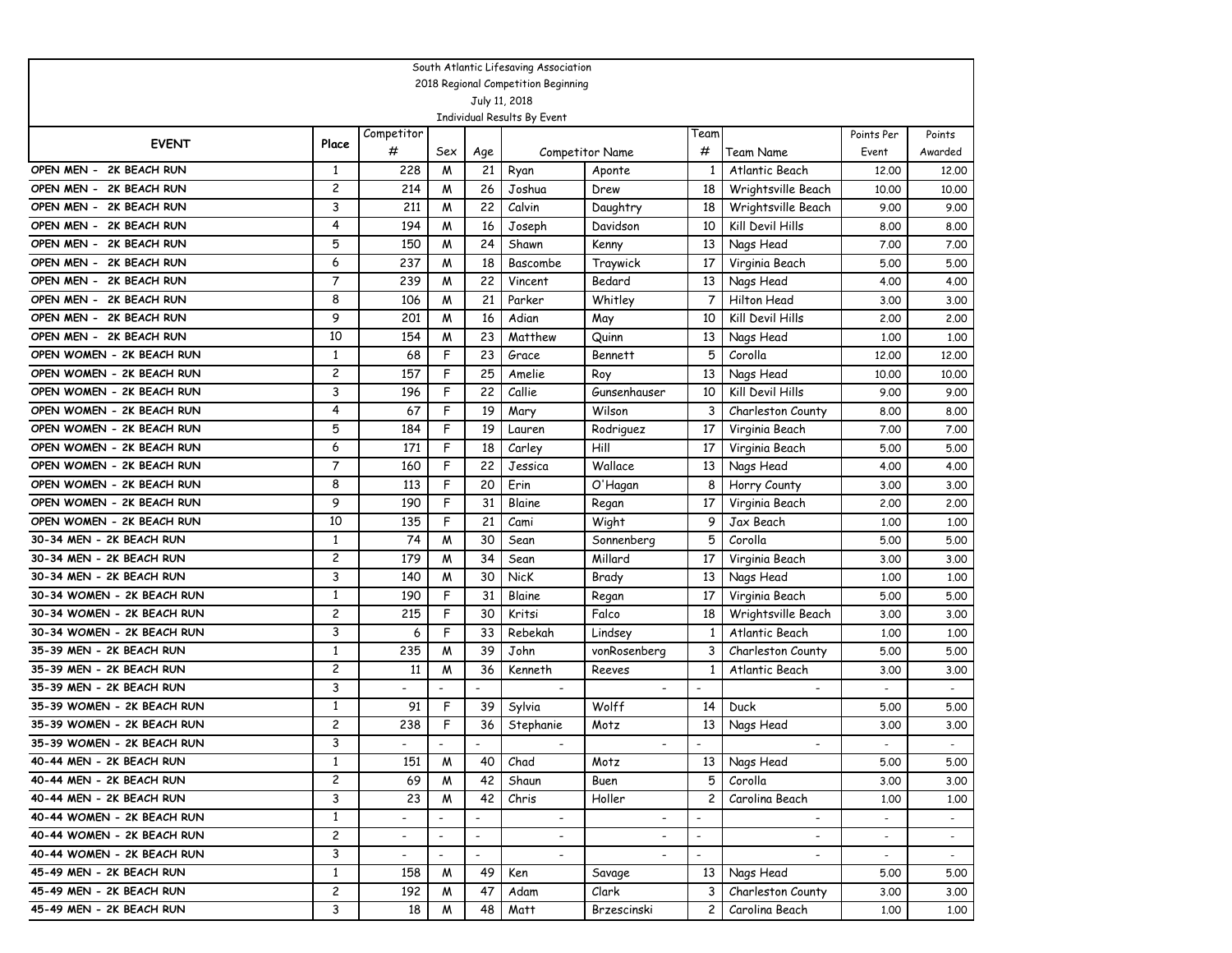|                                  |                         |                          |                          |                          | South Atlantic Lifesaving Association        |                          |                          |                              |                          |                          |
|----------------------------------|-------------------------|--------------------------|--------------------------|--------------------------|----------------------------------------------|--------------------------|--------------------------|------------------------------|--------------------------|--------------------------|
|                                  |                         |                          |                          |                          | 2018 Regional Competition Beginning          |                          |                          |                              |                          |                          |
|                                  |                         |                          |                          |                          | July 11, 2018<br>Individual Results By Event |                          |                          |                              |                          |                          |
|                                  |                         | Competitor               |                          |                          |                                              |                          | Team                     |                              | Points Per               | Points                   |
| <b>EVENT</b>                     | Place                   | #                        | Sex                      | Age                      |                                              | Competitor Name          | #                        | Team Name                    | Event                    | Awarded                  |
| 45-49 WOMEN - 2K BEACH RUN       | 1                       | $\overline{\phantom{a}}$ | $\overline{\phantom{0}}$ | $\overline{\phantom{a}}$ |                                              | $\overline{\phantom{a}}$ | $\overline{\phantom{a}}$ | $\overline{\phantom{a}}$     | $\overline{\phantom{a}}$ | $\overline{\phantom{a}}$ |
| 45-49 WOMEN - 2K BEACH RUN       | $\overline{c}$          | $\overline{\phantom{a}}$ | $\overline{a}$           | $\overline{\phantom{a}}$ | -                                            | $\overline{\phantom{a}}$ | $\overline{\phantom{a}}$ | $\qquad \qquad \blacksquare$ | $\overline{\phantom{a}}$ | $\overline{\phantom{a}}$ |
| 45-49 WOMEN - 2K BEACH RUN       | 3                       | $\overline{\phantom{a}}$ | -                        | $\overline{\phantom{a}}$ | ۰                                            | $\overline{\phantom{a}}$ | $\overline{\phantom{a}}$ | $\overline{\phantom{a}}$     | $\overline{\phantom{a}}$ | $\overline{\phantom{a}}$ |
| 50-54 MEN - 2K BEACH RUN         | $\mathbf{1}$            | 62                       | M                        | 50                       | Justin                                       | Schaay                   | 3                        | Charleston County            | 5.00                     | 5.00                     |
| 50-54 MEN - 2K BEACH RUN         | $\overline{\mathbf{c}}$ |                          | $\overline{a}$           |                          | $\overline{\phantom{0}}$                     |                          | $\overline{\phantom{a}}$ |                              | $\overline{\phantom{a}}$ | $\overline{\phantom{a}}$ |
| 50-54 MEN - 2K BEACH RUN         | 3                       |                          | $\overline{a}$           | $\overline{\phantom{a}}$ |                                              |                          | $\overline{\phantom{a}}$ | $\overline{\phantom{a}}$     | $\overline{\phantom{0}}$ |                          |
| 50-54 WOMEN - 2K BEACH RUN       | $\mathbf{1}$            | 227                      | F                        | 53                       | Shannon                                      | Shay                     | 14                       | Duck                         | 5.00                     | 5.00                     |
| 50-54 WOMEN - 2K BEACH RUN       | $\overline{c}$          |                          | $\overline{a}$           | $\overline{\phantom{a}}$ | $\overline{\phantom{a}}$                     |                          | $\overline{\phantom{a}}$ | $\overline{\phantom{a}}$     |                          | $\overline{a}$           |
| 50-54 WOMEN - 2K BEACH RUN       | 3                       |                          | $\overline{a}$           | $\overline{\phantom{a}}$ | $\overline{\phantom{0}}$                     |                          | $\overline{\phantom{a}}$ | $\overline{\phantom{a}}$     | $\overline{\phantom{a}}$ | $\overline{a}$           |
| 55-59 MEN - 2K BEACH RUN         | 1                       | 240                      | M                        | 56                       | Roger                                        | Wilson                   | 1                        | Atlantic Beach               | 5.00                     | 5.00                     |
| 55-59 MEN - 2K BEACH RUN         | $\overline{c}$          |                          | $\overline{\phantom{a}}$ | $\overline{\phantom{a}}$ | $\overline{\phantom{a}}$                     | $\overline{\phantom{a}}$ | $\blacksquare$           | $\overline{\phantom{a}}$     |                          | $\overline{\phantom{a}}$ |
| 55-59 MEN - 2K BEACH RUN         | 3                       |                          | $\overline{\phantom{a}}$ | $\overline{\phantom{a}}$ | ۰                                            |                          | $\blacksquare$           | $\overline{\phantom{a}}$     |                          | $\sim$                   |
| 55-59 WOMEN - 2K BEACH RUN       | $\mathbf{1}$            | 208                      | F                        | 56                       | Maria                                        | Schiavello               | 14                       | <b>Duck</b>                  | 5.00                     | 5.00                     |
| 55-59 WOMEN - 2K BEACH RUN       | $\overline{c}$          |                          | $\overline{\phantom{a}}$ | $\overline{\phantom{a}}$ | $\overline{\phantom{a}}$                     | $\overline{\phantom{0}}$ | $\overline{\phantom{a}}$ | $\overline{\phantom{0}}$     | $\overline{\phantom{0}}$ | $\sim$                   |
| 55-59 WOMEN - 2K BEACH RUN       | 3                       |                          | ٠                        | $\overline{\phantom{a}}$ | $\overline{\phantom{0}}$                     |                          | $\blacksquare$           | $\overline{\phantom{0}}$     | $\overline{\phantom{0}}$ | $\overline{\phantom{a}}$ |
| 60-64 MEN - 2K BEACH RUN         | $\mathbf{1}$            | 189                      | M                        | 60                       | John                                         | Kenny                    | 13                       | Nags Head                    | 5.00                     | 5.00                     |
| 60-64 MEN - 2K BEACH RUN         | $\overline{\mathbf{c}}$ | 42                       | M                        | 63                       | John                                         | Hall                     | 3                        | Charleston County            | 3.00                     | 3.00                     |
| 60-64 MEN - 2K BEACH RUN         | 3                       | 122                      | M                        | 64                       | Jim                                          | Emery                    | 9                        | Jax Beach                    | 1,00                     | 1,00                     |
| 60-64 WOMEN - 2K BEACH RUN       | $\mathbf{1}$            | 172                      | F                        | 61                       | Nancy                                        | Hodges                   | 17                       | Virginia Beach               | 5.00                     | 5.00                     |
| 60-64 WOMEN-2K RUN               | $\overline{\mathbf{c}}$ | $\overline{\phantom{0}}$ | $\overline{a}$           | $\overline{\phantom{a}}$ | $\overline{\phantom{a}}$                     | $\overline{\phantom{a}}$ | $\overline{\phantom{a}}$ | $\blacksquare$               | $\overline{a}$           | $\overline{\phantom{a}}$ |
| 60-64 WOMEN-2K RUN               | 3                       | $\overline{\phantom{a}}$ | $\overline{a}$           | $\overline{\phantom{a}}$ | $\overline{\phantom{a}}$                     | $\overline{\phantom{a}}$ | $\overline{\phantom{a}}$ | $\overline{\phantom{a}}$     | $\overline{a}$           | $\overline{\phantom{a}}$ |
| 64-69 MEN - 2K BEACH RUN         | 1                       | $\overline{\phantom{a}}$ | $\overline{a}$           | $\overline{\phantom{a}}$ | $\overline{\phantom{a}}$                     | $\overline{\phantom{a}}$ | $\blacksquare$           | $\overline{\phantom{a}}$     | $\overline{\phantom{a}}$ | $\overline{\phantom{a}}$ |
| 64-69 MEN - 2K BEACH RUN         | $\overline{c}$          | $\overline{\phantom{a}}$ | $\overline{a}$           | $\overline{\phantom{a}}$ | $\overline{\phantom{a}}$                     | $\overline{\phantom{a}}$ | $\blacksquare$           | $\overline{\phantom{a}}$     | $\overline{\phantom{a}}$ | $\overline{\phantom{a}}$ |
| 64-69 MEN - 2K BEACH RUN         | 3                       | $\overline{\phantom{a}}$ | $\overline{a}$           | $\overline{\phantom{a}}$ | -                                            | $\overline{\phantom{a}}$ | $\overline{\phantom{a}}$ | $\overline{\phantom{a}}$     |                          |                          |
| 64-69 WOMEN - 2K BEACH RUN       | 1                       | 133                      | F                        | 65                       | Susan                                        | Wallis                   | 9                        | Jax Beach                    | 5.00                     | 5.00                     |
| 64-69 WOMEN-2K RUN               | $\overline{\mathbf{c}}$ |                          | $\overline{\phantom{a}}$ | $\overline{\phantom{a}}$ | $\overline{\phantom{a}}$                     | $\overline{\phantom{a}}$ | $\blacksquare$           | $\overline{\phantom{a}}$     | $\overline{\phantom{a}}$ | $\overline{\phantom{a}}$ |
| 64-69 WOMEN-2K RUN               | 3                       | $\overline{\phantom{a}}$ | ٠                        | $\overline{\phantom{a}}$ | $\overline{\phantom{a}}$                     | $\overline{\phantom{a}}$ | $\overline{\phantom{a}}$ | $\overline{\phantom{a}}$     | $\overline{\phantom{a}}$ | $\overline{\phantom{a}}$ |
| 70+ MEN - 2K BEACH RUN           | $\mathbf{1}$            | $\overline{\phantom{a}}$ | ٠                        | $\overline{\phantom{a}}$ | $\overline{\phantom{a}}$                     | $\overline{\phantom{a}}$ | $\overline{\phantom{a}}$ | $\overline{\phantom{a}}$     | $\overline{\phantom{a}}$ | $\overline{\phantom{a}}$ |
| 70+ MEN - 2K BEACH RUN           | $\overline{\mathbf{c}}$ | $\overline{\phantom{a}}$ | $\overline{a}$           | $\overline{\phantom{a}}$ | $\overline{\phantom{0}}$                     | $\overline{\phantom{a}}$ | $\overline{a}$           | $\blacksquare$               |                          |                          |
| 70+ MEN - 2K BEACH RUN           | 3                       | $\overline{\phantom{a}}$ | $\overline{a}$           | $\overline{a}$           | -                                            | $\overline{\phantom{a}}$ | $\overline{\phantom{a}}$ | $\overline{\phantom{a}}$     | $\overline{\phantom{0}}$ | $\overline{\phantom{a}}$ |
| 70+ WOMEN - 2K BEACH RUN         | 1                       |                          | $\overline{a}$           | $\overline{\phantom{a}}$ | $\overline{\phantom{0}}$                     |                          | $\overline{\phantom{a}}$ | ٠                            | $\overline{\phantom{0}}$ |                          |
| 70+ WOMEN-2K RUN                 | $\overline{c}$          |                          | $\overline{a}$           | $\blacksquare$           | $\overline{\phantom{0}}$                     | $\overline{\phantom{a}}$ | $\blacksquare$           | $\overline{a}$               |                          |                          |
| 70+ WOMEN-2K RUN                 | 3                       | $\overline{\phantom{a}}$ | $\overline{\phantom{a}}$ |                          |                                              |                          | $\blacksquare$           |                              | $\overline{\phantom{a}}$ |                          |
| OPEN ONLY - LANDLINE RESCUE RACE | $\mathbf{1}$            | 165                      | W                        | 25                       | Colin                                        | Demers                   | 17                       | Virginia Beach               | 3.00                     | 3.00                     |
| OPEN ONLY - LANDLINE RESCUE RACE | $\mathbf{1}$            | 171                      | F                        | 18                       | Carley                                       | Hill                     | 17                       | Virginia Beach               | 3.00                     | 3.00                     |
| OPEN ONLY - LANDLINE RESCUE RACE | $\mathbf{1}$            | 178                      | W                        | 27                       | Max                                          | McQuarrie                | 17                       | Virginia Beach               | 3.00                     | 3.00                     |
| OPEN ONLY - LANDLINE RESCUE RACE | $\mathbf{1}$            | 234                      | M                        | 25                       | Benjamin                                     | Hansen                   | 17                       | Virginia Beach               | 3.00                     | 3.00                     |
| OPEN ONLY - LANDLINE RESCUE RACE | $\overline{c}$          | 33                       | M                        | 21                       | Noah                                         | Butler                   | 3                        | Charleston County            | 2.50                     | 2.50                     |
| OPEN ONLY - LANDLINE RESCUE RACE | $\overline{c}$          | 39                       | M                        | 42                       | Stephen                                      | Fernandez                | 3                        | Charleston County            | 2.50                     | 2.50                     |
| OPEN ONLY - LANDLINE RESCUE RACE | $\overline{c}$          | 49                       | F                        | 17                       | Kelsey                                       | Kraft                    | 3                        | Charleston County            | 2.50                     | 2.50                     |
| OPEN ONLY - LANDLINE RESCUE RACE | $\overline{c}$          | 58                       | W                        | 21                       | Jacob                                        | Peller                   | 3                        | Charleston County            | 2.50                     | 2.50                     |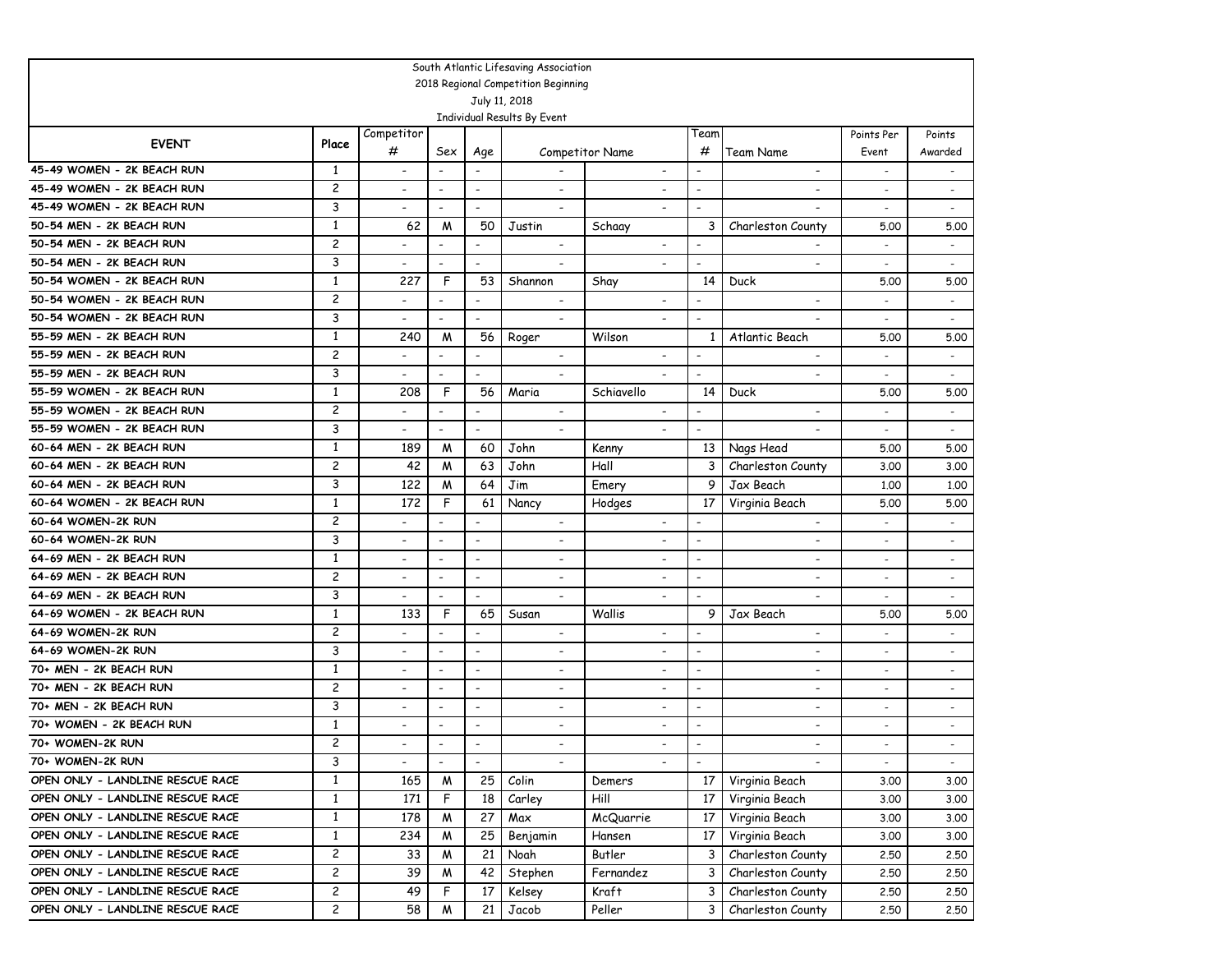|                                  |                |                          |                              |                          | South Atlantic Lifesaving Association                |                          |                          |                          |                          |                          |
|----------------------------------|----------------|--------------------------|------------------------------|--------------------------|------------------------------------------------------|--------------------------|--------------------------|--------------------------|--------------------------|--------------------------|
|                                  |                |                          |                              |                          | 2018 Regional Competition Beginning<br>July 11, 2018 |                          |                          |                          |                          |                          |
|                                  |                |                          |                              |                          | Individual Results By Event                          |                          |                          |                          |                          |                          |
|                                  |                | Competitor               |                              |                          |                                                      |                          | Team                     |                          | Points Per               | Points                   |
| <b>EVENT</b>                     | Place          | #                        | Sex                          | Age                      |                                                      | <b>Competitor Name</b>   | #                        | Team Name                | Event                    | Awarded                  |
| OPEN ONLY - LANDLINE RESCUE RACE | 3              | 96                       | F                            | 20                       | Leah                                                 | Dupre                    | 7                        | Hilton Head              | 2.25                     | 2.25                     |
| OPEN ONLY - LANDLINE RESCUE RACE | 3              | 97                       | M                            | 22                       | Aaron                                                | Johnston                 | 7                        | Hilton Head              | 2.25                     | 2,25                     |
| OPEN ONLY - LANDLINE RESCUE RACE | 3              | 101                      | M                            | 23                       | Gabriel                                              | Miranda                  | 7                        | Hilton Head              | 2.25                     | 2,25                     |
| OPEN ONLY - LANDLINE RESCUE RACE | 3              | 102                      | M                            | 22                       | Arsham                                               | Mirzaei                  | 7                        | Hilton Head              | 2.25                     | 2,25                     |
| OPEN ONLY - LANDLINE RESCUE RACE | 4              | 1                        | F                            | 18                       | Lauren                                               | Bass                     | 1                        | Atlantic Beach           | 2,00                     | 2,00                     |
| OPEN ONLY - LANDLINE RESCUE RACE | 4              | 9                        | M                            | 34                       | Garrett                                              | Opper                    | 1                        | Atlantic Beach           | 2,00                     | 2,00                     |
| OPEN ONLY - LANDLINE RESCUE RACE | 4              | 11                       | M                            | 36                       | Kenneth                                              | Reeves                   | 1                        | Atlantic Beach           | 2,00                     | 2,00                     |
| OPEN ONLY - LANDLINE RESCUE RACE | 4              | 12                       | M                            | 17                       | Kyle                                                 | Smithers                 | 1                        | Atlantic Beach           | 2,00                     | 2,00                     |
| OPEN ONLY - LANDLINE RESCUE RACE | 5              | 14                       | F                            | 20                       | Francesca                                            | Vandersluis              | 1                        | Atlantic Beach           | 1.75                     | 1.75                     |
| OPEN ONLY - LANDLINE RESCUE RACE | 5              | 228                      | M                            | 21                       | Ryan                                                 | Aponte                   | 1                        | Atlantic Beach           | 1.75                     | 1.75                     |
| OPEN ONLY - LANDLINE RESCUE RACE | 5              | 230                      | M                            | 32                       | Josh                                                 | Ashley                   | 1                        | Atlantic Beach           | 1.75                     | 1.75                     |
| OPEN ONLY - LANDLINE RESCUE RACE | 5              | 232                      | M                            | 26                       | Derek                                                | Droege                   | 1                        | Atlantic Beach           | 1.75                     | 1.75                     |
| OPEN ONLY - LANDLINE RESCUE RACE | 6              | 77                       | F                            | 21                       | Rachel                                               | Dumene                   | 14                       | Duck                     | 1,25                     | 1.25                     |
| OPEN ONLY - LANDLINE RESCUE RACE | 6              | 93                       | M                            | 25                       | Michael                                              | Young                    | 14                       | Duck                     | 1,25                     | 1,25                     |
| OPEN ONLY - LANDLINE RESCUE RACE | 6              | 226                      | M                            | 21                       | Walker                                               | Ross                     | 14                       | Duck                     | 1,25                     | 1.25                     |
| OPEN ONLY - LANDLINE RESCUE RACE | 6              | 229                      | M                            | 24                       | Brendon                                              | Lindsay                  | 14                       | Duck                     | 1,25                     | 1,25                     |
| OPEN ONLY - LANDLINE RESCUE RACE | 7              | 119                      | M                            | 25                       | Kenneth                                              | Bonn                     | 9                        | Jax Beach                | 1,00                     | 1,00                     |
| OPEN ONLY - LANDLINE RESCUE RACE | $\overline{7}$ | 129                      | M                            | 34                       | Kyle                                                 | O'Connor                 | 9                        | Jax Beach                | 1,00                     | 1,00                     |
| OPEN ONLY - LANDLINE RESCUE RACE | $\overline{7}$ | 130                      | M                            | 26                       | Eli                                                  | Phillips                 | 9                        | Jax Beach                | 1,00                     | 1,00                     |
| OPEN ONLY - LANDLINE RESCUE RACE | $\overline{7}$ | 135                      | F                            | 21                       | Cami                                                 | Wight                    | 9                        | Jax Beach                | 1,00                     | 1,00                     |
| OPEN ONLY - LANDLINE RESCUE RACE | 8              | 167                      | M                            | 24                       | Rodney                                               | Fentress                 | 17                       | Virginia Beach           | 0.75                     | 0.75                     |
| OPEN ONLY - LANDLINE RESCUE RACE | 8              | 168                      | M                            | 27                       | Zachary                                              | Fitzpatrick              | 17                       | Virginia Beach           | 0.75                     | 0.75                     |
| OPEN ONLY - LANDLINE RESCUE RACE | 8              | 179                      | M                            | 34                       | Sean                                                 | Millard                  | 17                       | Virginia Beach           | 0.75                     | 0.75                     |
| OPEN ONLY - LANDLINE RESCUE RACE | 8              | 181                      | F                            | 23                       | Allison                                              | Parks                    | 17                       | Virginia Beach           | 0.75                     | 0.75                     |
| OPEN ONLY - LANDLINE RESCUE RACE | 9              |                          | $\overline{a}$               | $\overline{\phantom{a}}$ | $\overline{\phantom{a}}$                             | $\overline{\phantom{a}}$ |                          | $\blacksquare$           |                          | $\overline{\phantom{a}}$ |
| OPEN ONLY - LANDLINE RESCUE RACE | 9              |                          | $\overline{a}$               | $\overline{\phantom{a}}$ | $\overline{\phantom{a}}$                             | $\blacksquare$           | $\blacksquare$           | $\overline{\phantom{a}}$ |                          | $\overline{\phantom{a}}$ |
| OPEN ONLY - LANDLINE RESCUE RACE | 9              |                          | $\overline{\phantom{a}}$     | $\overline{\phantom{a}}$ |                                                      | $\overline{\phantom{a}}$ | $\blacksquare$           | $\overline{\phantom{a}}$ |                          |                          |
| OPEN ONLY - LANDLINE RESCUE RACE | 9              |                          | $\overline{\phantom{a}}$     | $\overline{\phantom{a}}$ | $\overline{\phantom{a}}$                             | $\overline{\phantom{a}}$ | $\overline{\phantom{a}}$ | $\overline{\phantom{a}}$ | $\overline{\phantom{a}}$ | $\overline{\phantom{a}}$ |
| OPEN ONLY - LANDLINE RESCUE RACE | 10             |                          | $\qquad \qquad \blacksquare$ | $\overline{\phantom{a}}$ | $\overline{\phantom{a}}$                             | $\overline{\phantom{a}}$ | $\overline{\phantom{a}}$ | $\overline{\phantom{a}}$ | $\overline{\phantom{a}}$ | $\overline{\phantom{a}}$ |
| OPEN ONLY - LANDLINE RESCUE RACE | 10             |                          | $\qquad \qquad \blacksquare$ | $\overline{\phantom{a}}$ | $\overline{\phantom{a}}$                             | $\blacksquare$           | $\overline{\phantom{a}}$ | $\overline{\phantom{a}}$ | $\overline{\phantom{a}}$ | $\overline{\phantom{a}}$ |
| OPEN ONLY - LANDLINE RESCUE RACE | 10             | $\overline{\phantom{0}}$ | $\overline{\phantom{a}}$     | $\overline{\phantom{a}}$ | $\overline{\phantom{a}}$                             | $\overline{\phantom{a}}$ | $\overline{\phantom{a}}$ | $\overline{\phantom{a}}$ |                          |                          |
| OPEN ONLY - LANDLINE RESCUE RACE | 10             |                          | $\overline{a}$               |                          |                                                      |                          | $\overline{\phantom{a}}$ | $\overline{\phantom{a}}$ |                          |                          |
| OPEN MEN - SURF RACE             | 1              | 15                       | M                            | 16                       | Trey                                                 | Adkins                   | 2                        | Carolina Beach           | 12.00                    | 12.00                    |
| OPEN MEN - SURF RACE             | $\mathbf{2}$   | 167                      | M                            | 24                       | Rodney                                               | Fentress                 | 17                       | Virginia Beach           | 10.00                    | 10.00                    |
| OPEN MEN - SURF RACE             | 3              | 12                       | M                            | 17                       | Kyle                                                 | Smithers                 | 1                        | Atlantic Beach           | 9.00                     | 9.00                     |
| OPEN MEN - SURF RACE             | 4              | 101                      | M                            | 23                       | Gabriel                                              | Miranda                  | 7                        | Hilton Head              | 8.00                     | 8.00                     |
| OPEN MEN - SURF RACE             | 5              | 145                      | M                            | 24                       | Coleman                                              | Flynn                    | 13                       | Nags Head                | 7.00                     | 7.00                     |
| OPEN MEN - SURF RACE             | 6              | 20                       | M                            | 16                       | Garrett                                              | Butner                   | 2                        | Carolina Beach           | 5.00                     | 5.00                     |
| OPEN MEN - SURF RACE             | $\overline{7}$ | 183                      | M                            | 28                       | Jack                                                 | Reddecliff               | 17                       | Virginia Beach           | 4.00                     | 4.00                     |
| OPEN MEN - SURF RACE             | 8              | 165                      | M                            | 25                       | Colin                                                | Demers                   | 17                       | Virginia Beach           | 3.00                     | 3.00                     |
| OPEN MEN - SURF RACE             | 9              | 182                      | M                            | 21                       | Donovan                                              | Pope                     | 17 <sup>2</sup>          | Virginia Beach           | 2,00                     | 2.00                     |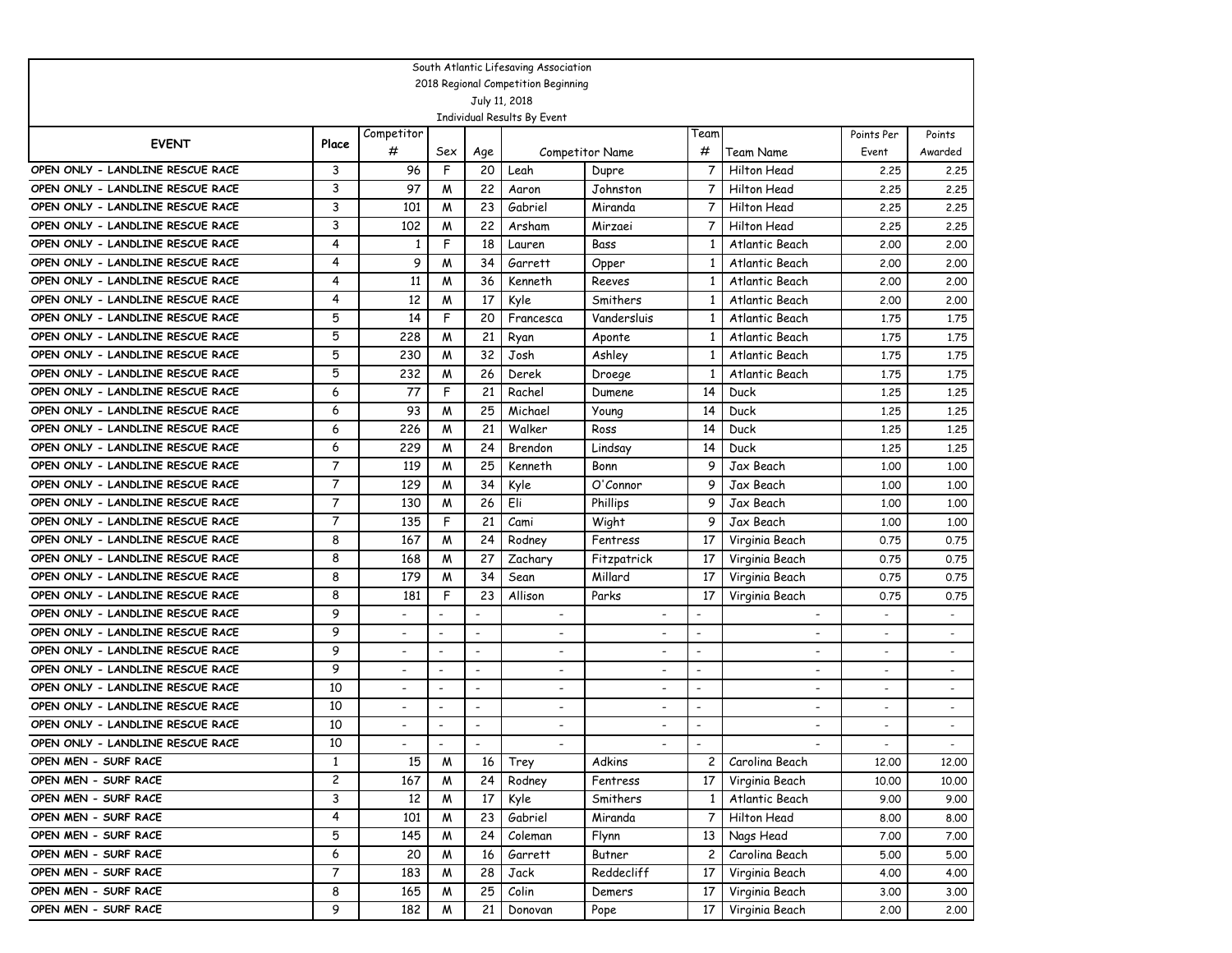|                         |              |                          |                              |                          | South Atlantic Lifesaving Association                |                          |                          |                          |                          |                          |
|-------------------------|--------------|--------------------------|------------------------------|--------------------------|------------------------------------------------------|--------------------------|--------------------------|--------------------------|--------------------------|--------------------------|
|                         |              |                          |                              |                          | 2018 Regional Competition Beginning<br>July 11, 2018 |                          |                          |                          |                          |                          |
|                         |              |                          |                              |                          | Individual Results By Event                          |                          |                          |                          |                          |                          |
|                         |              | Competitor               |                              |                          |                                                      |                          | Team                     |                          | Points Per               | Points                   |
| <b>EVENT</b>            | Place        | #                        | Sex                          | Age                      |                                                      | <b>Competitor Name</b>   | #                        | Team Name                | Event                    | Awarded                  |
| OPEN MEN - SURF RACE    | 10           | $\overline{c}$           | M                            | 18                       | Miles                                                | Dupree                   | 1                        | Atlantic Beach           | 1,00                     | 1,00                     |
| OPEN WOMEN - SURF RACE  | 1            | 73                       | F                            | 24                       | Bailie                                               | Monahan                  | 5                        | Corolla                  | 12,00                    | 12,00                    |
| OPEN WOMEN - SURF RACE  | 2            | 14                       | F                            | 20                       | Francesca                                            | Vandersluis              | 1                        | Atlantic Beach           | 10.00                    | 10.00                    |
| OPEN WOMEN - SURF RACE  | 3            | 105                      | F                            | 21                       | Eleonora                                             | Unanova                  | 7                        | Hilton Head              | 9.00                     | 9.00                     |
| OPEN WOMEN - SURF RACE  | 4            | 24                       | F                            | 19                       | Aleta                                                | Jewell                   | 2                        | Carolina Beach           | 8.00                     | 8.00                     |
| OPEN WOMEN - SURF RACE  | 5            | 174                      | F                            | 23                       | Heather                                              | Lundstrom                | 17                       | Virginia Beach           | 7.00                     | 7.00                     |
| OPEN WOMEN - SURF RACE  | 6            | 164                      | F                            | 24                       | Georgia                                              | DaCruz                   | 17                       | Virginia Beach           | 5.00                     | 5.00                     |
| OPEN WOMEN - SURF RACE  | 7            | 181                      | F                            | 23                       | Allison                                              | Parks                    | 17                       | Virginia Beach           | 4.00                     | 4.00                     |
| OPEN WOMEN - SURF RACE  | 8            | 89                       | F                            | 21                       | Manuela                                              | Sampaio                  | 14                       | Duck                     | 3.00                     | 3.00                     |
| OPEN WOMEN - SURF RACE  | 9            | 49                       | F                            | 17                       | Kelsey                                               | <b>Kraft</b>             | 3                        | Charleston County        | 2,00                     | 2.00                     |
| OPEN WOMEN - SURF RACE  | 10           | 148                      | F                            | 24                       | Penelope                                             | Hawkins-Payette          | 13                       | Nags Head                | 1,00                     | 1,00                     |
| 30-34 MEN - SURF RACE   | 1            | 169                      | W                            | 34                       | Patrick                                              | Frisk                    | 17                       | Virginia Beach           | 5.00                     | 5.00                     |
| 30-34 MEN - SURF RACE   | 2            | 74                       | M                            | 30                       | Sean                                                 | Sonnenberg               | 5                        | Corolla                  | 3.00                     | 3.00                     |
| 30-34 MEN - SURF RACE   | 3            | 180                      | M                            | 32                       | Michael                                              | Miller                   | 17                       | Virginia Beach           | 1,00                     | 1,00                     |
| 30-34 WOMEN - SURF RACE | $\mathbf{1}$ | 10                       | F                            | 30                       | Ashley                                               | Raymond                  | 1                        | Atlantic Beach           | 5.00                     | 5.00                     |
| 30-34 WOMEN - SURF RACE | 2            |                          | $\overline{a}$               | $\blacksquare$           | $\overline{\phantom{a}}$                             |                          | $\overline{\phantom{0}}$ | $\overline{\phantom{a}}$ | $\overline{a}$           | $\blacksquare$           |
| 30-34 WOMEN - SURF RACE | 3            |                          |                              |                          | $\overline{\phantom{0}}$                             |                          |                          |                          |                          | $\overline{\phantom{a}}$ |
| 35-39 MEN - SURF RACE   | $\mathbf{1}$ | 235                      | M                            | 39                       | John                                                 | vonRosenberg             | 3                        | Charleston County        | 5.00                     | 5.00                     |
| 35-39 MEN - SURF RACE   | 2            | 11                       | M                            | 36                       | Kenneth                                              | Reeves                   | 1                        | Atlantic Beach           | 3.00                     | 3.00                     |
| 35-39 MEN - SURF RACE   | 3            |                          |                              |                          | $\blacksquare$                                       |                          |                          | $\overline{a}$           |                          | $\overline{\phantom{a}}$ |
| 35-39 WOMEN - SURF RACE | 1            | 91                       | F                            | 39                       | Sylvia                                               | Wolff                    | 14                       | Duck                     | 5.00                     | 5.00                     |
| 35-39 WOMEN - SURF RACE | 2            |                          | $\overline{a}$               |                          | $\overline{\phantom{a}}$                             | $\overline{\phantom{a}}$ |                          | $\overline{\phantom{a}}$ |                          | $\overline{a}$           |
| 35-39 WOMEN - SURF RACE | 3            | $\overline{\phantom{a}}$ |                              |                          | $\overline{\phantom{a}}$                             |                          |                          | $\overline{\phantom{a}}$ |                          | $\overline{a}$           |
| 40-44 MEN - SURF RACE   | 1            | 86                       | M                            | 41                       | Phill                                                | Lloyd                    | 14                       | Duck                     | 5.00                     | 5.00                     |
| 40-44 MEN - SURF RACE   | 2            | 39                       | M                            | 42                       | Stephen                                              | Fernandez                | 3                        | Charleston County        | 3.00                     | 3.00                     |
| 40-44 MEN - SURF RACE   | 3            | 69                       | M                            | 42                       | Shaun                                                | Buen                     | 5                        | Corolla                  | 1,00                     | 1,00                     |
| 40-44 WOMEN - SURF RACE | 1            |                          | $\qquad \qquad \blacksquare$ |                          | $\overline{\phantom{a}}$                             |                          |                          | $\overline{\phantom{a}}$ |                          | $\overline{\phantom{a}}$ |
| 40-44 WOMEN - SURF RACE | 2            | $\overline{\phantom{0}}$ | $\overline{\phantom{a}}$     | $\overline{\phantom{a}}$ | $\overline{\phantom{a}}$                             | $\overline{\phantom{0}}$ | $\overline{\phantom{0}}$ | $\blacksquare$           |                          | $\overline{\phantom{a}}$ |
| 40-44 WOMEN - SURF RACE | 3            | $\overline{\phantom{a}}$ | $\blacksquare$               | $\overline{\phantom{a}}$ | $\overline{\phantom{a}}$                             |                          | $\overline{a}$           |                          |                          |                          |
| 44-49 MEN - SURF RACE   | 1            | 125                      | M                            | 46                       | Bill                                                 | Horn                     | 9                        | Jax Beach                | 5.00                     | 5.00                     |
| 44-49 MEN - SURF RACE   | 2            | 170                      | M                            | 47                       | Thomas                                               | Gill                     | 17                       | Virginia Beach           | 3.00                     | 3.00                     |
| 44-49 MEN - SURF RACE   | 3            | 158                      | M                            | 49                       | Ken                                                  | Savage                   | 13                       | Nags Head                | 1,00                     | 1,00                     |
| 44-49 WOMEN - SURF RACE | 1            |                          | $\overline{\phantom{a}}$     | $\overline{\phantom{a}}$ | $\overline{\phantom{a}}$                             | $\overline{\phantom{a}}$ | $\blacksquare$           | $\overline{\phantom{a}}$ | $\overline{\phantom{a}}$ |                          |
| 44-49 WOMEN - SURF RACE | $\mathbf{2}$ | $\overline{\phantom{0}}$ | $\mathbb{Z}^2$               | $\overline{\phantom{a}}$ | $\overline{\phantom{0}}$                             | $\overline{\phantom{a}}$ | $\overline{a}$           | $\overline{\phantom{a}}$ | $\sim$                   | $\sim$                   |
| 44-49 WOMEN - SURF RACE | 3            | $\overline{\phantom{0}}$ | $\sim$                       | $\blacksquare$           |                                                      |                          | $\blacksquare$           |                          | $\sim$                   | $\sim$                   |
| 50-54 MEN - SURF RACE   | $\mathbf{1}$ | 62                       | M                            | 50                       | Justin                                               | Schaay                   | 3                        | Charleston County        | 5.00                     | 5.00                     |
| 50-54 MEN - SURF RACE   | $\mathbf{2}$ |                          | $\overline{\phantom{a}}$     | $\overline{\phantom{a}}$ | $\overline{\phantom{a}}$                             | $\overline{\phantom{a}}$ | $\blacksquare$           |                          | $\overline{\phantom{a}}$ | $\sim$                   |
| 50-54 MEN - SURF RACE   | 3            | $\overline{\phantom{0}}$ | $\sim$                       | $\overline{\phantom{a}}$ | $\sim$                                               | $\overline{\phantom{a}}$ | $\blacksquare$           | $\overline{\phantom{0}}$ | $\sim$                   | $\sim$                   |
| 50-54 WOMEN - SURF RACE | $\mathbf{1}$ | 227                      | $\mathsf{F}$                 | 53                       | Shannon                                              | Shay                     | 14 I                     | Duck                     | 5.00                     | 5.00                     |
| 50-54 WOMEN - SURF RACE | $\mathbf{2}$ | $\overline{\phantom{0}}$ | $\overline{\phantom{a}}$     | $\overline{\phantom{a}}$ | $\overline{\phantom{a}}$                             | $\overline{\phantom{a}}$ | $\blacksquare$           | $\overline{\phantom{a}}$ | $\overline{\phantom{0}}$ | $\sim$                   |
| 50-54 WOMEN - SURF RACE | 3            | $\overline{\phantom{a}}$ | $\overline{\phantom{a}}$     | $\overline{\phantom{a}}$ | $\overline{\phantom{a}}$                             | $\overline{\phantom{a}}$ | $\blacksquare$           | $\overline{\phantom{a}}$ | $\overline{\phantom{0}}$ | $\sim$                   |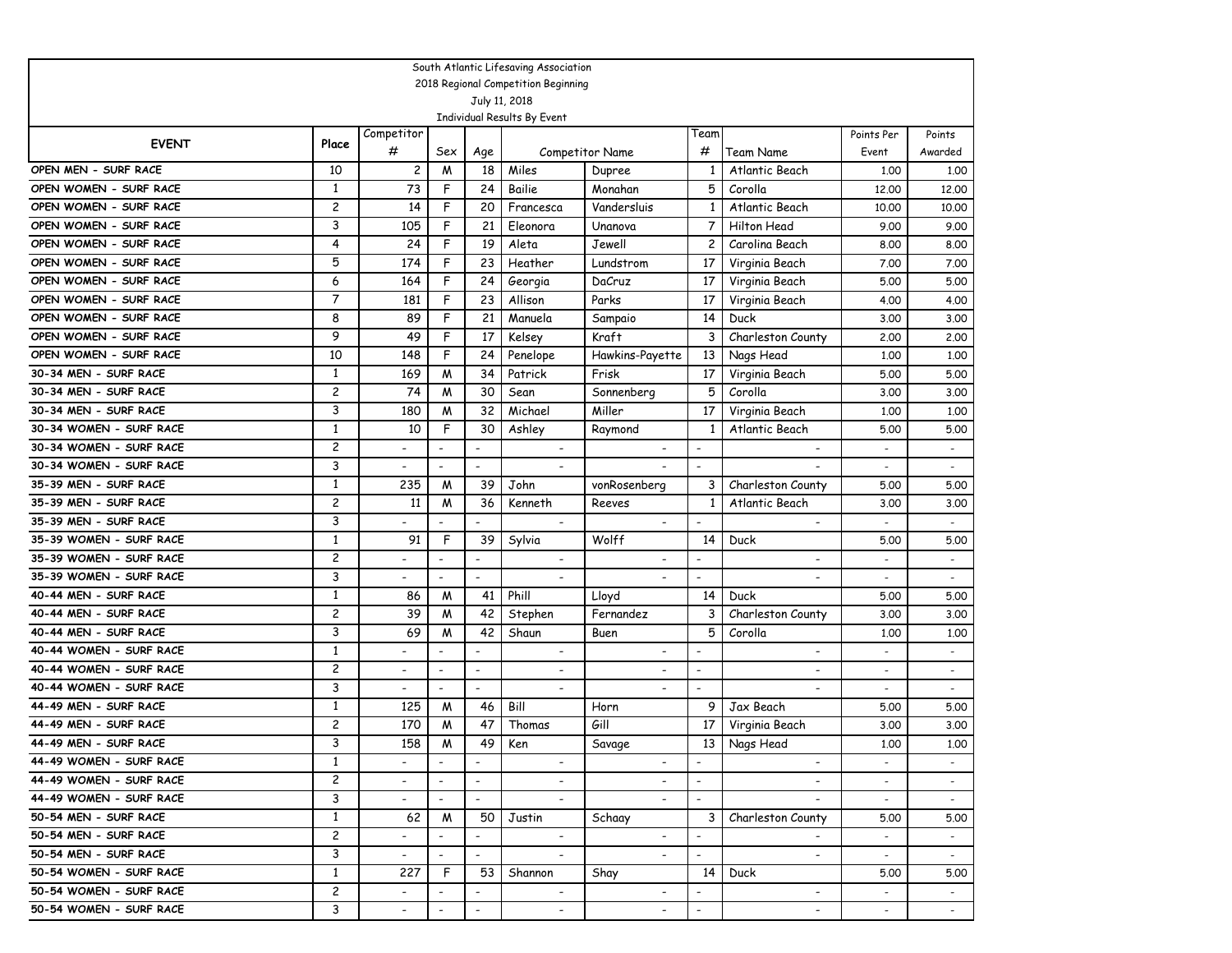|                         |                |                          |                          |                          | South Atlantic Lifesaving Association |                          |                          |                          |                          |                          |
|-------------------------|----------------|--------------------------|--------------------------|--------------------------|---------------------------------------|--------------------------|--------------------------|--------------------------|--------------------------|--------------------------|
|                         |                |                          |                          |                          | 2018 Regional Competition Beginning   |                          |                          |                          |                          |                          |
|                         |                |                          |                          |                          | July 11, 2018                         |                          |                          |                          |                          |                          |
|                         |                |                          |                          |                          | Individual Results By Event           |                          |                          |                          |                          |                          |
| <b>EVENT</b>            | Place          | Competitor               |                          |                          |                                       |                          | Feam                     |                          | Points Per               | Points                   |
|                         |                | #                        | Sex                      | Age                      |                                       | <b>Competitor Name</b>   | #                        | Team Name                | Event                    | Awarded                  |
| 55-59 MEN - SURF RACE   | 1              | 240                      | M                        | 56                       | Roger                                 | Wilson                   |                          | Atlantic Beach           | 5.00                     | 5.00                     |
| 55-59 MEN - SURF RACE   | 2              | $\overline{\phantom{0}}$ | $\overline{\phantom{a}}$ | $\overline{\phantom{a}}$ | $\overline{\phantom{a}}$              |                          | $\overline{\phantom{a}}$ | $\blacksquare$           |                          | $\overline{\phantom{a}}$ |
| 55-59 MEN - SURF RACE   | 3              | $\overline{\phantom{0}}$ | $\overline{\phantom{a}}$ | $\overline{a}$           | $\overline{\phantom{a}}$              |                          | $\overline{\phantom{0}}$ |                          |                          | $\blacksquare$           |
| 55-59 WOMEN - SURF RACE | $\mathbf{1}$   | 208                      | F                        | 56                       | Maria                                 | Schiavello               | 14                       | Duck                     | 5.00                     | 5.00                     |
| 55-59 WOMEN - SURF RACE | 2              | $\overline{\phantom{0}}$ | $\overline{\phantom{a}}$ | $\overline{\phantom{a}}$ | $\overline{\phantom{a}}$              | $\overline{\phantom{a}}$ | $\overline{\phantom{a}}$ | $\overline{\phantom{a}}$ | $\overline{\phantom{a}}$ | $\overline{\phantom{a}}$ |
| 55-59 WOMEN - SURF RACE | 3              | $\overline{a}$           | $\overline{\phantom{a}}$ | $\overline{\phantom{a}}$ | $\overline{\phantom{0}}$              |                          | $\overline{\phantom{a}}$ |                          |                          | $\overline{\phantom{a}}$ |
| 60-64 MEN - SURF RACE   | $\mathbf{1}$   | 189                      | M                        | 60                       | John                                  | Kenny                    | 13                       | Nags Head                | 5.00                     | 5.00                     |
| 60-64 MEN - SURF RACE   | 2              | 42                       | M                        | 63                       | John                                  | Hall                     | 3                        | Charleston County        | 3.00                     | 3.00                     |
| 60-64 MEN - SURF RACE   | 3              | $\overline{a}$           | $\overline{\phantom{a}}$ | $\blacksquare$           | $\overline{\phantom{a}}$              | $\overline{\phantom{0}}$ | $\overline{\phantom{0}}$ |                          |                          | $\overline{\phantom{a}}$ |
| 60-64 WOMEN - SURF RACE | $\mathbf{1}$   | 172                      | F                        | 61                       | Nancy                                 | Hodges                   | 17                       | Virginia Beach           | 5.00                     | 5.00                     |
| 60-64 WOMEN - SURF RACE | 2              | $\overline{a}$           | ٠                        | $\overline{\phantom{a}}$ | $\overline{\phantom{a}}$              | $\overline{\phantom{a}}$ | $\overline{\phantom{a}}$ | $\overline{\phantom{a}}$ |                          |                          |
| 60-64 WOMEN - SURF RACE | 3              | $\overline{a}$           | $\overline{\phantom{a}}$ | $\overline{\phantom{a}}$ | $\overline{\phantom{a}}$              | $\overline{\phantom{a}}$ | $\overline{a}$           | $\overline{\phantom{a}}$ |                          | $\overline{\phantom{a}}$ |
| 65-69 MEN - SURF RACE   | $\mathbf{1}$   | $\overline{a}$           | $\overline{\phantom{a}}$ | $\overline{\phantom{a}}$ | $\overline{\phantom{a}}$              | $\overline{\phantom{a}}$ | $\overline{\phantom{0}}$ | $\overline{\phantom{a}}$ | $\overline{\phantom{a}}$ | $\overline{\phantom{a}}$ |
| 65-69 MEN - SURF RACE   | 2              | $\overline{a}$           | $\overline{\phantom{a}}$ | $\overline{\phantom{a}}$ | $\overline{\phantom{a}}$              | $\overline{\phantom{a}}$ | $\overline{\phantom{a}}$ | $\overline{\phantom{a}}$ | $\overline{\phantom{a}}$ | $\overline{\phantom{a}}$ |
| 65-69 MEN - SURF RACE   | 3              | $\overline{a}$           |                          | $\overline{\phantom{a}}$ | $\overline{\phantom{a}}$              | $\overline{\phantom{a}}$ | $\overline{\phantom{a}}$ | $\overline{a}$           |                          |                          |
| 65-69 WOMEN - SURF RACE | 1              | 133                      | F                        | 65                       | Susan                                 | Wallis                   | 9                        | Jax Beach                | 5.00                     | 5.00                     |
| 65-69 WOMEN - SURF RACE | 2              | $\overline{a}$           |                          |                          | $\overline{\phantom{a}}$              | $\overline{\phantom{a}}$ | $\overline{\phantom{a}}$ | $\overline{a}$           |                          |                          |
| 65-69 WOMEN - SURF RACE | 3              | -                        | ٠                        | $\overline{\phantom{a}}$ | $\blacksquare$                        | $\overline{\phantom{a}}$ | $\blacksquare$           | $\overline{\phantom{a}}$ | $\overline{\phantom{a}}$ |                          |
| 70+ MEN - SURF RACE     | 1              | -                        | $\overline{a}$           | $\overline{\phantom{0}}$ | $\overline{\phantom{a}}$              | $\overline{\phantom{a}}$ | $\overline{\phantom{a}}$ | $\overline{\phantom{a}}$ | $\blacksquare$           | $\overline{\phantom{a}}$ |
| 70+ MEN - SURF RACE     | 2              | $\overline{a}$           | $\overline{\phantom{a}}$ | $\overline{\phantom{0}}$ | $\overline{\phantom{a}}$              | $\overline{\phantom{a}}$ | $\blacksquare$           |                          | $\blacksquare$           | $\overline{\phantom{a}}$ |
| 70+ MEN - SURF RACE     | 3              | ۰                        | $\blacksquare$           | $\blacksquare$           | $\overline{\phantom{a}}$              | $\overline{\phantom{a}}$ | $\overline{a}$           | $\overline{\phantom{a}}$ |                          |                          |
| 70+ WOMEN - SURF RACE   | 1              | -                        | $\blacksquare$           | $\overline{\phantom{a}}$ | $\overline{\phantom{a}}$              | $\overline{\phantom{a}}$ | $\overline{\phantom{0}}$ | $\overline{\phantom{a}}$ | $\overline{\phantom{a}}$ |                          |
| 70+ WOMEN - SURF RACE   | 2              | -                        | ٠                        | $\overline{\phantom{0}}$ | $\overline{\phantom{a}}$              | $\overline{\phantom{0}}$ | $\overline{\phantom{0}}$ |                          | $\overline{\phantom{a}}$ |                          |
| 70+ WOMEN - SURF RACE   | 3              | $\overline{\phantom{0}}$ | $\overline{\phantom{a}}$ | $\overline{a}$           |                                       |                          | $\overline{\phantom{0}}$ |                          |                          |                          |
| OPEN MEN - BOARD RACE   | 1              | 86                       | M                        | 41                       | Phill                                 | Lloyd                    | 14                       | Duck                     | 12,00                    | 12,00                    |
| OPEN MEN - BOARD RACE   | 2              | 147                      | M                        | 23                       | Bryce                                 | Green                    | 13                       | Nags Head                | 10,00                    | 10.00                    |
| OPEN MEN - BOARD RACE   | 3              | 185                      | M                        | 22                       | Jacob                                 | Rogerson                 | 17                       | Virginia Beach           | 9.00                     | 9.00                     |
| OPEN MEN - BOARD RACE   | 4              | 150                      | M                        | 24                       | Shawn                                 | Kenny                    | 13                       | Nags Head                | 8.00                     | 8.00                     |
| OPEN MEN - BOARD RACE   | 5              | 74                       | M                        | 30                       | Sean                                  | Sonnenberg               | 5                        | Corolla                  | 7.00                     | 7.00                     |
| OPEN MEN - BOARD RACE   | 6              | 232                      | M                        | 26                       | Derek                                 | Droege                   | 1                        | Atlantic Beach           | 5.00                     | 5.00                     |
| OPEN MEN - BOARD RACE   | 7              | 121                      | M                        | 17                       | Keegan                                | Byrnes                   | 9                        | Jax Beach                | 4.00                     | 4.00                     |
| OPEN MEN - BOARD RACE   | 8              | 46                       | W                        | 21                       | Max                                   | Hutton                   | 3                        | Charleston County        | 3.00                     | 3.00                     |
| OPEN MEN - BOARD RACE   | 9              | 228                      | M                        | 21                       | Ryan                                  | Aponte                   | 1 <sub>1</sub>           | Atlantic Beach           | 2.00                     | 2.00                     |
| OPEN MEN - BOARD RACE   | 10             | 130                      | W                        | 26                       | Eli                                   | Phillips                 | 9                        | Jax Beach                | 1.00                     | 1.00                     |
| OPEN WOMEN - BOARD RACE | $\mathbf{1}$   | 152                      | F                        | 22                       | Zoe                                   | Parker                   | 13                       | Nags Head                | 12,00                    | 12.00                    |
| OPEN WOMEN - BOARD RACE | $\overline{c}$ | 139                      | F                        | 20                       | Kathleen                              | Belliveau                | 13 <sup>1</sup>          | Nags Head                | 10.00                    | 10.00                    |
| OPEN WOMEN - BOARD RACE | 3              | 181                      | F                        | 23                       | Allison                               | Parks                    | 17                       | Virginia Beach           | 9.00                     | 9.00                     |
| OPEN WOMEN - BOARD RACE | 4              | 161                      | F                        | 21                       | Sera                                  | Yildiz                   | 13 <sup>1</sup>          | Nags Head                | 8.00                     | 8.00                     |
| OPEN WOMEN - BOARD RACE | 5              | 134                      | F                        | 25                       | Kaitlin                               | Whited                   | 9                        | Jax Beach                | 7.00                     | 7.00                     |
| OPEN WOMEN - BOARD RACE | 6              | 36                       | F                        | 21                       | Emma                                  | Cvitanovich              | 3                        | Charleston County        | 5.00                     | 5.00                     |
| OPEN WOMEN - BOARD RACE | 7              | 148                      | F.                       | 24                       | Penelope                              | Hawkins-Payette          |                          | 13 Nags Head             | 4.00                     | 4.00                     |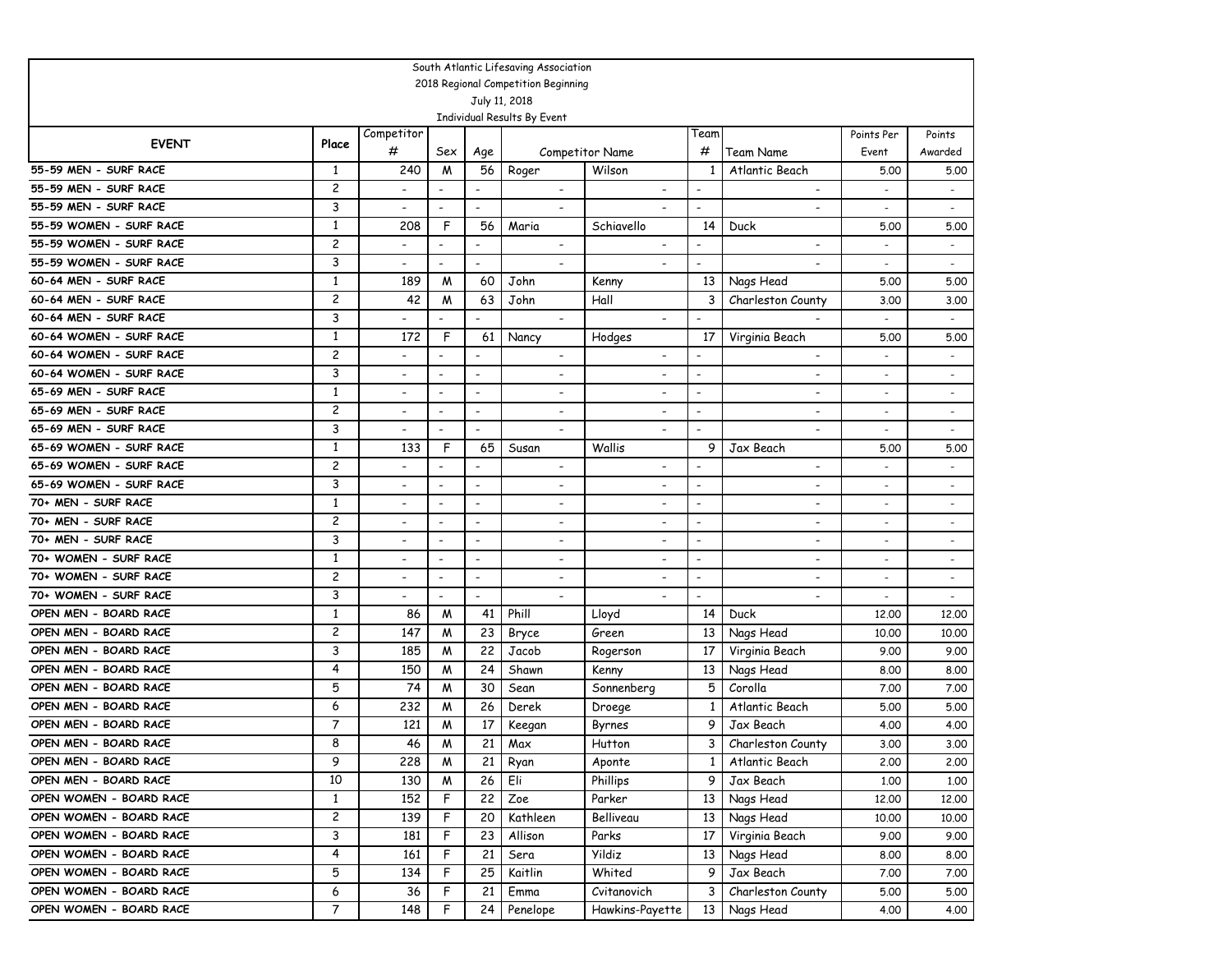|                          |                |                          |                          |                              | South Atlantic Lifesaving Association                |                          |                          |                          |                          |                          |
|--------------------------|----------------|--------------------------|--------------------------|------------------------------|------------------------------------------------------|--------------------------|--------------------------|--------------------------|--------------------------|--------------------------|
|                          |                |                          |                          |                              | 2018 Regional Competition Beginning<br>July 11, 2018 |                          |                          |                          |                          |                          |
|                          |                |                          |                          |                              | Individual Results By Event                          |                          |                          |                          |                          |                          |
|                          |                | Competitor               |                          |                              |                                                      |                          | Team                     |                          | Points Per               | Points                   |
| <b>EVENT</b>             | Place          | #                        | Sex                      | Age                          |                                                      | <b>Competitor Name</b>   | #                        | Team Name                | Event                    | Awarded                  |
| OPEN WOMEN - BOARD RACE  | 8              | 173                      | F                        | 26                           | Shea                                                 | Humenik                  | 17                       | Virginia Beach           | 3.00                     | 3.00                     |
| OPEN WOMEN - BOARD RACE  | 9              | 157                      | F                        | 25                           | Amelie                                               | Roy                      | 13                       | Nags Head                | 2,00                     | 2,00                     |
| OPEN WOMEN - BOARD RACE  | 10             | 215                      | F                        | 30                           | Kritsi                                               | Falco                    | 18                       | Wrightsville Beach       | 1,00                     | 1,00                     |
| 30-34 MEN - BOARD RACE   | $\mathbf{1}$   | 74                       | M                        | 30                           | Sean                                                 | Sonnenberg               | 5                        | Corolla                  | 5.00                     | 5.00                     |
| 30-34 MEN - BOARD RACE   | 2              | 129                      | M                        | 34                           | Kyle                                                 | O'Connor                 | 9                        | Jax Beach                | 3.00                     | 3.00                     |
| 30-34 MEN - BOARD RACE   | 3              | 169                      | M                        | 34                           | Patrick                                              | Frisk                    | 17                       | Virginia Beach           | 1,00                     | 1,00                     |
| 30-34 WOMEN - BOARD RACE | $\mathbf{1}$   | 190                      | F                        | 31                           | Blaine                                               | Regan                    | 17                       | Virginia Beach           | 5.00                     | 5.00                     |
| 30-34 WOMEN - BOARD RACE | $\overline{c}$ | 215                      | F                        | 30                           | Kritsi                                               | Falco                    | 18                       | Wrightsville Beach       | 3.00                     | 3.00                     |
| 30-34 WOMEN - BOARD RACE | 3              | 6                        | F                        | 33                           | Rebekah                                              | Lindsey                  | 1                        | Atlantic Beach           | 1,00                     | 1.00                     |
| 35-39 MEN - BOARD RACE   | $\mathbf{1}$   | 235                      | M                        | 39                           | John                                                 | vonRosenberg             | 3                        | Charleston County        | 5.00                     | 5.00                     |
| 35-39 MEN - BOARD RACE   | $\overline{c}$ | 11                       | M                        | 36                           | Kenneth                                              | Reeves                   | 1                        | Atlantic Beach           | 3.00                     | 3.00                     |
| 35-39 MEN - BOARD RACE   | 3              | 191                      | M                        | 39                           | Frank                                                | Smith                    | 8                        | Horry County             | 1,00                     | 1.00                     |
| 35-39 WOMEN - BOARD RACE | $\mathbf{1}$   | 91                       | F                        | 39                           | Sylvia                                               | Wolff                    | 14                       | Duck                     | 5.00                     | 5.00                     |
| 35-39 WOMEN - BOARD RACE | 2              | $\blacksquare$           | $\overline{\phantom{a}}$ | $\overline{\phantom{a}}$     | $\overline{\phantom{a}}$                             | $\overline{\phantom{a}}$ | $\overline{\phantom{a}}$ | $\blacksquare$           |                          | $\sim$                   |
| 35-39 WOMEN - BOARD RACE | 3              | $\blacksquare$           | $\overline{\phantom{a}}$ | $\overline{\phantom{a}}$     | $\overline{\phantom{a}}$                             |                          | $\overline{\phantom{a}}$ | $\overline{\phantom{a}}$ |                          | $\overline{\phantom{a}}$ |
| 40-44 MEN - BOARD RACE   | $\mathbf{1}$   | 151                      | M                        | 40                           | Chad                                                 | Motz                     | 13                       | Nags Head                | 5.00                     | 5.00                     |
| 40-44 MEN - BOARD RACE   | 2              | 86                       | M                        | 41                           | Phill                                                | Lloyd                    | 14                       | Duck                     | 3.00                     | 3.00                     |
| 40-44 MEN - BOARD RACE   | 3              | 69                       | M                        | 42                           | Shaun                                                | Buen                     | 5                        | Corolla                  | 1,00                     | 1,00                     |
| 40-44 WOMEN - BOARD RACE | $\mathbf{1}$   |                          | $\overline{\phantom{a}}$ | $\overline{\phantom{a}}$     | $\overline{\phantom{a}}$                             |                          | $\overline{\phantom{a}}$ | $\overline{\phantom{a}}$ | $\overline{\phantom{a}}$ | $\overline{\phantom{a}}$ |
| 40-44 WOMEN - BOARD RACE | 2              |                          | $\overline{\phantom{a}}$ | $\overline{\phantom{a}}$     | $\overline{\phantom{0}}$                             | $\overline{\phantom{a}}$ | $\overline{\phantom{a}}$ | $\overline{\phantom{a}}$ | $\overline{\phantom{0}}$ | $\overline{\phantom{a}}$ |
| 40-44 WOMEN - BOARD RACE | 3              | $\blacksquare$           | $\overline{\phantom{a}}$ | $\overline{\phantom{a}}$     | $\overline{a}$                                       |                          | $\overline{\phantom{a}}$ | $\overline{a}$           |                          | $\overline{\phantom{a}}$ |
| 45-49 MEN - BOARD RACE   | 1              | 136                      | M                        | 49                           | Thomas                                               | Wright                   | 9                        | Jax Beach                | 5.00                     | 5.00                     |
| 45-49 MEN - BOARD RACE   | 2              | 125                      | M                        | 46                           | Bill                                                 | Horn                     | 9                        | Jax Beach                | 3.00                     | 3.00                     |
| 45-49 MEN - BOARD RACE   | 3              | 158                      | М                        | 49                           | Ken                                                  | Savage                   | 13                       | Nags Head                | 1,00                     | 1,00                     |
| 45-49 WOMEN - BOARD RACE | 1              |                          | $\overline{a}$           | $\overline{\phantom{a}}$     | $\blacksquare$                                       | $\blacksquare$           |                          | $\overline{\phantom{a}}$ |                          | $\overline{\phantom{a}}$ |
| 45-49 WOMEN - BOARD RACE | 2              | $\overline{\phantom{a}}$ | $\overline{a}$           | $\overline{\phantom{a}}$     | $\overline{\phantom{a}}$                             | $\blacksquare$           | $\overline{\phantom{a}}$ | $\overline{\phantom{0}}$ | $\overline{\phantom{a}}$ | $\overline{a}$           |
| 45-49 WOMEN - BOARD RACE | 3              |                          | $\overline{a}$           | $\overline{\phantom{a}}$     | $\overline{\phantom{a}}$                             | $\overline{\phantom{a}}$ | $\overline{\phantom{a}}$ |                          |                          |                          |
| 50-54 MEN - BOARD RACE   | 1              | 62                       | M                        | 50                           | Justin                                               | Schaay                   | 3                        | Charleston County        | 5.00                     | 5.00                     |
| 50-54 MEN - BOARD RACE   | 2              |                          | $\overline{\phantom{a}}$ | $\overline{\phantom{a}}$     | $\overline{\phantom{a}}$                             |                          |                          | $\overline{\phantom{a}}$ | $\overline{\phantom{a}}$ | $\overline{\phantom{a}}$ |
| 50-54 MEN - BOARD RACE   | 3              |                          | $\overline{a}$           | $\overline{\phantom{a}}$     |                                                      | $\overline{\phantom{a}}$ | $\overline{\phantom{a}}$ | $\overline{\phantom{a}}$ | $\overline{\phantom{a}}$ | $\overline{\phantom{a}}$ |
| 50-54 WOMEN - BOARD RACE | $\mathbf{1}$   | $\overline{\phantom{a}}$ | $\overline{\phantom{a}}$ | $\overline{\phantom{a}}$     | $\overline{\phantom{a}}$                             | $\overline{\phantom{a}}$ | $\overline{\phantom{a}}$ | $\overline{\phantom{a}}$ | $\overline{\phantom{a}}$ | $\overline{\phantom{a}}$ |
| 50-54 WOMEN - BOARD RACE | 2              |                          | $\overline{\phantom{a}}$ | $\overline{\phantom{a}}$     | $\overline{\phantom{a}}$                             | $\blacksquare$           | $\overline{\phantom{a}}$ | $\overline{\phantom{a}}$ | $\overline{\phantom{a}}$ |                          |
| 50-54 WOMEN - BOARD RACE | 3              | $\overline{\phantom{a}}$ | $\overline{\phantom{a}}$ | $\overline{\phantom{a}}$     |                                                      |                          | $\overline{\phantom{a}}$ |                          | $\sim$                   |                          |
| 55-59 MEN - BOARD RACE   | $\mathbf{1}$   | 240                      | M                        | 56                           | Roger                                                | Wilson                   | $1\vert$                 | Atlantic Beach           | 5.00                     | 5.00                     |
| 55-59 MEN - BOARD RACE   | $\mathbf{2}$   |                          | $\blacksquare$           |                              | $\overline{\phantom{0}}$                             |                          | $\blacksquare$           |                          |                          |                          |
| 55-59 MEN - BOARD RACE   | 3              |                          | $\blacksquare$           | $\blacksquare$               |                                                      |                          | $\blacksquare$           |                          |                          |                          |
| 55-59 WOMEN - BOARD RACE | $\mathbf{1}$   | 208                      | F                        | 56                           | Maria                                                | Schiavello               | 14                       | Duck                     | 5.00                     | 5.00                     |
| 55-59 WOMEN - BOARD RACE | $\mathbf{2}$   |                          | $\blacksquare$           | $\qquad \qquad \blacksquare$ | $\overline{\phantom{0}}$                             | $\overline{\phantom{a}}$ | $\blacksquare$           | $\blacksquare$           |                          | $\sim$                   |
| 55-59 WOMEN - BOARD RACE | 3              | $\overline{\phantom{0}}$ | $\overline{\phantom{a}}$ | $\qquad \qquad \blacksquare$ |                                                      |                          | $\overline{\phantom{a}}$ |                          | $\sim$                   | $\sim$                   |
| 60-64 MEN - BOARD RACE   | $\mathbf{1}$   | 189                      | M                        | 60                           | John                                                 | Kenny                    | 13 <sup>1</sup>          | Nags Head                | 5.00                     | 5.00                     |
| 60-64 MEN - BOARD RACE   | $\mathbf{2}$   | 122                      | M                        | 64                           | Jim                                                  | Emery                    | 9 I                      | Jax Beach                | 3,00                     | 3.00                     |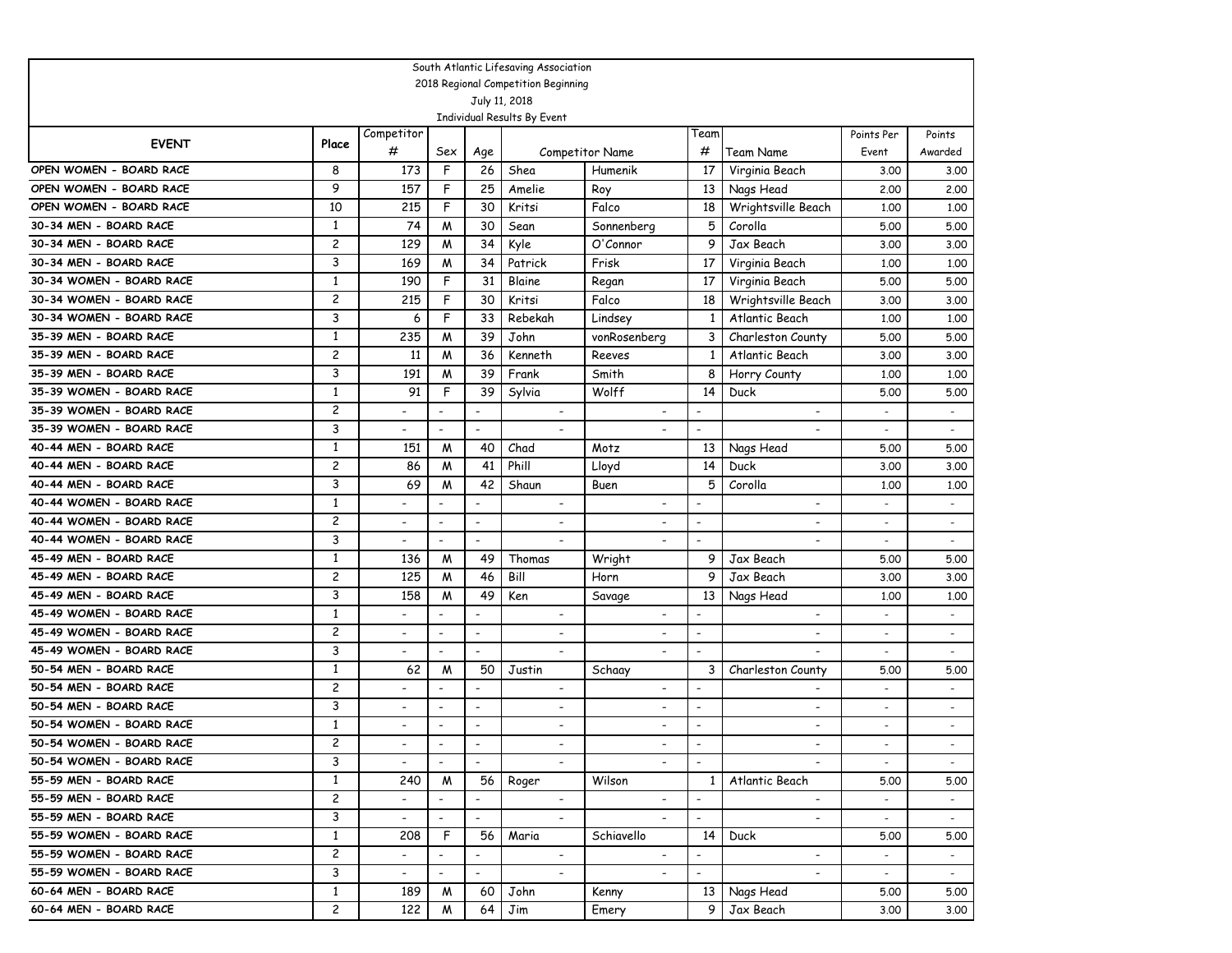|                                                      |                |                          |                          |                          | South Atlantic Lifesaving Association |                                |                          |                                            |                          |                          |
|------------------------------------------------------|----------------|--------------------------|--------------------------|--------------------------|---------------------------------------|--------------------------------|--------------------------|--------------------------------------------|--------------------------|--------------------------|
| 2018 Regional Competition Beginning<br>July 11, 2018 |                |                          |                          |                          |                                       |                                |                          |                                            |                          |                          |
|                                                      |                |                          |                          |                          |                                       |                                |                          |                                            |                          |                          |
|                                                      |                |                          |                          |                          | Individual Results By Event           |                                |                          |                                            |                          |                          |
| <b>EVENT</b>                                         | Place          | Competitor<br>#          |                          |                          |                                       |                                | Team<br>#                |                                            | Points Per               | Points                   |
| 60-64 MEN - BOARD RACE                               | 3              |                          | Sex                      | Age                      |                                       | <b>Competitor Name</b><br>Hall | 3                        | Team Name                                  | Event                    | Awarded                  |
| 60-64 WOMEN - BOARD RACE                             | $\mathbf{1}$   | 42<br>172                | M<br>F                   | 63<br>61                 | John                                  |                                | 17                       | Charleston County                          | 1,00                     | 1.00<br>5.00             |
| 60-64 WOMEN - BOARD RACE                             | 2              |                          |                          |                          | Nancy<br>$\overline{\phantom{a}}$     | Hodges                         |                          | Virginia Beach<br>$\overline{\phantom{a}}$ | 5.00                     |                          |
| 60-64 WOMEN - BOARD RACE                             | 3              | $\overline{\phantom{a}}$ | $\overline{\phantom{a}}$ | $\overline{\phantom{a}}$ | $\overline{\phantom{a}}$              |                                | $\overline{a}$           | $\blacksquare$                             |                          |                          |
| 65-69 MEN - BOARD RACE                               | $\mathbf{1}$   |                          | $\overline{a}$           | $\overline{\phantom{a}}$ | $\overline{a}$                        |                                | $\blacksquare$           | $\overline{\phantom{a}}$                   |                          | $\blacksquare$           |
| 65-69 MEN - BOARD RACE                               | $\overline{c}$ |                          | $\overline{\phantom{a}}$ | $\overline{\phantom{a}}$ | $\overline{\phantom{a}}$              |                                | $\blacksquare$           | $\overline{\phantom{a}}$                   | $\overline{\phantom{a}}$ | $\overline{\phantom{a}}$ |
| 65-69 MEN - BOARD RACE                               | 3              |                          | $\overline{\phantom{a}}$ | $\overline{\phantom{a}}$ | $\overline{a}$                        |                                | $\blacksquare$           |                                            |                          |                          |
| 65-69 WOMEN - BOARD RACE                             | $\mathbf{1}$   | 133                      | F                        | 65                       | Susan                                 | Wallis                         | 9                        | Jax Beach                                  | 5.00                     | 5.00                     |
| 65-69 WOMEN - BOARD RACE                             | $\overline{c}$ |                          | $\overline{\phantom{a}}$ | $\overline{\phantom{a}}$ | $\overline{\phantom{a}}$              |                                | $\blacksquare$           | $\overline{\phantom{0}}$                   |                          | $\overline{\phantom{a}}$ |
| 65-69 WOMEN - BOARD RACE                             | 3              |                          | $\overline{\phantom{a}}$ | $\overline{\phantom{a}}$ | $\overline{\phantom{a}}$              |                                | $\blacksquare$           | $\overline{\phantom{0}}$                   |                          |                          |
| 70+ MEN - BOARD RACE                                 | $\mathbf{1}$   |                          | $\overline{\phantom{0}}$ | $\overline{\phantom{a}}$ | $\overline{\phantom{0}}$              |                                | $\overline{\phantom{a}}$ | $\overline{\phantom{0}}$                   | $\overline{\phantom{a}}$ |                          |
| 70+ MEN - BOARD RACE                                 | 2              |                          | $\overline{\phantom{a}}$ | $\overline{\phantom{a}}$ | $\overline{\phantom{a}}$              | $\overline{\phantom{0}}$       | $\overline{\phantom{a}}$ | $\overline{\phantom{0}}$                   | $\overline{\phantom{a}}$ | $\overline{\phantom{a}}$ |
| 70+ MEN - BOARD RACE                                 | 3              |                          | $\overline{\phantom{a}}$ | $\overline{\phantom{a}}$ | $\overline{\phantom{a}}$              | $\overline{\phantom{0}}$       | $\overline{\phantom{a}}$ | $\overline{\phantom{a}}$                   | $\overline{\phantom{a}}$ |                          |
| 70+ WOMEN - BOARD RACE                               | $\mathbf{1}$   |                          | $\overline{\phantom{a}}$ |                          | $\overline{\phantom{a}}$              | $\overline{\phantom{0}}$       | $\overline{\phantom{a}}$ | $\overline{\phantom{a}}$                   | $\overline{\phantom{a}}$ |                          |
| 70+ WOMEN - BOARD RACE                               | 2              | $\overline{\phantom{0}}$ | $\overline{\phantom{a}}$ | $\overline{\phantom{a}}$ | $\overline{\phantom{a}}$              | $\overline{\phantom{a}}$       | $\overline{\phantom{0}}$ | $\overline{\phantom{a}}$                   |                          | $\overline{\phantom{a}}$ |
| 70+ WOMEN - BOARD RACE                               | 3              |                          |                          | $\overline{a}$           | $\overline{a}$                        |                                |                          |                                            |                          | $\overline{\phantom{a}}$ |
| OPEN MEN - RUN-SWIM-PADDLE                           | 1              | 130                      | M                        | 26                       | Eli                                   | Phillips                       | 9                        | Jax Beach                                  | 12,00                    | 12,00                    |
| OPEN MEN - RUN-SWIM-PADDLE                           | 2              | 2                        | W                        | 18                       | Miles                                 | Dupree                         | 1                        | Atlantic Beach                             | 10,00                    | 10,00                    |
| OPEN MEN - RUN-SWIM-PADDLE                           | 3              | 86                       | M                        | 41                       | Phill                                 | Lloyd                          | 14                       | Duck                                       | 9.00                     | 9.00                     |
| OPEN MEN - RUN-SWIM-PADDLE                           | 4              | 44                       | W                        | 22                       | Chase                                 | Heffron                        | 3                        | Charleston County                          | 8.00                     | 8.00                     |
| OPEN MEN - RUN-SWIM-PADDLE                           | 5              | 145                      | M                        | 24                       | Coleman                               | Flynn                          | 13                       | Nags Head                                  | 7.00                     | 7.00                     |
| OPEN MEN - RUN-SWIM-PADDLE                           | 6              | 74                       | M                        | 30                       | Sean                                  | Sonnenberg                     | 5                        | Corolla                                    | 5.00                     | 5.00                     |
| OPEN MEN - RUN-SWIM-PADDLE                           | 7              | 147                      | M                        | 23                       | Bryce                                 | Green                          | 13                       | Nags Head                                  | 4.00                     | 4.00                     |
| OPEN MEN - RUN-SWIM-PADDLE                           | 8              | 46                       | M                        | 21                       | Max                                   | Hutton                         | 3                        | Charleston County                          | 3.00                     | 3.00                     |
| OPEN MEN - RUN-SWIM-PADDLE                           | 9              | 185                      | M                        | 22                       | Jacob                                 | Rogerson                       | 17                       | Virginia Beach                             | 2,00                     | 2.00                     |
| OPEN MEN - RUN-SWIM-PADDLE                           | 10             | 45                       | W                        | 19                       | Alex                                  | Hutton                         | 3                        | Charleston County                          | 1,00                     | 1.00                     |
| OPEN WOMEN - RUN-SWIM-PADDLE                         | 1              | 181                      | F                        | 23                       | Allison                               | Parks                          | 17                       | Virginia Beach                             | 12,00                    | 12,00                    |
| OPEN WOMEN - RUN-SWIM-PADDLE                         | 2              | 152                      | F                        | 22                       | Zoe                                   | Parker                         | 13                       | Nags Head                                  | 10,00                    | 10.00                    |
| OPEN WOMEN - RUN-SWIM-PADDLE                         | 3              | 139                      | F                        | 20                       | Kathleen                              | Belliveau                      | 13                       | Nags Head                                  | 9.00                     | 9.00                     |
| OPEN WOMEN - RUN-SWIM-PADDLE                         | 4              | 134                      | F                        | 25                       | Kaitlin                               | Whited                         | 9                        | Jax Beach                                  | 8.00                     | 8.00                     |
| OPEN WOMEN - RUN-SWIM-PADDLE                         | 5              | 148                      | F                        | 24                       | Penelope                              | Hawkins-Payette                | 13                       | Nags Head                                  | 7.00                     | 7.00                     |
| OPEN WOMEN - RUN-SWIM-PADDLE                         | 6              | 72                       | F                        | 19                       | Lindsey                               | Lucas                          | 5                        | Corolla                                    | 5.00                     | 5.00                     |
| OPEN WOMEN - RUN-SWIM-PADDLE                         | 7              | $\mathbf{1}$             | F.                       | 18                       | Lauren                                | Bass                           | 1 <sub>1</sub>           | Atlantic Beach                             | 4.00                     | 4.00                     |
| OPEN WOMEN - RUN-SWIM-PADDLE                         | 8              | 49                       | F                        | 17                       | Kelsey                                | Kraft                          | 3                        | Charleston County                          | 3.00                     | 3.00                     |
| OPEN WOMEN - RUN-SWIM-PADDLE                         | 9              | 73                       | F                        | 24                       | Bailie                                | Monahan                        | 5                        | Corolla                                    | 2.00                     | 2.00                     |
| OPEN WOMEN - RUN-SWIM-PADDLE                         | 10             | 157                      | F                        | 25                       | Amelie                                | Roy                            | 13                       | Nags Head                                  | 1.00                     | 1.00                     |
| 30-34 MEN - RUN-SWIM-PADDLE                          | $\mathbf{1}$   | 74                       | M                        | 30                       | Sean                                  | Sonnenberg                     | 5                        | Corolla                                    | 5.00                     | 5.00                     |
| 30-34 MEN - RUN-SWIM-PADDLE                          | $\overline{c}$ | 230                      | M                        | 32                       | Josh                                  | Ashley                         | 1                        | Atlantic Beach                             | 3.00                     | 3.00                     |
| 30-34 MEN - RUN-SWIM-PADDLE                          | 3              | 169                      | M                        | 34                       | Patrick                               | Frisk                          | 17                       | Virginia Beach                             | 1.00                     | 1.00                     |
| 30-34 WOMEN - RUN-SWIM-PADDLE                        | $\mathbf{1}$   | 190                      | F                        | 31                       | Blaine                                | Regan                          | 17                       | Virginia Beach                             | 5.00                     | 5.00                     |
| 30-34 WOMEN - RUN-SWIM-PADDLE                        | 2              | 215                      | F                        | 30                       | Kritsi                                | Falco                          | 18                       | Wrightsville Beach                         | 3.00                     | 3.00                     |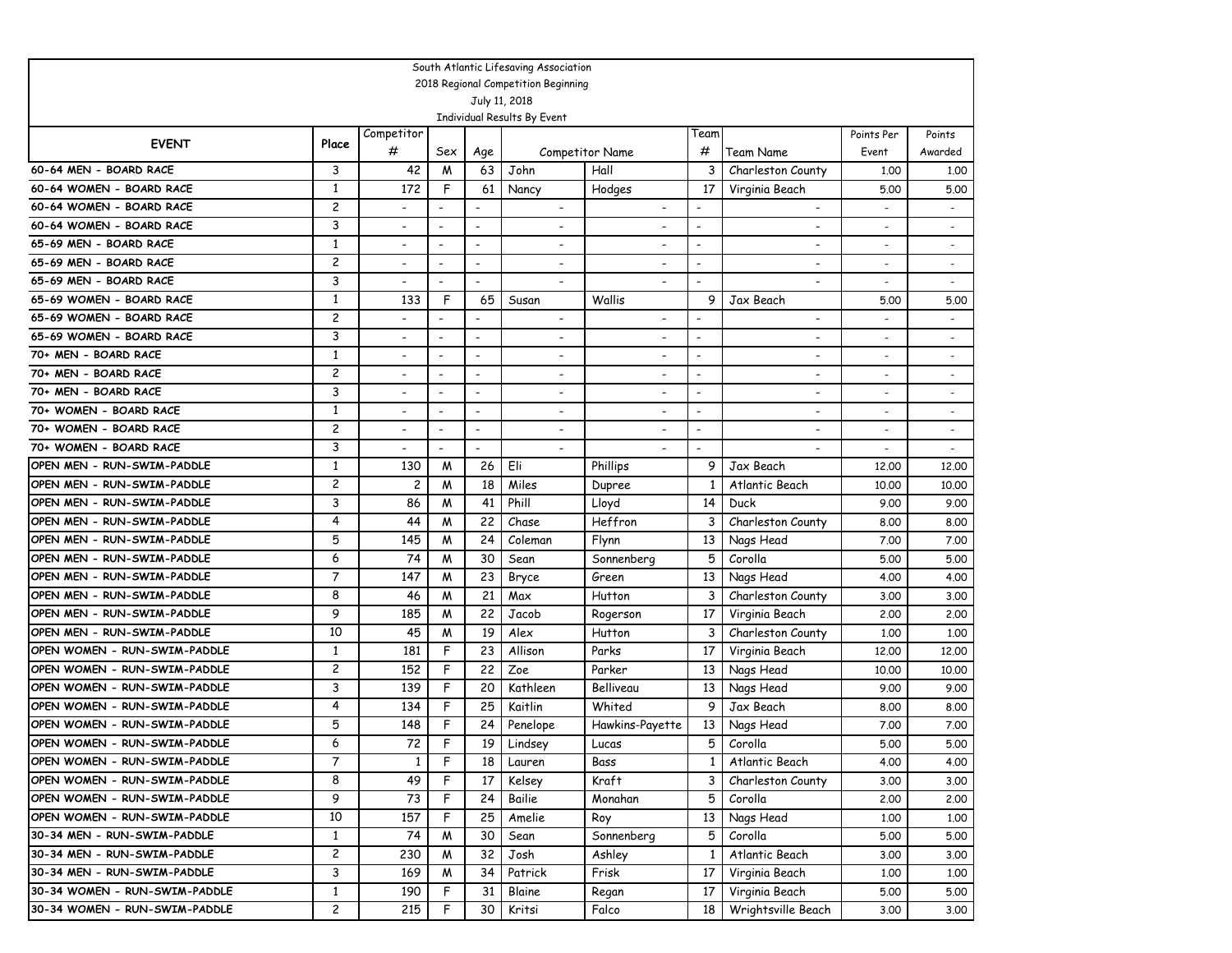|                               |                |                          |                          |                              | South Atlantic Lifesaving Association        |                          |                          |                          |                          |                          |
|-------------------------------|----------------|--------------------------|--------------------------|------------------------------|----------------------------------------------|--------------------------|--------------------------|--------------------------|--------------------------|--------------------------|
|                               |                |                          |                          |                              | 2018 Regional Competition Beginning          |                          |                          |                          |                          |                          |
|                               |                |                          |                          |                              | July 11, 2018<br>Individual Results By Event |                          |                          |                          |                          |                          |
|                               |                | Competitor               |                          |                              |                                              |                          | Team                     |                          | Points Per               | Points                   |
| <b>EVENT</b>                  | Place          | #                        | Sex                      | Age                          |                                              | <b>Competitor Name</b>   | #                        | Team Name                | Event                    | Awarded                  |
| 30-34 WOMEN - RUN-SWIM-PADDLE | 3              | 6                        | F                        | 33                           | Rebekah                                      | Lindsey                  | 1                        | Atlantic Beach           | 1,00                     | 1.00                     |
| 35-39 MEN - RUN-SWIM-PADDLE   | 1              | 235                      | M                        | 39                           | John                                         | vonRosenberg             | 3                        | Charleston County        | 5.00                     | 5.00                     |
| 35-39 MEN - RUN-SWIM-PADDLE   | 2              | 11                       | M                        | 36                           | Kenneth                                      | Reeves                   | $\mathbf{1}$             | Atlantic Beach           | 3.00                     | 3.00                     |
| 35-39 MEN - RUN-SWIM-PADDLE   | 3              |                          | $\overline{\phantom{a}}$ | $\overline{\phantom{0}}$     | $\overline{\phantom{a}}$                     | $\overline{\phantom{a}}$ | $\overline{\phantom{a}}$ | $\overline{\phantom{a}}$ | $\overline{\phantom{a}}$ | $\overline{\phantom{a}}$ |
| 35-39 WOMEN - RUN-SWIM-PADDLE | 1              | 91                       | F                        | 39                           | Sylvia                                       | Wolff                    | 14                       | Duck                     | 5.00                     | 5.00                     |
| 35-39 WOMEN - RUN-SWIM-PADDLE | 2              | $\overline{\phantom{a}}$ | $\overline{\phantom{a}}$ | $\qquad \qquad \blacksquare$ | $\overline{\phantom{a}}$                     | $\overline{\phantom{a}}$ | $\overline{\phantom{a}}$ | $\overline{\phantom{a}}$ | $\blacksquare$           | $\sim$                   |
| 35-39 WOMEN - RUN-SWIM-PADDLE | 3              | $\blacksquare$           | $\overline{\phantom{a}}$ | $\blacksquare$               |                                              |                          | $\overline{\phantom{a}}$ |                          |                          | $\sim$                   |
| 40-44 MEN - RUN-SWIM-PADDLE   | 1              | 151                      | M                        | 40                           | Chad                                         | Motz                     | 13                       | Nags Head                | 5.00                     | 5.00                     |
| 40-44 MEN - RUN-SWIM-PADDLE   | $\overline{c}$ | 69                       | M                        | 42                           | Shaun                                        | Buen                     | 5                        | Corolla                  | 3.00                     | 3.00                     |
| 40-44 MEN - RUN-SWIM-PADDLE   | 3              | 39                       | M                        | 42                           | Stephen                                      | Fernandez                | 3                        | Charleston County        | 1,00                     | 1,00                     |
| 40-44 WOMEN - RUN-SWIM-PADDLE | 1              |                          | $\overline{\phantom{a}}$ | $\overline{\phantom{a}}$     | $\overline{\phantom{a}}$                     | $\overline{\phantom{a}}$ | $\overline{\phantom{a}}$ |                          | $\overline{\phantom{a}}$ | $\sim$                   |
| 40-44 WOMEN - RUN-SWIM-PADDLE | $\overline{c}$ | $\blacksquare$           | $\overline{\phantom{0}}$ | $\overline{\phantom{a}}$     |                                              |                          | $\overline{\phantom{a}}$ | $\overline{\phantom{a}}$ | $\overline{a}$           | $\sim$                   |
| 40-44 WOMEN - RUN-SWIM-PADDLE | 3              | $\blacksquare$           | $\overline{\phantom{0}}$ | $\overline{\phantom{a}}$     |                                              |                          | $\overline{\phantom{a}}$ |                          |                          | $\sim$                   |
| 45-49 MEN - RUN-SWIM-PADDLE   | $\mathbf{1}$   | 125                      | M                        | 46                           | Bill                                         | Horn                     | 9                        | Jax Beach                | 5.00                     | 5.00                     |
| 45-49 MEN - RUN-SWIM-PADDLE   | $\overline{c}$ | 158                      | M                        | 49                           | Ken                                          | Savage                   | 13                       | Nags Head                | 3.00                     | 3.00                     |
| 45-49 MEN - RUN-SWIM-PADDLE   | 3              | 136                      | M                        | 49                           | Thomas                                       | Wright                   | 9                        | Jax Beach                | 1.00                     | 1,00                     |
| 45-49 WOMEN - RUN-SWIM-PADDLE | $\mathbf{1}$   | $\overline{\phantom{a}}$ | $\overline{\phantom{a}}$ | $\overline{\phantom{a}}$     | $\overline{\phantom{a}}$                     |                          | $\overline{\phantom{a}}$ | $\overline{\phantom{a}}$ |                          | $\overline{\phantom{a}}$ |
| 45-49 WOMEN - RUN-SWIM-PADDLE | $\overline{c}$ | $\overline{\phantom{a}}$ | $\overline{a}$           | $\overline{\phantom{a}}$     | $\overline{\phantom{0}}$                     | $\overline{\phantom{0}}$ | $\overline{\phantom{a}}$ | $\overline{\phantom{a}}$ | $\overline{\phantom{0}}$ | $\overline{\phantom{a}}$ |
| 45-49 WOMEN - RUN-SWIM-PADDLE | 3              | $\overline{\phantom{a}}$ | $\overline{\phantom{a}}$ | $\overline{\phantom{a}}$     | $\overline{\phantom{a}}$                     |                          | $\overline{\phantom{a}}$ |                          | $\overline{\phantom{a}}$ | $\overline{\phantom{a}}$ |
| 50-54 MEN - RUN-SWIM-PADDLE   | 1              | 62                       | M                        | 50                           | Justin                                       | Schaay                   | 3                        | Charleston County        | 5.00                     | 5.00                     |
| 50-54 MEN - RUN-SWIM-PADDLE   | 2              | $\overline{a}$           | $\overline{\phantom{a}}$ | $\overline{\phantom{a}}$     | $\overline{\phantom{a}}$                     | $\overline{\phantom{a}}$ | $\overline{\phantom{a}}$ | $\overline{\phantom{a}}$ |                          | $\overline{\phantom{a}}$ |
| 50-54 MEN - RUN-SWIM-PADDLE   | 3              |                          | ٠                        | $\overline{\phantom{a}}$     | $\overline{\phantom{a}}$                     | $\overline{\phantom{a}}$ | $\overline{\phantom{a}}$ | $\overline{\phantom{0}}$ |                          | $\overline{\phantom{a}}$ |
| 50-54 WOMEN - RUN-SWIM-PADDLE | 1              | $\overline{a}$           | $\overline{a}$           | $\overline{\phantom{a}}$     | $\blacksquare$                               | $\overline{\phantom{a}}$ | $\overline{\phantom{a}}$ | $\overline{\phantom{a}}$ | $\overline{\phantom{0}}$ | $\overline{\phantom{a}}$ |
| 50-54 WOMEN - RUN-SWIM-PADDLE | 2              | $\overline{\phantom{a}}$ | $\overline{\phantom{a}}$ | $\overline{\phantom{a}}$     | $\overline{\phantom{a}}$                     | $\overline{\phantom{a}}$ | $\overline{\phantom{a}}$ | $\overline{\phantom{a}}$ |                          | $\overline{a}$           |
| 50-54 WOMEN - RUN-SWIM-PADDLE | 3              | $\overline{\phantom{a}}$ | $\overline{\phantom{a}}$ | $\overline{\phantom{a}}$     | $\overline{\phantom{a}}$                     | $\overline{\phantom{a}}$ | $\overline{\phantom{a}}$ | $\blacksquare$           | $\overline{a}$           | $\blacksquare$           |
| 55-59 MEN - RUN-SWIM-PADDLE   | 1              | $\overline{\phantom{a}}$ | $\overline{\phantom{a}}$ | $\overline{\phantom{a}}$     | $\overline{\phantom{a}}$                     | $\overline{a}$           | $\overline{\phantom{a}}$ | $\overline{\phantom{a}}$ |                          | $\overline{a}$           |
| 55-59 MEN - RUN-SWIM-PADDLE   | 2              | $\overline{\phantom{a}}$ | $\overline{\phantom{a}}$ | $\overline{\phantom{a}}$     | $\overline{\phantom{a}}$                     | $\overline{\phantom{a}}$ | $\overline{\phantom{a}}$ | $\overline{\phantom{a}}$ |                          | $\overline{\phantom{a}}$ |
| 55-59 MEN - RUN-SWIM-PADDLE   | 3              |                          |                          | $\overline{\phantom{a}}$     | $\overline{\phantom{a}}$                     |                          | $\overline{\phantom{a}}$ | $\overline{\phantom{a}}$ |                          |                          |
| 55-59 WOMEN - RUN-SWIM-PADDLE | 1              | 208                      | $\mathsf{F}$             | 56                           | Maria                                        | Schiavello               | 14                       | Duck                     | 5.00                     | 5.00                     |
| 55-59 WOMEN - RUN-SWIM-PADDLE | 2              |                          | $\overline{\phantom{a}}$ | $\overline{\phantom{a}}$     |                                              |                          |                          |                          |                          | $\overline{\phantom{a}}$ |
| 55-59 WOMEN - RUN-SWIM-PADDLE | 3              | $\overline{\phantom{a}}$ |                          | $\overline{\phantom{a}}$     |                                              | $\overline{\phantom{0}}$ | $\overline{\phantom{a}}$ |                          |                          |                          |
| 60-64 MEN - RUN-SWIM-PADDLE   | 1              | 189                      | M                        | 60                           | John                                         | Kenny                    | 13 <sup>1</sup>          | Nags Head                | 5.00                     | 5.00                     |
| 60-64 MEN - RUN-SWIM-PADDLE   | 2              | 42                       | M                        | 63                           | John                                         | Hall                     | 3                        | Charleston County        | 3.00                     | 3.00                     |
| 60-64 MEN - RUN-SWIM-PADDLE   | 3              |                          |                          |                              |                                              | $\blacksquare$           | $\overline{\phantom{a}}$ |                          |                          |                          |
| 60-64 WOMEN - RUN-SWIM-PADDLE | $\mathbf{1}$   | 172                      | F                        | 61                           | Nancy                                        | Hodges                   | 17                       | Virginia Beach           | 5.00                     | 5.00                     |
| 60-64 WOMEN - RUN-SWIM-PADDLE | $\overline{c}$ |                          | $\overline{\phantom{a}}$ | $\overline{\phantom{a}}$     | $\blacksquare$                               | $\blacksquare$           | $\overline{\phantom{a}}$ | $\blacksquare$           |                          |                          |
| 60-64 WOMEN - RUN-SWIM-PADDLE | 3              | $\overline{\phantom{a}}$ | $\blacksquare$           | $\blacksquare$               | $\overline{\phantom{a}}$                     | $\blacksquare$           | $\blacksquare$           | $\overline{\phantom{a}}$ |                          |                          |
| 64-69 MEN - RUN-SWIM-PADDLE   | 1              | $\overline{a}$           | $\blacksquare$           | $\blacksquare$               | $\overline{\phantom{a}}$                     | $\overline{\phantom{a}}$ | $\blacksquare$           | $\overline{\phantom{a}}$ | $\sim$                   | $\sim$                   |
| 64-69 MEN - RUN-SWIM-PADDLE   | $\overline{c}$ | $\overline{\phantom{0}}$ | $\overline{a}$           | $\overline{\phantom{a}}$     | $\overline{\phantom{a}}$                     | $\overline{\phantom{a}}$ | $\overline{\phantom{a}}$ | $\blacksquare$           | $\overline{\phantom{0}}$ | $\sim$                   |
| 64-69 MEN - RUN-SWIM-PADDLE   | 3              | $\overline{\phantom{a}}$ | $\blacksquare$           | $\overline{\phantom{a}}$     | $\blacksquare$                               | $\overline{\phantom{a}}$ | $\blacksquare$           | $\blacksquare$           | $\overline{\phantom{a}}$ | $\sim$                   |
| 64-69 WOMEN - RUN-SWIM-PADDLE | $\mathbf{1}$   | 133                      | F                        | 65                           | Susan                                        | Wallis                   | 9 I                      | Jax Beach                | 5.00                     | 5.00                     |
|                               |                |                          |                          |                              |                                              |                          |                          |                          |                          |                          |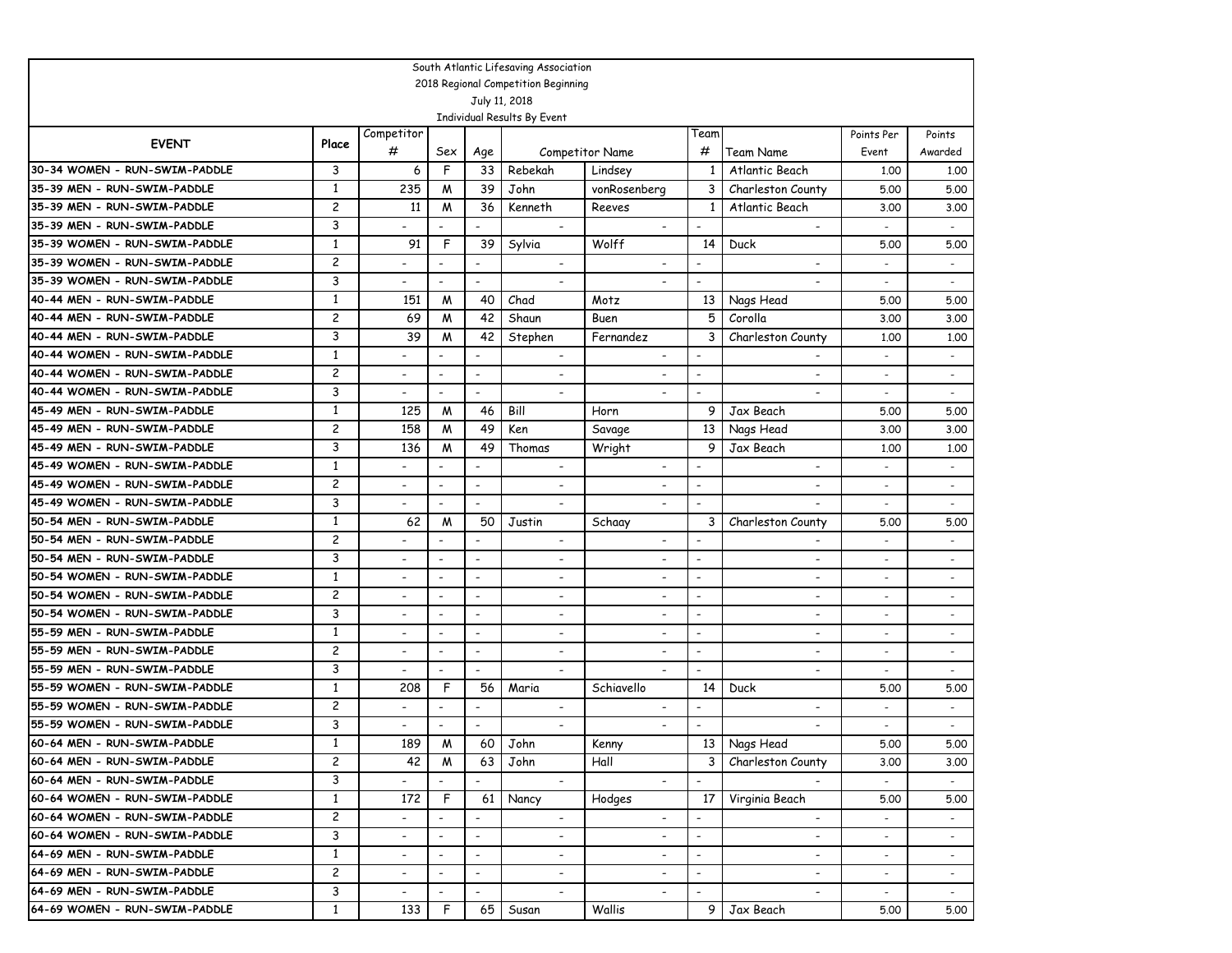|                               |                |                                            |                          |                          | South Atlantic Lifesaving Association |                          |                          |                                            |                          |                   |
|-------------------------------|----------------|--------------------------------------------|--------------------------|--------------------------|---------------------------------------|--------------------------|--------------------------|--------------------------------------------|--------------------------|-------------------|
|                               |                |                                            |                          |                          | 2018 Regional Competition Beginning   |                          |                          |                                            |                          |                   |
|                               |                |                                            |                          |                          | July 11, 2018                         |                          |                          |                                            |                          |                   |
|                               |                |                                            |                          |                          | Individual Results By Event           |                          |                          |                                            |                          |                   |
| <b>EVENT</b>                  | Place          | Competitor<br>#                            | Sex                      |                          |                                       | <b>Competitor Name</b>   | Team<br>#                |                                            | Points Per               | Points<br>Awarded |
| 64-69 WOMEN - RUN-SWIM-PADDLE | 2              |                                            |                          | Age                      |                                       | $\overline{\phantom{a}}$ | $\overline{a}$           | Team Name                                  | Event                    |                   |
| 64-69 WOMEN - RUN-SWIM-PADDLE | 3              | $\overline{\phantom{a}}$<br>$\overline{a}$ | $\overline{\phantom{a}}$ | $\overline{\phantom{a}}$ | $\overline{\phantom{a}}$              |                          | $\overline{\phantom{0}}$ | $\overline{\phantom{a}}$<br>$\blacksquare$ |                          |                   |
| 70+ MEN - RUN-SWIM-PADDLE     | $\mathbf{1}$   |                                            |                          | $\overline{\phantom{a}}$ |                                       |                          | $\overline{\phantom{a}}$ |                                            |                          |                   |
| 70+ MEN - RUN-SWIM-PADDLE     | 2              | $\overline{\phantom{a}}$                   | $\blacksquare$           | $\overline{\phantom{a}}$ | $\overline{a}$                        | $\overline{\phantom{a}}$ | $\overline{\phantom{a}}$ | $\overline{\phantom{a}}$                   |                          |                   |
| 70+ MEN - RUN-SWIM-PADDLE     | 3              | $\overline{\phantom{a}}$                   | $\overline{\phantom{a}}$ | $\overline{\phantom{a}}$ | $\overline{\phantom{a}}$              | $\overline{\phantom{a}}$ | $\overline{\phantom{a}}$ | $\overline{\phantom{a}}$                   |                          |                   |
| 70+ WOMEN - RUN-SWIM-PADDLE   | $\mathbf{1}$   | $\overline{a}$                             | $\overline{\phantom{a}}$ | $\overline{a}$           | $\overline{\phantom{a}}$              | $\overline{\phantom{a}}$ | $\overline{\phantom{a}}$ | $\overline{\phantom{a}}$                   |                          | $\blacksquare$    |
| 70+ WOMEN - RUN-SWIM-PADDLE   | 2              | $\overline{a}$                             | $\overline{\phantom{a}}$ | $\overline{a}$           |                                       |                          | $\overline{\phantom{a}}$ |                                            |                          |                   |
| 70+ WOMEN - RUN-SWIM-PADDLE   | 3              | $\overline{\phantom{0}}$                   | $\overline{\phantom{a}}$ | $\overline{\phantom{a}}$ | $\overline{a}$                        |                          | $\overline{\phantom{a}}$ |                                            |                          |                   |
| OPEN MEN - RUN-SWIM-RUN       | $\mathbf{1}$   | 20                                         | M                        | 16                       | Garrett                               | Butner                   | 2                        | Carolina Beach                             | 12,00                    | 12,00             |
| OPEN MEN - RUN-SWIM-RUN       | 2              | 109                                        | M                        | 24                       | Juraj                                 | Hlavek                   | 8                        | Horry County                               | 10.00                    | 10.00             |
| OPEN MEN - RUN-SWIM-RUN       | 3              | 12                                         | M                        | 17                       | Kyle                                  | Smithers                 | 1                        | Atlantic Beach                             | 9.00                     | 9.00              |
| OPEN MEN - RUN-SWIM-RUN       | 4              | 213                                        | M                        | 20                       | Jack                                  | DeVries                  | 18                       | Wrightsville Beach                         | 8.00                     | 8.00              |
| OPEN MEN - RUN-SWIM-RUN       | 5              | 45                                         | M                        | 19                       | Alex                                  | Hutton                   | 3                        | Charleston County                          | 7.00                     | 7.00              |
| OPEN MEN - RUN-SWIM-RUN       | 6              | 2                                          | M                        | 18                       | Miles                                 | Dupree                   | 1                        | Atlantic Beach                             | 5.00                     | 5.00              |
| OPEN MEN - RUN-SWIM-RUN       | 7              | 183                                        | M                        | 28                       | Jack                                  | Reddecliff               | 17                       | Virginia Beach                             | 4.00                     | 4.00              |
| OPEN MEN - RUN-SWIM-RUN       | 8              | 217                                        | M                        | 30                       | Luke                                  | Hammond                  | 18                       | Wrightsville Beach                         | 3.00                     | 3.00              |
| OPEN MEN - RUN-SWIM-RUN       | 9              | 167                                        | M                        | 24                       | Rodney                                | Fentress                 | 17                       | Virginia Beach                             | 2.00                     | 2.00              |
| OPEN MEN - RUN-SWIM-RUN       | 10             | 182                                        | M                        | 21                       | Donovan                               | Pope                     | 17                       | Virginia Beach                             | 1,00                     | 1.00              |
| OPEN WOMEN - RUN-SWIM-RUN     | 1              | 73                                         | F                        | 24                       | Bailie                                | Monahan                  | 5                        | Corolla                                    | 12,00                    | 12,00             |
| OPEN WOMEN - RUN-SWIM-RUN     | 2              | 164                                        | F                        | 24                       | Georgia                               | DaCruz                   | 17                       | Virginia Beach                             | 10,00                    | 10,00             |
| OPEN WOMEN - RUN-SWIM-RUN     | 3              | 49                                         | F                        | 17                       | Kelsey                                | Kraft                    | 3                        | Charleston County                          | 9.00                     | 9.00              |
| OPEN WOMEN - RUN-SWIM-RUN     | 4              | 89                                         | F                        | 21                       | Manuela                               | Sampaio                  | 14                       | Duck                                       | 8.00                     | 8.00              |
| OPEN WOMEN - RUN-SWIM-RUN     | 5              | 181                                        | F                        | 23                       | Allison                               | Parks                    | 17                       | Virginia Beach                             | 7.00                     | 7.00              |
| OPEN WOMEN - RUN-SWIM-RUN     | 6              | 105                                        | F                        | 21                       | Eleonora                              | Unanova                  | 7                        | Hilton Head                                | 5.00                     | 5.00              |
| OPEN WOMEN - RUN-SWIM-RUN     | 7              | 110                                        | F                        | 25                       | Kamila                                | Horejesi                 | 8                        | Horry County                               | 4.00                     | 4.00              |
| OPEN WOMEN - RUN-SWIM-RUN     | 8              | 14                                         | F                        | 20                       | Francesca                             | Vandersluis              | 1                        | Atlantic Beach                             | 3.00                     | 3.00              |
| OPEN WOMEN - RUN-SWIM-RUN     | 9              | 184                                        | F                        | 19                       | Lauren                                | Rodriguez                | 17                       | Virginia Beach                             | 2,00                     | 2.00              |
| OPEN WOMEN - RUN-SWIM-RUN     | 10             | 1                                          | F                        | 18                       | Lauren                                | Bass                     |                          | Atlantic Beach                             | 1,00                     | 1.00              |
| 30-34 MEN-RUN - SWIM-RUN      | $\mathbf{1}$   | 230                                        | M                        | 32                       | Josh                                  | Ashley                   |                          | Atlantic Beach                             | 5.00                     | 5.00              |
| 30-34 MEN-RUN - SWIM-RUN      | 2              | 169                                        | M                        | 34                       | Patrick                               | Frisk                    | 17                       | Virginia Beach                             | 3.00                     | 3.00              |
| 30-34 MEN-RUN - SWIM-RUN      | 3              | 140                                        | M                        | 30                       | NicK                                  | Brady                    | 13                       | Nags Head                                  | 1,00                     | 1.00              |
| 30-34 WOMEN - RUN-SWIM-RUN    | $\mathbf{1}$   | 190                                        | F                        | 31                       | Blaine                                | Regan                    | 17                       | Virginia Beach                             | 5.00                     | 5.00              |
| 30-34 WOMEN - RUN-SWIM-RUN    | 2              | 10                                         | F.                       | 30                       | Ashley                                | Raymond                  | 1 <sub>1</sub>           | Atlantic Beach                             | 3.00                     | 3.00              |
| 30-34 WOMEN - RUN-SWIM-RUN    | 3              | 215                                        | F                        | 30                       | Kritsi                                | Falco                    | 18                       | Wrightsville Beach                         | 1.00                     | 1.00              |
| 35-39 MEN - RUN-SWIM-RUN      | $\mathbf{1}$   | 11                                         | M                        | 36                       | Kenneth                               | Reeves                   | $\mathbf{1}$             | Atlantic Beach                             | 5.00                     | 5.00              |
| 35-39 MEN - RUN-SWIM-RUN      | $\overline{c}$ | 235                                        | M                        | 39                       | John                                  | vonRosenberg             | 3                        | Charleston County                          | 3.00                     | 3.00              |
| 35-39 MEN - RUN-SWIM-RUN      | 3              | 191                                        | M                        | 39                       | Frank                                 | Smith                    | 8                        | Horry County                               | 1.00                     | 1.00              |
| 35-39 WOMEN - RUN-SWIM-RUN    | $\mathbf{1}$   | 91                                         | F                        | 39                       | Sylvia                                | Wolff                    | 14                       | Duck                                       | 5.00                     | 5.00              |
| 35-39 WOMEN - RUN-SWIM-RUN    | $\overline{c}$ | $\overline{\phantom{0}}$                   |                          |                          | $\overline{\phantom{a}}$              | $\overline{\phantom{a}}$ | $\overline{a}$           | $\overline{\phantom{a}}$                   |                          | $\sim$            |
| 35-39 WOMEN - RUN-SWIM-RUN    | 3              | $\overline{\phantom{0}}$                   | $\overline{\phantom{a}}$ | $\overline{\phantom{a}}$ |                                       | $\overline{\phantom{a}}$ | $\overline{a}$           | $\overline{\phantom{0}}$                   | $\overline{\phantom{a}}$ | $\sim$            |
| 40-44 MEN - RUN-SWIM-RUN      | 1              | 69                                         | M                        | 42                       | Shaun                                 | Buen                     |                          | 5 Corolla                                  | 5.00                     | 5.00              |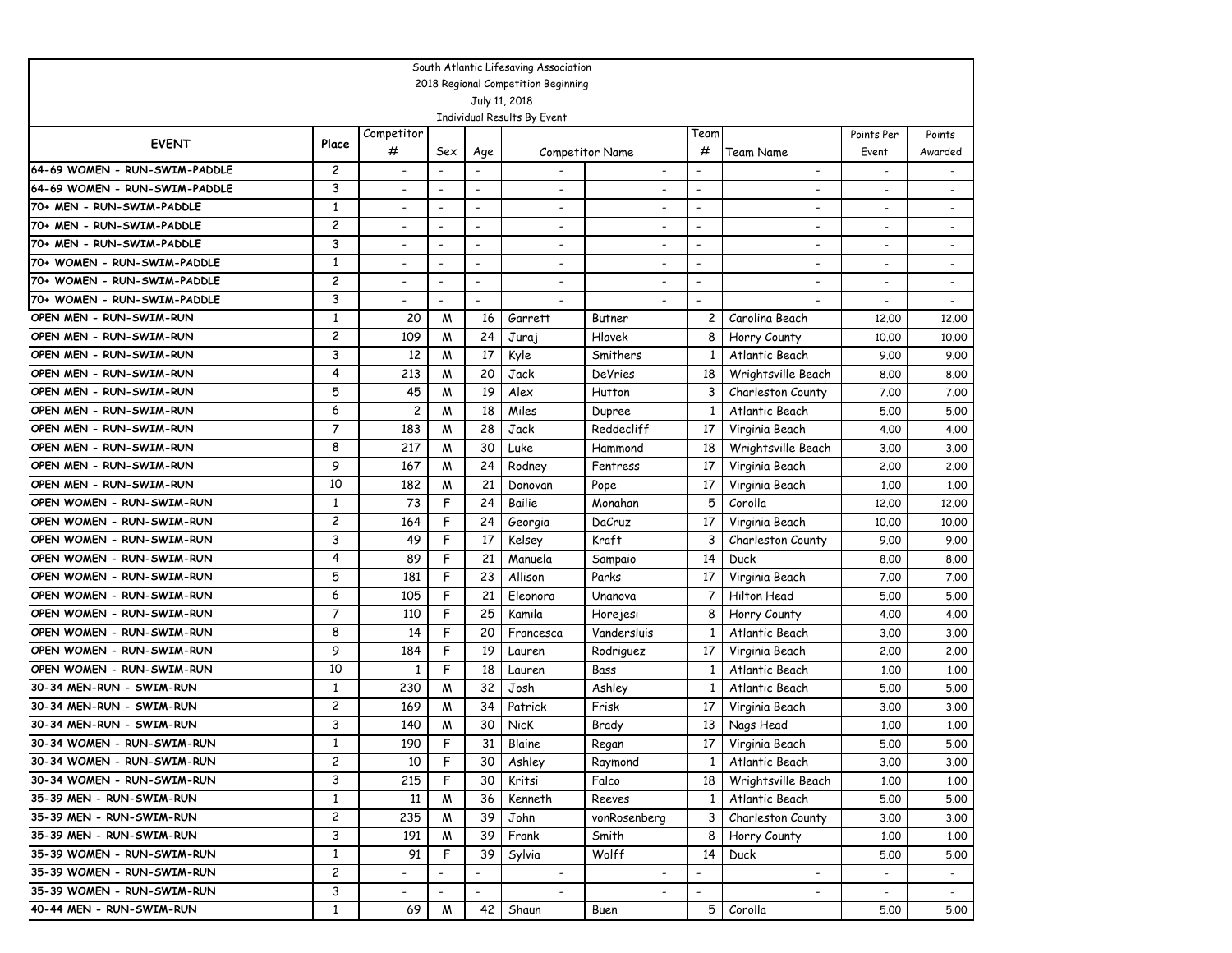|                            |                |                          |                              |                          | South Atlantic Lifesaving Association        |                          |                          |                          |                          |                          |
|----------------------------|----------------|--------------------------|------------------------------|--------------------------|----------------------------------------------|--------------------------|--------------------------|--------------------------|--------------------------|--------------------------|
|                            |                |                          |                              |                          | 2018 Regional Competition Beginning          |                          |                          |                          |                          |                          |
|                            |                |                          |                              |                          | July 11, 2018<br>Individual Results By Event |                          |                          |                          |                          |                          |
|                            |                | Competitor               |                              |                          |                                              |                          | Team                     |                          | Points Per               | Points                   |
| <b>EVENT</b>               | Place          | #                        | Sex                          | Age                      |                                              | <b>Competitor Name</b>   | #                        | Team Name                | Event                    | Awarded                  |
| 40-44 MEN - RUN-SWIM-RUN   | 2              | 151                      | M                            | 40                       | Chad                                         | Motz                     | 13                       | Nags Head                | 3.00                     | 3.00                     |
| 40-44 MEN - RUN-SWIM-RUN   | 3              | 39                       | M                            | 42                       | Stephen                                      | Fernandez                | 3                        | Charleston County        | 1,00                     | 1,00                     |
| 40-44 WOMEN - RUN-SWIM-RUN | $\mathbf{1}$   | $\overline{\phantom{a}}$ | $\qquad \qquad \blacksquare$ | $\overline{\phantom{a}}$ | $\overline{\phantom{a}}$                     | $\overline{\phantom{a}}$ | $\overline{\phantom{a}}$ | $\overline{\phantom{a}}$ | $\overline{\phantom{a}}$ | $\overline{\phantom{a}}$ |
| 40-44 WOMEN - RUN-SWIM-RUN | 2              | $\overline{\phantom{a}}$ | $\overline{\phantom{a}}$     | $\overline{\phantom{a}}$ | $\overline{\phantom{0}}$                     |                          | $\overline{\phantom{a}}$ | $\overline{\phantom{a}}$ |                          | $\overline{\phantom{a}}$ |
| 40-44 WOMEN - RUN-SWIM-RUN | 3              | $\blacksquare$           | $\overline{\phantom{a}}$     | $\overline{\phantom{a}}$ | $\overline{a}$                               |                          | $\overline{\phantom{a}}$ | $\overline{\phantom{a}}$ | $\overline{\phantom{a}}$ | $\overline{\phantom{a}}$ |
| 45-49 MEN - RUN-SWIM-RUN   | 1              | 125                      | M                            | 46                       | Bill                                         | Horn                     | 9                        | Jax Beach                | 5.00                     | 5.00                     |
| 45-49 MEN - RUN-SWIM-RUN   | $\overline{c}$ | 170                      | M                            | 47                       | Thomas                                       | Gill                     | 17                       | Virginia Beach           | 3.00                     | 3.00                     |
| 45-49 MEN - RUN-SWIM-RUN   | 3              | 158                      | M                            | 49                       | Ken                                          | Savage                   | 13                       | Nags Head                | 1,00                     | 1,00                     |
| 45-49 WOMEN - RUN-SWIM-RUN | $\mathbf{1}$   |                          | $\overline{a}$               | $\overline{\phantom{a}}$ | $\overline{\phantom{a}}$                     | $\blacksquare$           | $\overline{\phantom{a}}$ | $\overline{\phantom{a}}$ | $\overline{a}$           | $\overline{a}$           |
| 45-49 WOMEN - RUN-SWIM-RUN | $\overline{c}$ |                          | L,                           | $\overline{\phantom{a}}$ |                                              |                          | $\overline{\phantom{a}}$ | $\overline{\phantom{a}}$ | $\overline{\phantom{a}}$ | $\overline{\phantom{a}}$ |
| 45-49 WOMEN - RUN-SWIM-RUN | 3              | $\overline{\phantom{a}}$ | $\overline{\phantom{a}}$     | $\overline{\phantom{a}}$ | $\overline{\phantom{0}}$                     |                          | $\overline{\phantom{a}}$ |                          |                          | $\blacksquare$           |
| 50-54 MEN - RUN-SWIM-RUN   | $\mathbf{1}$   | 62                       | M                            | 50                       | Justin                                       | Schaay                   | 3                        | Charleston County        | 5.00                     | 5.00                     |
| 50-54 MEN - RUN-SWIM-RUN   | $\overline{c}$ |                          | ٠                            | $\overline{\phantom{a}}$ | $\overline{\phantom{a}}$                     |                          | $\overline{\phantom{a}}$ |                          |                          | $\overline{\phantom{a}}$ |
| 50-54 MEN - RUN-SWIM-RUN   | 3              |                          | $\overline{\phantom{0}}$     | $\overline{\phantom{a}}$ | $\overline{\phantom{0}}$                     |                          | $\overline{\phantom{a}}$ | $\overline{\phantom{0}}$ | $\overline{\phantom{0}}$ | $\overline{\phantom{a}}$ |
| 50-54 WOMEN - RUN-SWIM-RUN | $\mathbf{1}$   | 227                      | F                            | 53                       | Shannon                                      | Shay                     | 14                       | Duck                     | 5.00                     | 5.00                     |
| 50-54 WOMEN - RUN-SWIM-RUN | 2              |                          | ٠                            | $\overline{\phantom{a}}$ | $\overline{\phantom{a}}$                     | $\overline{\phantom{a}}$ | $\overline{\phantom{0}}$ | $\overline{\phantom{a}}$ | $\overline{\phantom{a}}$ | $\overline{\phantom{a}}$ |
| 50-54 WOMEN - RUN-SWIM-RUN | 3              |                          | L.                           | $\overline{\phantom{a}}$ | $\overline{a}$                               |                          | $\overline{\phantom{a}}$ | $\overline{\phantom{a}}$ |                          | $\overline{\phantom{a}}$ |
| 55-59 MEN - RUN-SWIM-RUN   | $\mathbf{1}$   | 76                       | M                            | 57                       | Mirek                                        | Dabrowski                | 14                       | Duck                     | 5.00                     | 5.00                     |
| 55-59 MEN - RUN-SWIM-RUN   | 2              | 240                      | M                            | 56                       | Roger                                        | Wilson                   | 1                        | Atlantic Beach           | 3.00                     | 3.00                     |
| 55-59 MEN - RUN-SWIM-RUN   | 3              |                          |                              |                          | $\overline{\phantom{a}}$                     |                          | $\overline{\phantom{a}}$ | $\overline{\phantom{a}}$ |                          | $\overline{\phantom{a}}$ |
| 55-59 WOMEN - RUN-SWIM-RUN | 1              | 208                      | F                            | 56                       | Maria                                        | Schiavello               | 14                       | Duck                     | 5.00                     | 5.00                     |
| 55-59 WOMEN - RUN-SWIM-RUN | $\overline{c}$ |                          | $\overline{\phantom{a}}$     | $\overline{\phantom{a}}$ | $\overline{\phantom{a}}$                     | $\blacksquare$           |                          | $\overline{\phantom{a}}$ | $\overline{a}$           | $\overline{\phantom{a}}$ |
| 55-59 WOMEN - RUN-SWIM-RUN | 3              |                          |                              | $\overline{\phantom{a}}$ | $\blacksquare$                               | $\tilde{\phantom{a}}$    | $\overline{\phantom{a}}$ |                          |                          | $\overline{\phantom{a}}$ |
| 60-64 MEN - RUN-SWIM-RUN   | 1              | 42                       | M                            | 63                       | John                                         | Hall                     | 3                        | Charleston County        | 5.00                     | 5.00                     |
| 60-64 MEN - RUN-SWIM-RUN   | 2              |                          | $\overline{\phantom{a}}$     | $\overline{\phantom{a}}$ | $\overline{\phantom{a}}$                     | $\overline{\phantom{a}}$ | $\overline{\phantom{a}}$ |                          | $\overline{\phantom{a}}$ | $\overline{\phantom{a}}$ |
| 60-64 MEN - RUN-SWIM-RUN   | 3              |                          |                              | $\overline{\phantom{a}}$ | $\overline{\phantom{a}}$                     | $\overline{\phantom{a}}$ | $\overline{\phantom{a}}$ |                          |                          |                          |
| 60-64 WOMEN - RUN-SWIM-RUN | 1              | 172                      | F                            | 61                       | Nancy                                        | Hodges                   | 17                       | Virginia Beach           | 5.00                     | 5.00                     |
| 60-64 WOMEN - RUN-SWIM-RUN | 2              | $\overline{\phantom{a}}$ | $\overline{\phantom{a}}$     | $\overline{\phantom{a}}$ | $\overline{\phantom{a}}$                     | $\overline{\phantom{a}}$ | $\overline{\phantom{a}}$ | $\blacksquare$           | $\overline{\phantom{a}}$ | $\overline{\phantom{a}}$ |
| 60-64 WOMEN - RUN-SWIM-RUN | 3              |                          | $\overline{a}$               | $\overline{\phantom{a}}$ | $\blacksquare$                               | $\blacksquare$           | $\blacksquare$           | $\overline{\phantom{a}}$ |                          |                          |
| 64-69 MEN - RUN-SWIM-RUN   | 1              | 189                      | M                            | 60                       | John                                         | Kenny                    | 13                       | Nags Head                | 5.00                     | 5.00                     |
| 64-69 MEN - RUN-SWIM-RUN   | 2              |                          |                              |                          | $\overline{\phantom{a}}$                     |                          |                          |                          |                          |                          |
| 64-69 MEN - RUN-SWIM-RUN   | 3              |                          | $\overline{\phantom{a}}$     | $\overline{\phantom{a}}$ | $\overline{a}$                               | $\overline{\phantom{a}}$ | $\overline{\phantom{a}}$ | $\overline{a}$           |                          |                          |
| 64-69 WOMEN - RUN-SWIM-RUN | 1              | 133                      | F.                           | 65                       | Susan                                        | Wallis                   |                          | 9   Jax Beach            | 5.00                     | 5.00                     |
| 64-69 WOMEN - RUN-SWIM-RUN | $\overline{c}$ |                          | $\blacksquare$               |                          | $\overline{\phantom{a}}$                     | $\blacksquare$           | $\blacksquare$           | $\overline{\phantom{a}}$ | $\overline{\phantom{0}}$ | $\sim$                   |
| 64-69 WOMEN - RUN-SWIM-RUN | 3              |                          | $\overline{\phantom{a}}$     | $\overline{\phantom{a}}$ | $\overline{\phantom{0}}$                     | $\overline{\phantom{a}}$ | $\blacksquare$           | $\overline{\phantom{a}}$ |                          |                          |
| 70+ MEN - RUN-SWIM-RUN     | $\mathbf{1}$   |                          | $\overline{\phantom{a}}$     | $\overline{\phantom{a}}$ | $\overline{\phantom{a}}$                     | $\overline{\phantom{a}}$ | $\overline{\phantom{a}}$ | $\overline{\phantom{a}}$ | $\overline{\phantom{a}}$ |                          |
| 70+ MEN - RUN-SWIM-RUN     | $\mathbf{2}$   | $\overline{\phantom{a}}$ | $\overline{\phantom{a}}$     | $\overline{\phantom{a}}$ | $\overline{\phantom{a}}$                     | $\overline{\phantom{a}}$ | $\overline{\phantom{a}}$ | $\overline{\phantom{a}}$ | $\overline{\phantom{a}}$ | $\sim$                   |
| 70+ MEN - RUN-SWIM-RUN     | 3              | $\overline{\phantom{a}}$ | $\overline{\phantom{a}}$     | $\overline{\phantom{a}}$ | $\overline{\phantom{0}}$                     | $\overline{\phantom{a}}$ | $\overline{\phantom{a}}$ | $\overline{\phantom{a}}$ | $\overline{\phantom{a}}$ | $\sim$                   |
| 70+ WOMEN - RUN-SWIM-RUN   | $\mathbf{1}$   |                          | $\overline{\phantom{a}}$     | $\overline{\phantom{a}}$ | $\overline{\phantom{a}}$                     | $\overline{\phantom{a}}$ | $\overline{\phantom{a}}$ | $\overline{\phantom{a}}$ |                          |                          |
| 70+ WOMEN - RUN-SWIM-RUN   | $\overline{c}$ | $\overline{\phantom{a}}$ | $\overline{\phantom{a}}$     | $\overline{\phantom{a}}$ | $\overline{\phantom{0}}$                     | $\overline{\phantom{a}}$ | $\overline{\phantom{a}}$ | $\overline{\phantom{a}}$ | $\overline{\phantom{0}}$ | $\sim$                   |
| 70+ WOMEN - RUN-SWIM-RUN   | 3              |                          | $\overline{\phantom{a}}$     | $\overline{\phantom{a}}$ | $\overline{\phantom{a}}$                     | $\overline{\phantom{a}}$ | $\overline{\phantom{a}}$ | $\overline{\phantom{a}}$ | $\overline{\phantom{a}}$ | $\sim$                   |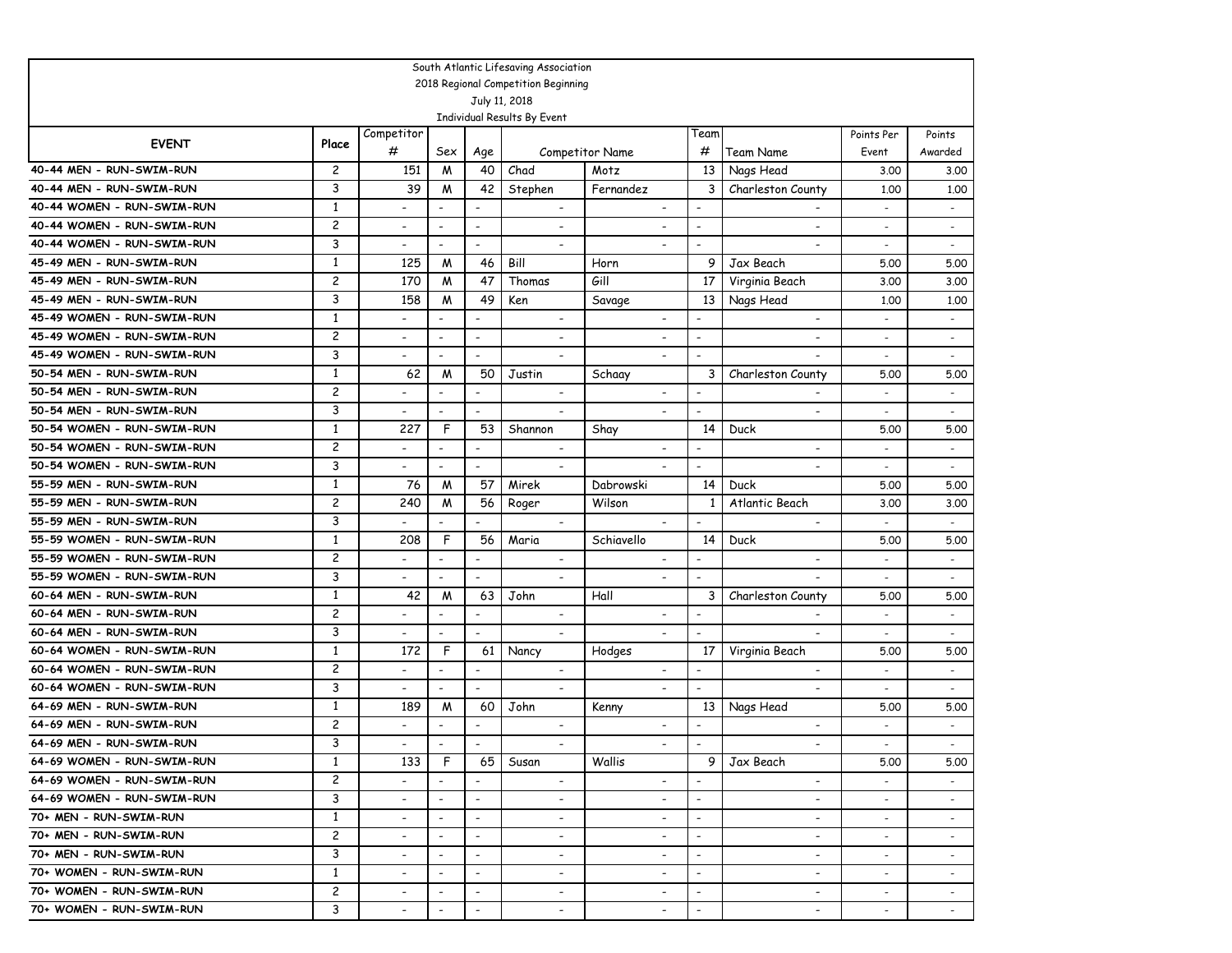|                                                      |              |                 |        |          | South Atlantic Lifesaving Association |                  |                 |                                  |              |                   |
|------------------------------------------------------|--------------|-----------------|--------|----------|---------------------------------------|------------------|-----------------|----------------------------------|--------------|-------------------|
| 2018 Regional Competition Beginning<br>July 11, 2018 |              |                 |        |          |                                       |                  |                 |                                  |              |                   |
|                                                      |              |                 |        |          |                                       |                  |                 |                                  |              |                   |
|                                                      |              |                 |        |          | Individual Results By Event           |                  |                 |                                  |              |                   |
| <b>EVENT</b>                                         | Place        | Competitor<br># |        |          |                                       |                  | Team<br>#       |                                  | Points Per   | Points<br>Awarded |
| OPEN MEN - RESCUE RACE                               |              |                 | Sex    | Age      |                                       | Competitor Name  |                 | Team Name                        | Event        |                   |
| OPEN MEN - RESCUE RACE                               | 1<br>1       | 15<br>20        | M<br>M | 16<br>16 | Trey<br>Garrett                       | Adkins<br>Butner | 2<br>2          | Carolina Beach<br>Carolina Beach | 3.00         | 3.00              |
| OPEN MEN - RESCUE RACE                               | $\mathbf{1}$ | 22              | M      | 19       | David                                 | Hicks            | 2               | Carolina Beach                   | 3.00         | 3.00              |
| OPEN MEN - RESCUE RACE                               | 1            | 30              | M      | 31       | Jake                                  | Ritter           | 2               | Carolina Beach                   | 3.00<br>3.00 | 3.00<br>3.00      |
| OPEN MEN - RESCUE RACE                               | 2            | 97              | M      | 22       | Aaron                                 | Johnston         | 7               | Hilton Head                      | 2.50         | 2.50              |
| OPEN MEN - RESCUE RACE                               | 2            | 101             | M      | 23       | Gabriel                               | Miranda          | 7               | Hilton Head                      | 2.50         | 2.50              |
| OPEN MEN - RESCUE RACE                               | 2            | 103             | M      | 30       | Scott                                 | Ohlson           | $\overline{7}$  | Hilton Head                      | 2.50         | 2.50              |
| OPEN MEN - RESCUE RACE                               | 2            | 106             | M      | 21       | Parker                                | Whitley          | 7               | Hilton Head                      | 2.50         | 2.50              |
| OPEN MEN - RESCUE RACE                               | 3            | 108             | M      | 23       | Craig                                 | Fleury           | 8               | Horry County                     | 2.25         | 2.25              |
| OPEN MEN - RESCUE RACE                               | 3            | 109             | M      | 24       | Juraj                                 | Hlavek           | 8               | Horry County                     | 2.25         | 2.25              |
| OPEN MEN - RESCUE RACE                               | 3            | 112             | M      | 25       | Karel                                 | Mikota           | 8               | Horry County                     | 2.25         | 2.25              |
| OPEN MEN - RESCUE RACE                               | 3            | 117             | M      | 23       | Filip                                 | Sprusansky       | 8               | Horry County                     | 2.25         | 2.25              |
| OPEN MEN - RESCUE RACE                               | 4            | 143             | M      | 20       | Will                                  | Chartrand        | 13              | Nags Head                        | 2,00         | 2,00              |
| OPEN MEN - RESCUE RACE                               | 4            | 145             | M      | 24       | $\overline{C}$ oleman                 | Flynn            | 13              | Nags Head                        | 2,00         | 2,00              |
| OPEN MEN - RESCUE RACE                               | 4            | 150             | M      | 24       | Shawn                                 | Kenny            | 13              | Nags Head                        | 2,00         | 2,00              |
| OPEN MEN - RESCUE RACE                               | 4            | 159             | M      | 26       | Andrew                                | Simerson         | 13              | Nags Head                        | 2.00         | 2,00              |
| OPEN MEN - RESCUE RACE                               | 5            | 167             | M      | 24       | Rodney                                | Fentress         | 17              | Virginia Beach                   | 1.75         | 1.75              |
| OPEN MEN - RESCUE RACE                               | 5            | 168             | M      | 27       | Zachary                               | Fitzpatrick      | 17              | Virginia Beach                   | 1.75         | 1.75              |
| OPEN MEN - RESCUE RACE                               | 5            | 179             | W      | 34       | Sean                                  | Millard          | 17              | Virginia Beach                   | 1.75         | 1.75              |
| OPEN MEN - RESCUE RACE                               | 5            | 183             | M      | 28       | Jack                                  | Reddecliff       | 17              | Virginia Beach                   | 1.75         | 1.75              |
| OPEN MEN - RESCUE RACE                               | 6            | 69              | M      | 42       | Shaun                                 | Buen             | 5               | Corolla                          | 1.25         | 1.25              |
| OPEN MEN - RESCUE RACE                               | 6            | 70              | M      | 21       | Derek                                 | Ciralo           | 5               | Corolla                          | 1.25         | 1.25              |
| OPEN MEN - RESCUE RACE                               | 6            | 74              | M      | 30       | Sean                                  | Sonnenberg       | 5               | Corolla                          | 1.25         | 1,25              |
| OPEN MEN - RESCUE RACE                               | 6            | 140             | M      | 30       | NicK                                  | Brady            | 13              | Nags Head                        | 1,25         | 1.25              |
| OPEN MEN - RESCUE RACE                               | 7            | 7               | M      | 20       | Ryan                                  | Petitt           | 1               | Atlantic Beach                   | 1,00         | 1.00              |
| OPEN MEN - RESCUE RACE                               | 7            | 9               | M      | 34       | Garrett                               | Opper            | 1               | Atlantic Beach                   | 1,00         | 1,00              |
| OPEN MEN - RESCUE RACE                               | 7            | 11              | M      | 36       | Kenneth                               | Reeves           | 1               | Atlantic Beach                   | 1,00         | 1,00              |
| OPEN MEN - RESCUE RACE                               | 7            | 12              | M      | 17       | Kyle                                  | Smithers         | 1               | Atlantic Beach                   | 1,00         | 1.00              |
| OPEN MEN - RESCUE RACE                               | 8            | 213             | M      | 20       | Jack                                  | DeVries          | 18              | Wrightsville Beach               | 0.75         | 0.75              |
| OPEN MEN - RESCUE RACE                               | 8            | 217             | M      | 30       | Luke                                  | Hammond          | 18              | Wrightsville Beach               | 0.75         | 0.75              |
| OPEN MEN - RESCUE RACE                               | 8            | 218             | M      | 22       | Phillip                               | Morie            | 18              | Wrightsville Beach               | 0.75         | 0.75              |
| OPEN MEN - RESCUE RACE                               | 8            | 221             | W      | 32       | Maurice                               | Peacock          | 18              | Wrightsville Beach               | 0.75         | 0.75              |
| OPEN MEN - RESCUE RACE                               | 9            | 33              | M      | 21       | Noah                                  | Butler           | 3 I             | Charleston County                | 0.50         | 0.50              |
| OPEN MEN - RESCUE RACE                               | 9            | 39              | M      | 42       | Stephen                               | Fernandez        | 3               | Charleston County                | 0.50         | 0.50              |
| OPEN MEN - RESCUE RACE                               | 9            | 44              | M      | 22       | Chase                                 | Heffron          | 3               | Charleston County                | 0.50         | 0.50              |
| OPEN MEN - RESCUE RACE                               | 9            | 58              | M      | 21       | Jacob                                 | Peller           | 3               | Charleston County                | 0.50         | 0.50              |
| OPEN MEN - RESCUE RACE                               | 10           | 3               | M      | 17       | Cory                                  | Gann             | $\mathbf{1}$    | Atlantic Beach                   | 0.25         | 0.25              |
| OPEN MEN - RESCUE RACE                               | 10           | 5               | M      | 17       | Igor                                  | Kazhuro          | $\mathbf{1}$    | Atlantic Beach                   | 0.25         | 0.25              |
| OPEN MEN - RESCUE RACE                               | 10           | 13              | M      | 19       | Jake                                  | Van Der Zee      | $\mathbf{1}$    | Atlantic Beach                   | 0.25         | 0.25              |
| OPEN MEN - RESCUE RACE                               | 10           | 231             | M      | 23       | Brian                                 | Meehan           | 1               | Atlantic Beach                   | 0.25         | 0.25              |
| OPEN WOMEN - RESCUE RACE                             | $\mathbf{1}$ | 80              | F.     | 25       | Avery                                 | Graves           | 14 <sup>1</sup> | Duck                             | 3.00         | 3.00              |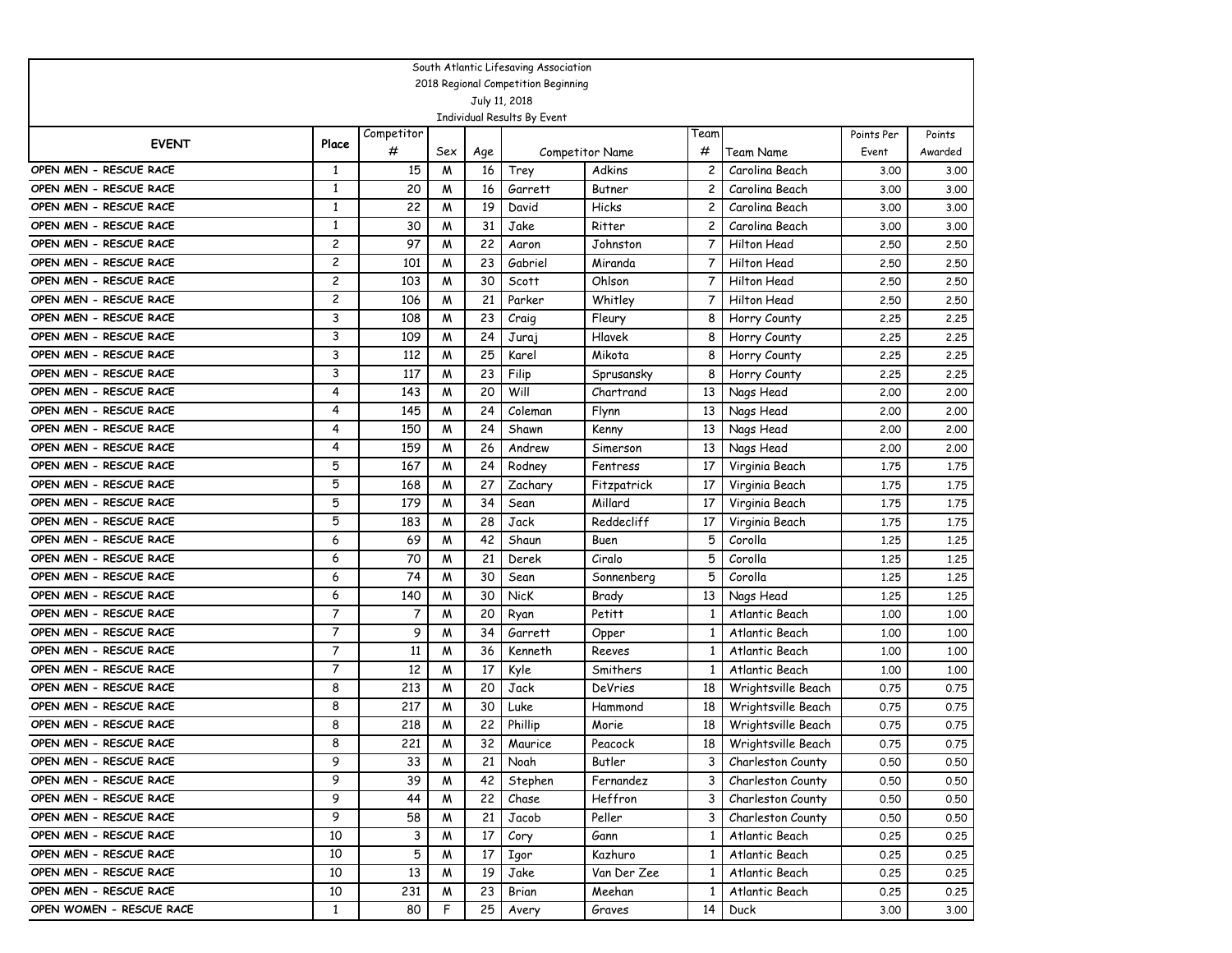|                          |                         |              |     |     | South Atlantic Lifesaving Association        |                        |                 |                    |            |         |
|--------------------------|-------------------------|--------------|-----|-----|----------------------------------------------|------------------------|-----------------|--------------------|------------|---------|
|                          |                         |              |     |     | 2018 Regional Competition Beginning          |                        |                 |                    |            |         |
|                          |                         |              |     |     | July 11, 2018<br>Individual Results By Event |                        |                 |                    |            |         |
|                          |                         | Competitor   |     |     |                                              |                        | Team            |                    | Points Per | Points  |
| <b>EVENT</b>             | Place                   | #            | Sex | Age |                                              | <b>Competitor Name</b> | #               | Team Name          | Event      | Awarded |
| OPEN WOMEN - RESCUE RACE | 1                       | 89           | F   | 21  | Manuela                                      | Sampaio                | 14              | Duck               | 3.00       | 3.00    |
| OPEN WOMEN - RESCUE RACE | 1                       | 90           | F   | 22  | Emily                                        | Sarratt                | 14              | Duck               | 3.00       | 3.00    |
| OPEN WOMEN - RESCUE RACE | 1                       | 91           | F   | 39  | Sylvia                                       | Wolff                  | 14              | Duck               | 3.00       | 3.00    |
| OPEN WOMEN - RESCUE RACE | $\overline{c}$          | 35           | F   | 18  | Lauren                                       | Cox                    | 3               | Charleston County  | 2.50       | 2.50    |
| OPEN WOMEN - RESCUE RACE | $\overline{\mathbf{c}}$ | 94           | F   | 23  | Kayla                                        | Aitken                 | $\overline{7}$  | <b>Hilton Head</b> | 2.50       | 2.50    |
| OPEN WOMEN - RESCUE RACE | $\overline{\mathbf{c}}$ | 100          | F   | 22  | Laine                                        | McIntyre               | 7               | Hilton Head        | 2.50       | 2.50    |
| OPEN WOMEN - RESCUE RACE | $\overline{c}$          | 105          | F   | 21  | Eleonora                                     | Unanova                | $\overline{7}$  | <b>Hilton Head</b> | 2.50       | 2.50    |
| OPEN WOMEN - RESCUE RACE | 3                       | 215          | F   | 30  | Kritsi                                       | Falco                  | 18              | Wrightsville Beach | 2.25       | 2.25    |
| OPEN WOMEN - RESCUE RACE | 3                       | 216          | F   | 24  | Catherine                                    | Gargula                | 18              | Wrightsville Beach | 2.25       | 2.25    |
| OPEN WOMEN - RESCUE RACE | 3                       | 222          | F   | 23  | Dani                                         | Tridico                | 18              | Wrightsville Beach | 2.25       | 2.25    |
| OPEN WOMEN - RESCUE RACE | 3                       | 223          | F   | 27  | Kathryn                                      | Yarbrough              | 18              | Wrightsville Beach | 2,25       | 2.25    |
| OPEN WOMEN - RESCUE RACE | 4                       | 139          | F   | 20  | Kathleen                                     | Belliveau              | 13              | Nags Head          | 2,00       | 2,00    |
| OPEN WOMEN - RESCUE RACE | 4                       | 148          | F   | 24  | Penelope                                     | Hawkins-Payette        | 13              | Nags Head          | 2,00       | 2.00    |
| OPEN WOMEN - RESCUE RACE | 4                       | 160          | F   | 22  | Jessica                                      | Wallace                | 13              | Nags Head          | 2,00       | 2.00    |
| OPEN WOMEN - RESCUE RACE | 4                       | 161          | F   | 21  | Sera                                         | <b>Yildiz</b>          | 13              | Nags Head          | 2,00       | 2.00    |
| OPEN WOMEN - RESCUE RACE | 5                       | 162          | F   | 20  | Rachel                                       | Boyce                  | 17              | Virginia Beach     | 1,75       | 1.75    |
| OPEN WOMEN - RESCUE RACE | 5                       | 166          | F   | 23  | Corey                                        | Eybers                 | 17              | Virginia Beach     | 1.75       | 1.75    |
| OPEN WOMEN - RESCUE RACE | 5                       | 181          | F   | 23  | Allison                                      | Parks                  | 17              | Virginia Beach     | 1.75       | 1.75    |
| OPEN WOMEN - RESCUE RACE | 5                       | 190          | F   | 31  | Blaine                                       | Regan                  | 17              | Virginia Beach     | 1,75       | 1.75    |
| OPEN WOMEN - RESCUE RACE | 6                       | 68           | F   | 23  | Grace                                        | <b>Bennett</b>         | 5               | Corolla            | 1,25       | 1,25    |
| OPEN WOMEN - RESCUE RACE | 6                       | 72           | F   | 19  | Lindsey                                      | Lucas                  | 5               | Corolla            | 1.25       | 1.25    |
| OPEN WOMEN - RESCUE RACE | 6                       | 73           | F   | 24  | Bailie                                       | Monahan                | 5               | Corolla            | 1.25       | 1.25    |
| OPEN WOMEN - RESCUE RACE | 6                       | 85           | F   | 20  | Becca                                        | Liebrandt              | 14              | Duck               | 1.25       | 1.25    |
| OPEN WOMEN - RESCUE RACE | 7                       | 164          | F   | 24  | Georgia                                      | DaCruz                 | 17              | Virginia Beach     | 1,00       | 1.00    |
| OPEN WOMEN - RESCUE RACE | $\overline{7}$          | 173          | F   | 26  | Shea                                         | Humenik                | 17              | Virginia Beach     | 1,00       | 1.00    |
| OPEN WOMEN - RESCUE RACE | $\overline{7}$          | 174          | F   | 23  | Heather                                      | Lundstrom              | 17              | Virginia Beach     | 1,00       | 1.00    |
| OPEN WOMEN - RESCUE RACE | $\overline{7}$          | 187          | F   | 20  | Ellie                                        | <b>Vest</b>            | 17              | Virginia Beach     | 1,00       | 1.00    |
| OPEN WOMEN - RESCUE RACE | 8                       | 149          | F   | 21  | Caroline                                     | Jarvis                 | 13              | Nags Head          | 0.75       | 0.75    |
| OPEN WOMEN - RESCUE RACE | 8                       | 152          | F   | 22  | Zoe                                          | Parker                 | 13              | Nags Head          | 0.75       | 0.75    |
| OPEN WOMEN - RESCUE RACE | 8                       | 156          | F   | 21  | Erika                                        | Ross                   | 13              | Nags Head          | 0.75       | 0.75    |
| OPEN WOMEN - RESCUE RACE | 8                       | 157          | F   | 25  | Amelie                                       | Roy                    | 13              | Nags Head          | 0.75       | 0.75    |
| OPEN WOMEN - RESCUE RACE | 9                       | 120          | F   | 21  | Elise                                        | Byrd                   | 9               | Jax Beach          | 0.50       | 0.50    |
| OPEN WOMEN - RESCUE RACE | 9                       | 123          | F   | 22  | Annie                                        | Garner                 | 9 I             | Jax Beach          | 0.50       | 0.50    |
| OPEN WOMEN - RESCUE RACE | 9                       | 134          | F   | 25  | Kaitlin                                      | Whited                 | 9               | Jax Beach          | 0.50       | 0.50    |
| OPEN WOMEN - RESCUE RACE | 9                       | 135          | F   | 21  | Cami                                         | Wight                  | 9               | Jax Beach          | 0.50       | 0.50    |
| OPEN WOMEN - RESCUE RACE | 10                      | $\mathbf{1}$ | F   | 18  | Lauren                                       | Bass                   | $\mathbf{1}$    | Atlantic Beach     | 0.25       | 0.25    |
| OPEN WOMEN - RESCUE RACE | 10                      | 6            | F   | 33  | Rebekah                                      | Lindsey                | $\mathbf{1}$    | Atlantic Beach     | 0.25       | 0.25    |
| OPEN WOMEN - RESCUE RACE | 10                      | 10           | F   | 30  | Ashley                                       | Raymond                | $\mathbf{1}$    | Atlantic Beach     | 0.25       | 0.25    |
| OPEN WOMEN - RESCUE RACE | 10                      | 14           | F   | 20  | Francesca                                    | Vandersluis            | $\mathbf{1}$    | Atlantic Beach     | 0.25       | 0.25    |
| OPEN MEN - BEACH RELAY   | $\mathbf{1}$            | 71           | M   | 21  | Michael                                      | Elwood                 | 5               | Corolla            | 3.00       | 3.00    |
| OPEN MEN - BEACH RELAY   | $\mathbf{1}$            | 78           | M   | 19  | Merrick                                      | Elim                   | 14 <sup>1</sup> | Duck               | 3.00       | 3.00    |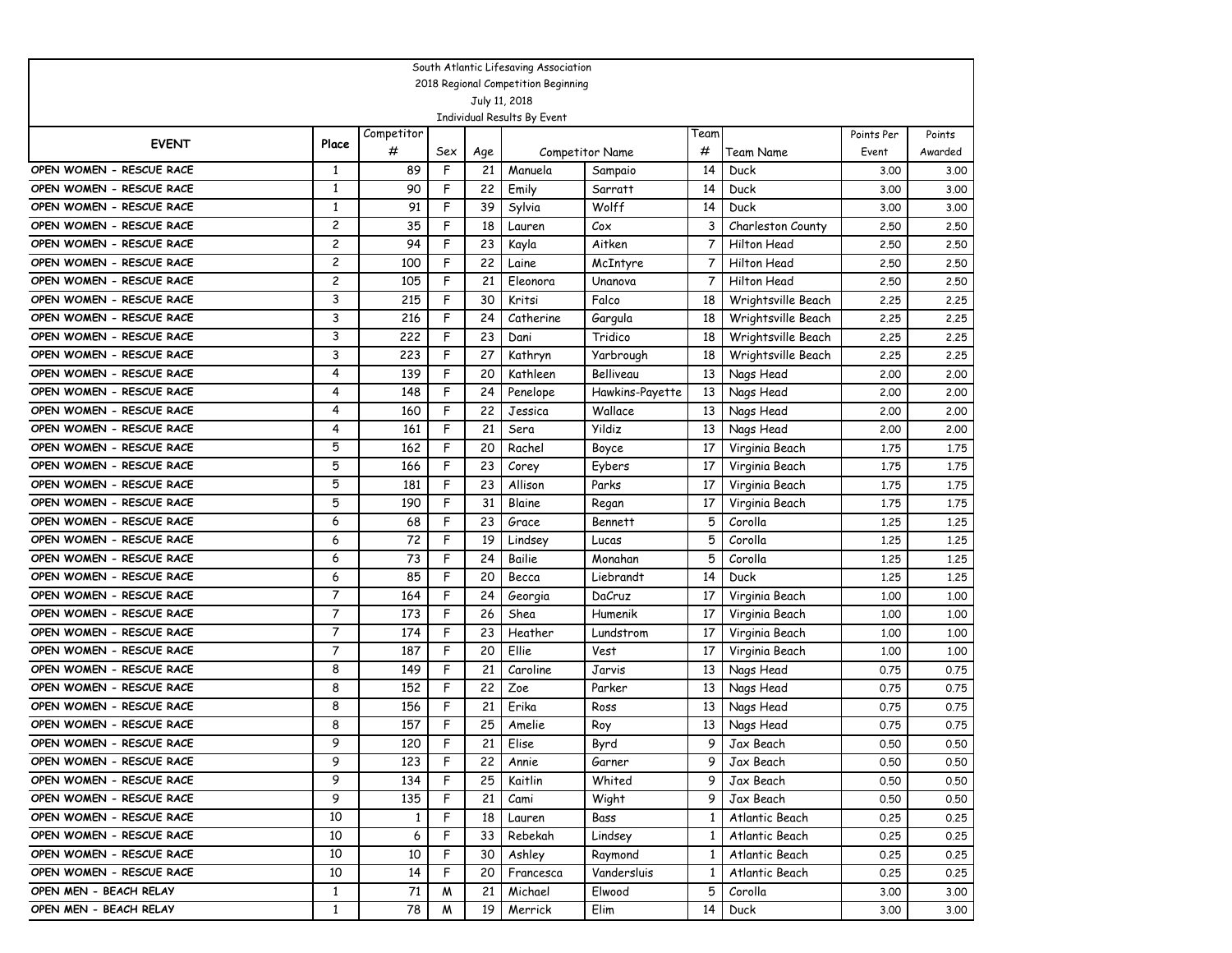|                          |              |            |     |     | South Atlantic Lifesaving Association        |                        |              |                    |            |         |
|--------------------------|--------------|------------|-----|-----|----------------------------------------------|------------------------|--------------|--------------------|------------|---------|
|                          |              |            |     |     | 2018 Regional Competition Beginning          |                        |              |                    |            |         |
|                          |              |            |     |     | July 11, 2018<br>Individual Results By Event |                        |              |                    |            |         |
|                          |              | Competitor |     |     |                                              |                        | Team         |                    | Points Per | Points  |
| <b>EVENT</b>             | Place        | #          | Sex | Age |                                              | <b>Competitor Name</b> | #            | Team Name          | Event      | Awarded |
| OPEN MEN - BEACH RELAY   | 1            | 82         | M   | 18  | Brent                                        | Jenkins                | 14           | Duck               | 3.00       | 3.00    |
| OPEN MEN - BEACH RELAY   | 1            | 83         | M   | 21  | Andrew                                       | Knight                 | 14           | Duck               | 3.00       | 3.00    |
| OPEN MEN - BEACH RELAY   | 2            | 141        | M   | 21  | Chase                                        | Burch                  | 13           | Nags Head          | 2.50       | 2.50    |
| OPEN MEN - BEACH RELAY   | 2            | 143        | M   | 20  | Will                                         | Chartrand              | 13           | Nags Head          | 2.50       | 2.50    |
| OPEN MEN - BEACH RELAY   | 2            | 144        | M   | 22  | Forrest                                      | Dunstan                | 13           | Nags Head          | 2.50       | 2.50    |
| OPEN MEN - BEACH RELAY   | 2            | 150        | M   | 24  | Shawn                                        | Kenny                  | 13           | Nags Head          | 2.50       | 2.50    |
| OPEN MEN - BEACH RELAY   | 3            | 81         | M   | 18  | Logan                                        | Haas                   | 14           | Duck               | 2,25       | 2.25    |
| OPEN MEN - BEACH RELAY   | 3            | 84         | M   | 19  | Ben                                          | Knight                 | 14           | Duck               | 2.25       | 2.25    |
| OPEN MEN - BEACH RELAY   | 3            | 92         | M   | 24  | Jackson                                      | Young                  | 14           | Duck               | 2.25       | 2.25    |
| OPEN MEN - BEACH RELAY   | 3            | 209        | W   | 21  | Jonah                                        | Sorvillo               | 5            | Corolla            | 2.25       | 2.25    |
| OPEN MEN - BEACH RELAY   | 4            | 3          | M   | 17  | Cory                                         | Gann                   | 1            | Atlantic Beach     | 2,00       | 2.00    |
| OPEN MEN - BEACH RELAY   | 4            | 9          | M   | 34  | Garrett                                      | Opper                  | 1            | Atlantic Beach     | 2,00       | 2.00    |
| OPEN MEN - BEACH RELAY   | 4            | 11         | M   | 36  | Kenneth                                      | Reeves                 | 1            | Atlantic Beach     | 2,00       | 2,00    |
| OPEN MEN - BEACH RELAY   | 4            | 13         | W   | 19  | Jake                                         | Van Der Zee            | 1            | Atlantic Beach     | 2,00       | 2.00    |
| OPEN MEN - BEACH RELAY   | 5            | 163        | M   | 24  | Benjamin                                     | Collins                | 17           | Virginia Beach     | 1.75       | 1.75    |
| OPEN MEN - BEACH RELAY   | 5            | 168        | M   | 27  | Zachary                                      | Fitzpatrick            | 17           | Virginia Beach     | 1.75       | 1.75    |
| OPEN MEN - BEACH RELAY   | 5            | 179        | M   | 34  | Sean                                         | Millard                | 17           | Virginia Beach     | 1.75       | 1.75    |
| OPEN MEN - BEACH RELAY   | 5            | 180        | M   | 32  | Michael                                      | Miller                 | -17          | Virginia Beach     | 1.75       | 1.75    |
| OPEN MEN - BEACH RELAY   | 6            | 214        | M   | 26  | Joshua                                       | Drew                   | 18           | Wrightsville Beach | 1,25       | 1.25    |
| OPEN MEN - BEACH RELAY   | 6            | 218        | M   | 22  | Phillip                                      | Morie                  | 18           | Wrightsville Beach | 1,25       | 1.25    |
| OPEN MEN - BEACH RELAY   | 6            | 219        | M   | 24  | Rett                                         | Nabell                 | 18           | Wrightsville Beach | 1.25       | 1.25    |
| OPEN MEN - BEACH RELAY   | 6            | 221        | M   | 32  | Maurice                                      | Peacock                | 18           | Wrightsville Beach | 1.25       | 1.25    |
| OPEN MEN - BEACH RELAY   | 7            | 32         | M   | 19  | Ian                                          | Butler                 | 3            | Charleston County  | 1.00       | 1.00    |
| OPEN MEN - BEACH RELAY   | 7            | 43         | M   | 21  | Chris                                        | Hamberger              | 3            | Charleston County  | 1,00       | 1,00    |
| OPEN MEN - BEACH RELAY   | 7            | 52         | M   | 20  | Robert                                       | McDowell               | 3            | Charleston County  | 1,00       | 1,00    |
| OPEN MEN - BEACH RELAY   | 7            | 63         | M   | 18  | Palmer                                       | Smyth                  | 3            | Charleston County  | 1,00       | 1,00    |
| OPEN MEN - BEACH RELAY   | 8            | 119        | M   | 25  | Kenneth                                      | Bonn                   | 9            | Jax Beach          | 0.75       | 0.75    |
| OPEN MEN - BEACH RELAY   | 8            | 121        | M   | 17  | Keegan                                       | Byrnes                 | 9            | Jax Beach          | 0.75       | 0.75    |
| OPEN MEN - BEACH RELAY   | 8            | 129        | M   | 34  | Kyle                                         | O'Connor               | 9            | Jax Beach          | 0.75       | 0.75    |
| OPEN MEN - BEACH RELAY   | 8            | 131        | M   | 17  | Bryce                                        | Tinney                 | 9            | Jax Beach          | 0.75       | 0.75    |
| OPEN MEN - BEACH RELAY   | 9            | 176        | M   | 24  | Joseph                                       | McCann                 | 17           | Virginia Beach     | 0.50       | 0.50    |
| OPEN MEN - BEACH RELAY   | 9            | 178        | M   | 27  | Max                                          | McQuarrie              | 17           | Virginia Beach     | 0.50       | 0.50    |
| OPEN MEN - BEACH RELAY   | 9            | 183        | M   | 28  | Jack                                         | Reddecliff             | 17 I         | Virginia Beach     | 0.50       | 0.50    |
| OPEN MEN - BEACH RELAY   | 9            | 186        | M   | 25  | Logan                                        | Sawyer                 | 17           | Virginia Beach     | 0.50       | 0.50    |
| OPEN MEN - BEACH RELAY   | 10           | 4          | M   | 19  | Emmett                                       | Grandy                 | $\mathbf{1}$ | Atlantic Beach     | 0.25       | 0.25    |
| OPEN MEN - BEACH RELAY   | 10           | 228        | M   | 21  | Ryan                                         | Aponte                 | $\mathbf{1}$ | Atlantic Beach     | 0.25       | 0.25    |
| OPEN MEN - BEACH RELAY   | 10           | 231        | M   | 23  | Brian                                        | Meehan                 | $\mathbf{1}$ | Atlantic Beach     | 0.25       | 0.25    |
| OPEN MEN - BEACH RELAY   | 10           | 232        | M   | 26  | Derek                                        | Droege                 | $\mathbf{1}$ | Atlantic Beach     | 0.25       | 0.25    |
| OPEN WOMEN - BEACH RELAY | $\mathbf{1}$ | 68         | F   | 23  | Grace                                        | <b>Bennett</b>         | 5            | Corolla            | 3.00       | 3.00    |
| OPEN WOMEN - BEACH RELAY | $\mathbf{1}$ | 77         | F   | 21  | Rachel                                       | Dumene                 | 14           | Duck               | 3.00       | 3.00    |
| OPEN WOMEN - BEACH RELAY | $\mathbf{1}$ | 85         | F   | 20  | Becca                                        | Liebrandt              | 14           | Duck               | 3.00       | 3.00    |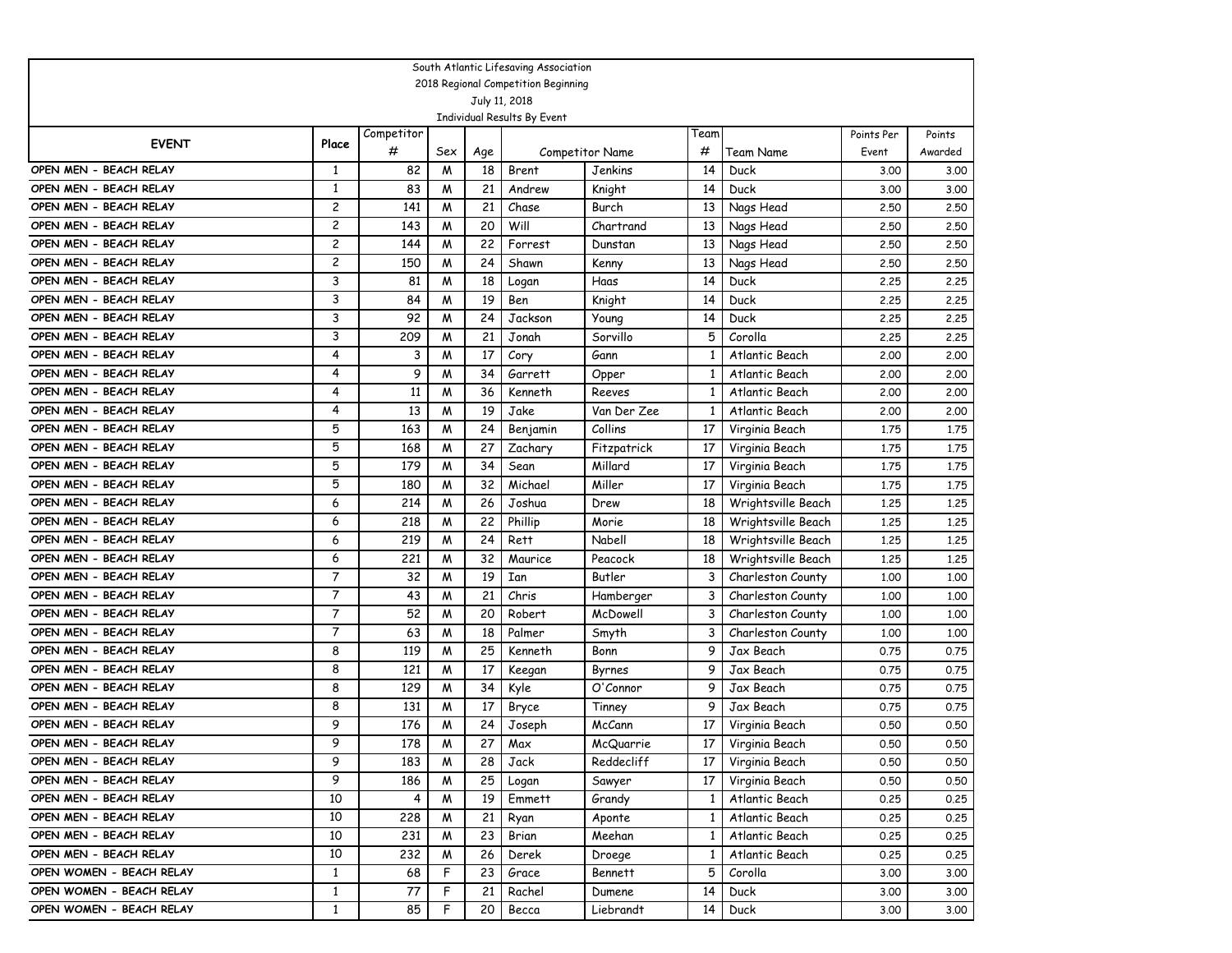|                          |                |            |     |     | South Atlantic Lifesaving Association |                        |              |                   |            |         |
|--------------------------|----------------|------------|-----|-----|---------------------------------------|------------------------|--------------|-------------------|------------|---------|
|                          |                |            |     |     | 2018 Regional Competition Beginning   |                        |              |                   |            |         |
|                          |                |            |     |     | July 11, 2018                         |                        |              |                   |            |         |
|                          |                | Competitor |     |     | Individual Results By Event           |                        | Team         |                   | Points Per | Points  |
| <b>EVENT</b>             | Place          | #          | Sex | Age |                                       | <b>Competitor Name</b> | #            | Team Name         | Event      | Awarded |
| OPEN WOMEN - BEACH RELAY | $\mathbf{1}$   | 91         | F   | 39  | Sylvia                                | Wolff                  | 14           | Duck              | 3.00       | 3.00    |
| OPEN WOMEN - BEACH RELAY | 2              | 198        | F   | 17  | Petira                                | Holian                 | 10           | Kill Devil Hills  | 2.50       | 2.50    |
| OPEN WOMEN - BEACH RELAY | $\overline{c}$ | 202        | F   | 16  | Cody                                  | Patterson              | 10           | Kill Devil Hills  | 2.50       | 2.50    |
| OPEN WOMEN - BEACH RELAY | $\overline{c}$ | 204        | F   | 18  | Alexandra                             | Rodman                 | 10           | Kill Devil Hills  | 2.50       | 2.50    |
| OPEN WOMEN - BEACH RELAY | $\overline{c}$ | 206        | F   | 24  | <b>Brianne</b>                        | Vuyovich               | 10           | Kill Devil Hills  | 2,50       | 2.50    |
| OPEN WOMEN - BEACH RELAY | 3              | 173        | F   | 26  | Shea                                  | Humenik                | 17           | Virginia Beach    | 2,25       | 2.25    |
| OPEN WOMEN - BEACH RELAY | 3              | 175        | F   | 21  | Marley                                | Lyster                 | 17           | Virginia Beach    | 2,25       | 2.25    |
| OPEN WOMEN - BEACH RELAY | 3              | 177        | F   | 26  | Erin                                  | McClelland             | 17           | Virginia Beach    | 2.25       | 2.25    |
| OPEN WOMEN - BEACH RELAY | 3              | 187        | F   | 20  | Ellie                                 | Vest                   | 17           | Virginia Beach    | 2.25       | 2.25    |
| OPEN WOMEN - BEACH RELAY | 4              | 110        | F   | 25  | Kamila                                | Horejesi               | 8            | Horry County      | 2,00       | 2.00    |
| OPEN WOMEN - BEACH RELAY | 4              | 113        | F   | 20  | Erin                                  | O'Hagan                | 8            | Horry County      | 2,00       | 2,00    |
| OPEN WOMEN - BEACH RELAY | 4              | 115        | F   | 23  | Courtney                              | Porfilio               | 8            | Horry County      | 2,00       | 2,00    |
| OPEN WOMEN - BEACH RELAY | 4              | 224        | F   | 18  | Alaina                                | Hellofs                | 8            | Horry County      | 2,00       | 2,00    |
| OPEN WOMEN - BEACH RELAY | 5              | 148        | F   | 24  | Penelope                              | Hawkins-Payette        | 13           | Nags Head         | 1.75       | 1.75    |
| OPEN WOMEN - BEACH RELAY | 5              | 157        | F   | 25  | Amelie                                | Roy                    | 13           | Nags Head         | 1.75       | 1.75    |
| OPEN WOMEN - BEACH RELAY | 5              | 160        | F   | 22  | Jessica                               | Wallace                | 13           | Nags Head         | 1.75       | 1.75    |
| OPEN WOMEN - BEACH RELAY | 5              | 161        | F   | 21  | Sera                                  | Yildiz                 | 13           | Nags Head         | 1.75       | 1.75    |
| OPEN WOMEN - BEACH RELAY | 6              | 95         | F   | 23  | Hunter                                | Clark-Dye              | 7            | Hilton Head       | 1,25       | 1.25    |
| OPEN WOMEN - BEACH RELAY | 6              | 96         | F   | 20  | Leah                                  | Dupre                  | 7            | Hilton Head       | 1,25       | 1,25    |
| OPEN WOMEN - BEACH RELAY | 6              | 100        | F   | 22  | Laine                                 | McIntyre               | 7            | Hilton Head       | 1,25       | 1,25    |
| OPEN WOMEN - BEACH RELAY | 6              | 104        | F   | 27  | Taylor                                | Smith                  | 7            | Hilton Head       | 1.25       | 1.25    |
| OPEN WOMEN - BEACH RELAY | 7              | 79         | F   | 20  | Anna                                  | Gilliam                | 14           | Duck              | 1,00       | 1,00    |
| OPEN WOMEN - BEACH RELAY | 7              | 80         | F   | 25  | Avery                                 | Graves                 | 14           | Duck              | 1.00       | 1.00    |
| OPEN WOMEN - BEACH RELAY | 7              | 207        | F   | 16  | Ellie                                 | Gardill                | 14           | Duck              | 1,00       | 1,00    |
| OPEN WOMEN - BEACH RELAY | 7              | 225        | F   | 22  | Meredith                              | Hodges                 | 14           | Duck              | 1,00       | 1,00    |
| OPEN WOMEN - BEACH RELAY | 8              | 162        | F   | 20  | Rachel                                | Boyce                  | 17           | Virginia Beach    | 0.75       | 0.75    |
| OPEN WOMEN - BEACH RELAY | 8              | 166        | F   | 23  | Corey                                 | Eybers                 | 17           | Virginia Beach    | 0.75       | 0.75    |
| OPEN WOMEN - BEACH RELAY | 8              | 171        | F   | 18  | Carley                                | Hill                   | 17           | Virginia Beach    | 0.75       | 0.75    |
| OPEN WOMEN - BEACH RELAY | 8              | 184        | F   | 19  | Lauren                                | Rodriguez              | 17           | Virginia Beach    | 0.75       | 0.75    |
| OPEN WOMEN - BEACH RELAY | 9              | 35         | F   | 18  | Lauren                                | Cox                    | 3            | Charleston County | 0.50       | 0.50    |
| OPEN WOMEN - BEACH RELAY | 9              | 37         | F   | 22  | Kaitlyn                               | Deitsch                | 3            | Charleston County | 0.50       | 0.50    |
| OPEN WOMEN - BEACH RELAY | 9              | 38         | F   | 19  | Kristen                               | Douglass               | 3            | Charleston County | 0.50       | 0.50    |
| OPEN WOMEN - BEACH RELAY | 9              | 56         | F.  | 23  | Faye                                  | Patat                  | 3 I          | Charleston County | 0.50       | 0.50    |
| OPEN WOMEN - BEACH RELAY | 10             | 120        | F.  | 21  | Elise                                 | Byrd                   | 9            | Jax Beach         | 0.25       | 0.25    |
| OPEN WOMEN - BEACH RELAY | 10             | 123        | F   | 22  | Annie                                 | Garner                 | 9            | Jax Beach         | 0.25       | 0.25    |
| OPEN WOMEN - BEACH RELAY | 10             | 128        | F   | 16  | Sarah                                 | McMullin               | 9            | Jax Beach         | 0.25       | 0.25    |
| OPEN WOMEN - BEACH RELAY | 10             | 135        | F   | 21  | Cami                                  | Wight                  | 9            | Jax Beach         | 0.25       | 0.25    |
| OPEN MEN - SURFSKI RACE  | $\mathbf{1}$   | 86         | M   | 41  | Phill                                 | Lloyd                  | 14           | Duck              | 12,00      | 12.00   |
| OPEN MEN - SURFSKI RACE  | $\overline{c}$ | 124        | M   | 33  | Ross                                  | Ghiotto                | 9            | Jax Beach         | 10.00      | 10,00   |
| OPEN MEN - SURFSKI RACE  | 3              | 9          | M   | 34  | Garrett                               | Opper                  | $\mathbf{1}$ | Atlantic Beach    | 9.00       | 9.00    |
| OPEN MEN - SURFSKI RACE  | 4              | 132        | M   | 26  | Gordon                                | VanDusen               | 9            | Jax Beach         | 8.00       | 8.00    |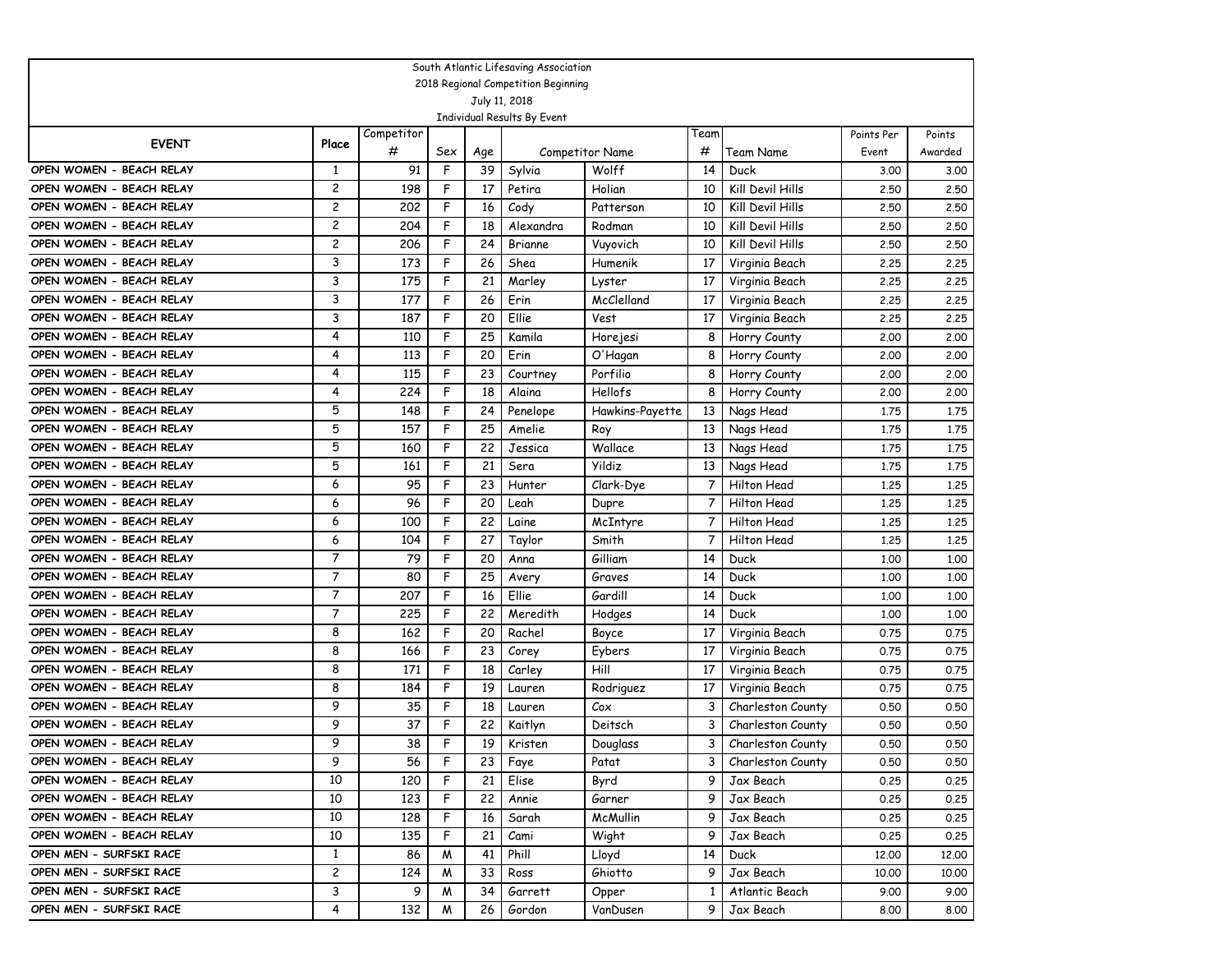|                            |                         |                          |                          |                          | South Atlantic Lifesaving Association        |                          |                          |                          |                          |                          |
|----------------------------|-------------------------|--------------------------|--------------------------|--------------------------|----------------------------------------------|--------------------------|--------------------------|--------------------------|--------------------------|--------------------------|
|                            |                         |                          |                          |                          | 2018 Regional Competition Beginning          |                          |                          |                          |                          |                          |
|                            |                         |                          |                          |                          | July 11, 2018<br>Individual Results By Event |                          |                          |                          |                          |                          |
|                            |                         | Competitor               |                          |                          |                                              |                          | Team                     |                          | Points Per               | Points                   |
| <b>EVENT</b>               | Place                   | #                        | Sex                      | Age                      |                                              | <b>Competitor Name</b>   | #                        | Team Name                | Event                    | Awarded                  |
| OPEN MEN - SURFSKI RACE    | 5                       | 13                       | M                        | 19                       | Jake                                         | Van Der Zee              | 1                        | Atlantic Beach           | 7.00                     | 7.00                     |
| OPEN MEN - SURFSKI RACE    | 6                       | 230                      | M                        | 32                       | Josh                                         | Ashley                   | 1                        | Atlantic Beach           | 5.00                     | 5.00                     |
| OPEN MEN - SURFSKI RACE    | 7                       | 218                      | M                        | 22                       | Phillip                                      | Morie                    | 18                       | Wrightsville Beach       | 4.00                     | 4.00                     |
| OPEN MEN - SURFSKI RACE    | 8                       | 130                      | M                        | 26                       | Eli                                          | Phillips                 | 9                        | Jax Beach                | 3.00                     | 3.00                     |
| OPEN MEN - SURFSKI RACE    | 9                       | 3                        | M                        | 17                       | Cory                                         | Gann                     | -1                       | Atlantic Beach           | 2,00                     | 2.00                     |
| OPEN MEN - SURFSKI RACE    | 10                      | 185                      | M                        | 22                       | Jacob                                        | Rogerson                 | 17                       | Virginia Beach           | 1,00                     | 1.00                     |
| OPEN WOMEN - SURFSKI RACE  | $\mathbf{1}$            | 139                      | F                        | 20                       | Kathleen                                     | Belliveau                | 13                       | Nags Head                | 12,00                    | 12,00                    |
| OPEN WOMEN - SURFSKI RACE  | $\overline{c}$          | 134                      | F                        | 25                       | Kaitlin                                      | Whited                   | 9                        | Jax Beach                | 10,00                    | 10,00                    |
| OPEN WOMEN - SURFSKI RACE  | 3                       | 91                       | F                        | 39                       | Sylvia                                       | Wolff                    | 14                       | Duck                     | 9.00                     | 9.00                     |
| OPEN WOMEN - SURFSKI RACE  | 4                       | 115                      | F                        | 23                       | Courtney                                     | Porfilio                 | 8                        | Horry County             | 8.00                     | 8.00                     |
| OPEN WOMEN - SURFSKI RACE  | 5                       | 157                      | F                        | 25                       | Amelie                                       | Roy                      | 13                       | Nags Head                | 7.00                     | 7.00                     |
| OPEN WOMEN - SURFSKI RACE  | 6                       | 148                      | F                        | 24                       | Penelope                                     | Hawkins-Payette          | 13                       | Nags Head                | 5.00                     | 5.00                     |
| OPEN WOMEN - SURFSKI RACE  | 7                       | 113                      | F                        | 20                       | Erin                                         | O'Hagan                  | 8                        | Horry County             | 4.00                     | 4.00                     |
| OPEN WOMEN - SURFSKI RACE  | 8                       | 215                      | F                        | 30                       | Kritsi                                       | Falco                    | 18                       | Wrightsville Beach       | 3.00                     | 3.00                     |
| OPEN WOMEN - SURFSKI RACE  | 9                       | 173                      | F                        | 26                       | Shea                                         | Humenik                  | 17                       | Virginia Beach           | 2,00                     | 2.00                     |
| OPEN WOMEN - SURFSKI RACE  | 10                      |                          |                          |                          | $\overline{a}$                               |                          | $\overline{a}$           | $\overline{a}$           |                          | $\overline{\phantom{a}}$ |
| 30-34 MEN - SURFSKI RACE   | 1                       | 124                      | M                        | 33                       | Ross                                         | Ghiotto                  | 9                        | Jax Beach                | 5.00                     | 5.00                     |
| 30-34 MEN - SURFSKI RACE   | 2                       | 9                        | M                        | 34                       | Garrett                                      | Opper                    | 1                        | Atlantic Beach           | 3.00                     | 3.00                     |
| 30-34 MEN - SURFSKI RACE   | 3                       | 230                      | M                        | 32                       | Josh                                         | Ashley                   | 1                        | Atlantic Beach           | 1,00                     | 1.00                     |
| 30-34 WOMEN - SURFSKI RACE | $\mathbf{1}$            | 215                      | F                        | 30                       | Kritsi                                       | Falco                    | 18                       | Wrightsville Beach       | 5.00                     | 5.00                     |
| 30-34 WOMEN - SURFSKI RACE | 2                       | 6                        | F                        | 33                       | Rebekah                                      | Lindsey                  | 1                        | Atlantic Beach           | 3.00                     | 3.00                     |
| 30-34 WOMEN - SURFSKI RACE | 3                       |                          |                          |                          |                                              |                          |                          |                          |                          |                          |
| 35-39 MEN - SURFSKI RACE   | 1                       | 11                       | M                        | 36                       | Kenneth                                      | Reeves                   | 1                        | Atlantic Beach           | 5.00                     | 5.00                     |
| 35-39 MEN - SURFSKI RACE   | 2                       | 235                      | M                        | 39                       | John                                         | vonRosenberg             | 3                        | Charleston County        | 3.00                     | 3.00                     |
| 35-39 MEN - SURFSKI RACE   | 3                       | 191                      | M                        | 39                       | Frank                                        | Smith                    | 8                        | Horry County             | 1,00                     | 1.00                     |
| 35-39 WOMEN - SURFSKI RACE | $\mathbf{1}$            | 91                       | F                        | 39                       | Sylvia                                       | Wolff                    | 14                       | Duck                     | 5.00                     | 5.00                     |
| 35-39 WOMEN - SURFSKI RACE | 2                       |                          | $\overline{\phantom{a}}$ | $\overline{\phantom{a}}$ |                                              |                          | $\overline{\phantom{0}}$ |                          |                          |                          |
| 35-39 WOMEN - SURFSKI RACE | 3                       |                          | ٠                        |                          |                                              |                          | $\overline{\phantom{0}}$ |                          |                          |                          |
| 40-44 MEN - SURFSKI RACE   | 1                       | 86                       | M                        | 41                       | Phill                                        | Lloyd                    | 14                       | Duck                     | 5.00                     | 5.00                     |
| 40-44 MEN - SURFSKI RACE   | $\overline{\mathbf{c}}$ | 151                      | M                        | 40                       | Chad                                         | Motz                     | 13                       | Nags Head                | 3.00                     | 3.00                     |
| 40-44 MEN - SURFSKI RACE   | 3                       | 69                       | M                        | 42                       | Shaun                                        | Buen                     | 5                        | Corolla                  | 1,00                     | 1.00                     |
| 40-44 WOMEN - SURFSKI RACE | $\mathbf{1}$            |                          |                          |                          | $\overline{\phantom{a}}$                     |                          |                          |                          |                          |                          |
| 40-44 WOMEN - SURFSKI RACE | $\overline{c}$          |                          | $\overline{\phantom{a}}$ | $\overline{\phantom{a}}$ | $\overline{\phantom{a}}$                     | $\overline{\phantom{a}}$ | $\overline{\phantom{a}}$ |                          | $\overline{\phantom{a}}$ |                          |
| 40-44 WOMEN - SURFSKI RACE | 3                       | $\overline{\phantom{0}}$ | $\mathbb{Z}^2$           | $\overline{\phantom{a}}$ |                                              |                          | $\overline{a}$           |                          | $\sim$                   | $\sim$                   |
| 45-49 MEN - SURFSKI RACE   | $\mathbf{1}$            | 136                      | M                        | 49                       | Thomas                                       | Wright                   | 9.                       | Jax Beach                | 5.00                     | 5.00                     |
| 45-49 MEN - SURFSKI RACE   | $\mathbf{2}$            | 125                      | M                        | 46                       | Bill                                         | Horn                     | 9                        | Jax Beach                | 3.00                     | 3.00                     |
| 45-49 MEN - SURFSKI RACE   | 3                       | 60                       | M                        | 47                       | John                                         | Radel                    | 3                        | Charleston County        | 1,00                     | 1.00                     |
| 45-49 WOMEN - SURFSKI RACE | $\mathbf{1}$            |                          | $\blacksquare$           | $\overline{\phantom{a}}$ | $\overline{\phantom{a}}$                     | $\overline{\phantom{a}}$ | $\overline{\phantom{a}}$ |                          |                          | $\sim$                   |
| 45-49 WOMEN - SURFSKI RACE | $\overline{c}$          |                          | $\overline{\phantom{a}}$ | $\overline{\phantom{a}}$ | $\overline{\phantom{a}}$                     | $\overline{\phantom{a}}$ | $\overline{\phantom{a}}$ | $\overline{\phantom{a}}$ |                          | $\sim$                   |
| 45-49 WOMEN - SURFSKI RACE | 3                       | $\overline{\phantom{0}}$ | $\overline{\phantom{a}}$ | $\overline{\phantom{a}}$ | $\overline{\phantom{a}}$                     | $\overline{\phantom{a}}$ | $\overline{\phantom{a}}$ |                          | $\overline{\phantom{a}}$ | $\sim$                   |
| 50-54 MEN - SURFSKI RACE   | $\mathbf{1}$            | 62                       | M                        | 50                       | Justin                                       | Schaay                   | 3 I                      | Charleston County        | 5.00                     | 5.00                     |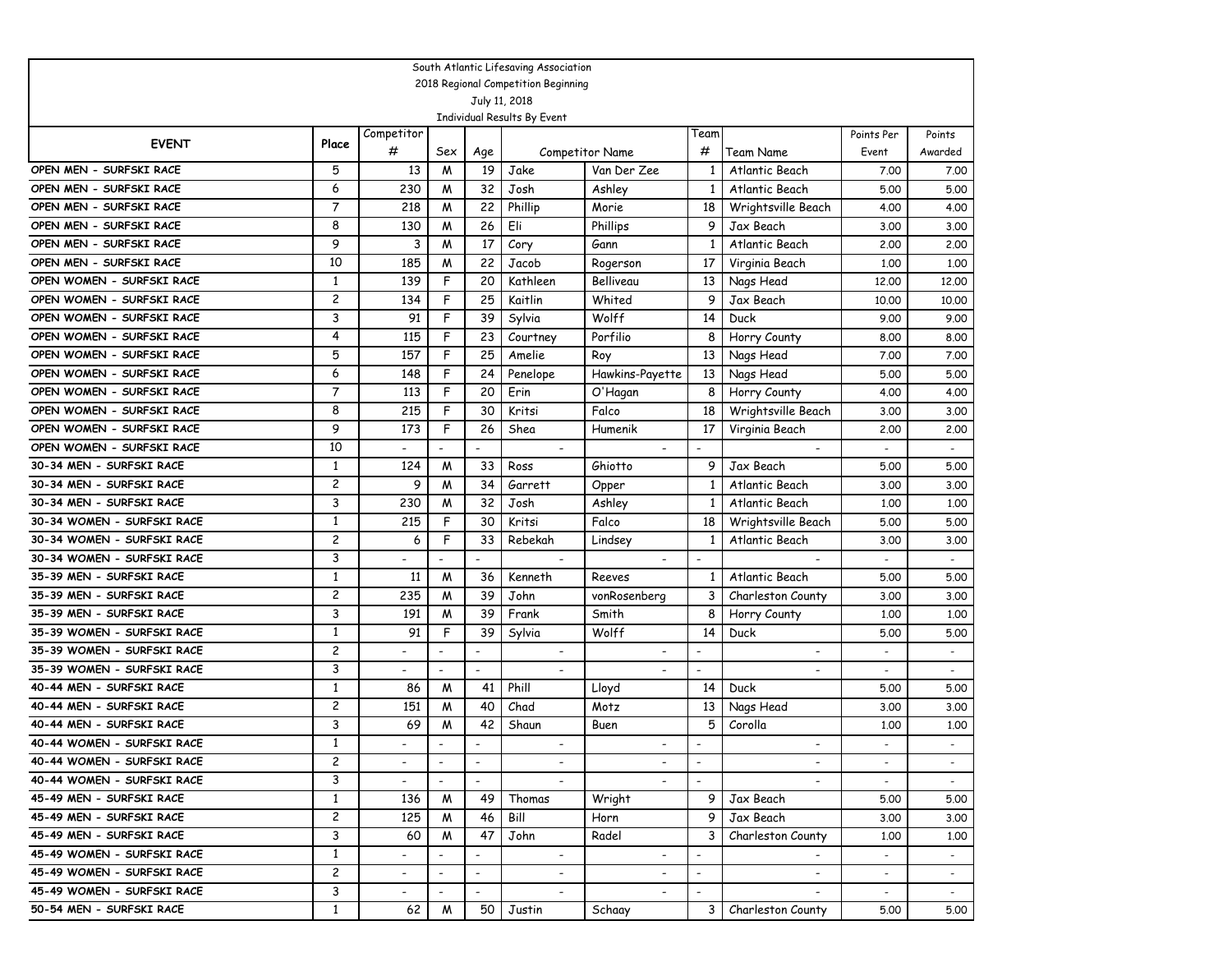|                                                      |                     |                          |                                            |                                            | South Atlantic Lifesaving Association |                          |                          |                                        |                          |                          |
|------------------------------------------------------|---------------------|--------------------------|--------------------------------------------|--------------------------------------------|---------------------------------------|--------------------------|--------------------------|----------------------------------------|--------------------------|--------------------------|
|                                                      |                     |                          |                                            |                                            | 2018 Regional Competition Beginning   |                          |                          |                                        |                          |                          |
|                                                      |                     |                          |                                            |                                            | July 11, 2018                         |                          |                          |                                        |                          |                          |
|                                                      |                     |                          |                                            |                                            | Individual Results By Event           |                          | Team                     |                                        |                          |                          |
| <b>EVENT</b>                                         | Place               | Competitor<br>#          | Sex                                        |                                            |                                       | <b>Competitor Name</b>   | #                        | Team Name                              | Points Per<br>Event      | Points<br>Awarded        |
| 50-54 MEN - SURFSKI RACE                             | $\overline{c}$      | $\overline{\phantom{a}}$ | $\overline{a}$                             | Age                                        |                                       | $\overline{\phantom{a}}$ | $\overline{\phantom{0}}$ | $\overline{\phantom{a}}$               | $\overline{\phantom{a}}$ |                          |
| 50-54 MEN - SURFSKI RACE                             | 3                   |                          | $\overline{a}$                             | $\overline{\phantom{a}}$                   | $\overline{\phantom{a}}$              |                          | $\overline{\phantom{0}}$ | $\overline{\phantom{0}}$               | $\overline{\phantom{a}}$ |                          |
| 50-54 WOMEN - SURFSKI RACE                           | $\mathbf{1}$        |                          | $\overline{\phantom{a}}$                   | $\overline{\phantom{a}}$                   |                                       |                          | $\overline{\phantom{0}}$ | $\overline{\phantom{0}}$               |                          |                          |
| 50-54 WOMEN - SURFSKI RACE                           | $\overline{c}$      | $\overline{\phantom{a}}$ | $\overline{\phantom{a}}$                   | $\overline{\phantom{a}}$                   | $\overline{a}$                        | $\overline{\phantom{0}}$ | $\overline{a}$           | $\blacksquare$                         | $\overline{\phantom{a}}$ | $\overline{\phantom{a}}$ |
| 50-54 WOMEN - SURFSKI RACE                           | 3                   |                          | $\overline{\phantom{a}}$                   | $\overline{\phantom{a}}$                   |                                       |                          | $\blacksquare$           |                                        |                          | $\blacksquare$           |
| 55-59 MEN - SURFSKI RACE                             | $\mathbf{1}$        | 240                      | M                                          | 56                                         | Roger                                 | Wilson                   | 1                        | Atlantic Beach                         | 5.00                     | 5.00                     |
| 55-59 MEN - SURFSKI RACE                             | $\overline{c}$      |                          | $\overline{a}$                             | $\overline{a}$                             | $\overline{\phantom{a}}$              |                          | $\blacksquare$           | $\overline{\phantom{a}}$               |                          | $\overline{\phantom{a}}$ |
| 55-59 MEN - SURFSKI RACE                             | 3                   |                          | $\overline{a}$                             | $\overline{\phantom{a}}$                   | $\overline{\phantom{a}}$              |                          | $\blacksquare$           |                                        |                          |                          |
| 55-59 WOMEN - SURFSKI RACE                           | $\mathbf{1}$        | 208                      | F                                          | 56                                         | Maria                                 | Schiavello               | 14                       | Duck                                   | 5.00                     | 5.00                     |
| 55-59 WOMEN - SURFSKI RACE                           | $\overline{c}$      |                          | $\overline{a}$                             | $\overline{\phantom{a}}$                   | $\overline{\phantom{a}}$              |                          | $\overline{\phantom{a}}$ |                                        |                          | $\overline{\phantom{a}}$ |
| 55-59 WOMEN - SURFSKI RACE                           | 3                   |                          | $\overline{\phantom{a}}$                   | $\overline{\phantom{a}}$                   | $\overline{\phantom{a}}$              |                          | $\overline{\phantom{a}}$ |                                        |                          |                          |
| 60-64 MEN - SURFSKI RACE                             | $\mathbf{1}$        | 122                      | M                                          | 64                                         | Jim                                   | Emery                    | 9                        | Jax Beach                              | 5.00                     | 5.00                     |
| 60-64 MEN - SURFSKI RACE                             | 2                   | 42                       | M                                          | 63                                         | John                                  | Hall                     | 3                        | Charleston County                      | 3.00                     | 3.00                     |
| 60-64 MEN - SURFSKI RACE                             | 3                   |                          | $\overline{\phantom{a}}$                   | $\overline{\phantom{a}}$                   | $\blacksquare$                        |                          | $\overline{\phantom{0}}$ |                                        |                          | $\overline{\phantom{a}}$ |
| 60-64 WOMEN - SURFSKI RACE                           | $\mathbf{1}$        | $\overline{\phantom{a}}$ | $\overline{\phantom{a}}$                   | $\overline{\phantom{a}}$                   | $\blacksquare$                        | $\overline{\phantom{0}}$ | $\overline{\phantom{0}}$ | $\overline{\phantom{a}}$               |                          | $\overline{\phantom{a}}$ |
| 60-64 WOMEN - SURFSKI RACE                           | 2                   | $\overline{\phantom{a}}$ | $\overline{a}$                             | $\overline{\phantom{a}}$                   | $\overline{\phantom{a}}$              | $\overline{a}$           | $\overline{a}$           | $\overline{a}$                         | $\overline{a}$           | $\overline{\phantom{a}}$ |
| 60-64 WOMEN - SURFSKI RACE                           | 3                   | $\overline{\phantom{0}}$ | $\overline{a}$                             | $\overline{a}$                             | $\overline{\phantom{a}}$              | $\overline{a}$           | $\overline{a}$           | $\overline{\phantom{a}}$               |                          | $\overline{\phantom{a}}$ |
| 65-69 MEN - SURFSKI RACE                             | $\mathbf{1}$        | 189                      | M                                          | 60                                         | John                                  | Kenny                    | 13                       | Nags Head                              | 5.00                     | 5.00                     |
| 65-69 MEN - SURFSKI RACE                             | $\overline{c}$      |                          | $\overline{\phantom{a}}$                   | $\overline{\phantom{a}}$                   | $\overline{\phantom{a}}$              | $\overline{\phantom{a}}$ |                          | $\overline{\phantom{a}}$               |                          |                          |
| 65-69 MEN - SURFSKI RACE                             | 3                   |                          |                                            | $\overline{a}$                             | $\overline{\phantom{a}}$              | $\overline{\phantom{a}}$ |                          | $\overline{\phantom{0}}$               |                          |                          |
| 65-69 WOMEN - SURFSKI RACE                           | 1                   | 133                      | F                                          | 65                                         | Susan                                 | Wallis                   | 9                        | Jax Beach                              | 5.00                     | 5.00                     |
| 65-69 WOMEN - SURFSKI RACE                           | 2                   |                          | $\overline{a}$                             |                                            | $\overline{\phantom{a}}$              |                          |                          |                                        | $\overline{\phantom{a}}$ |                          |
| 65-69 WOMEN - SURFSKI RACE                           | 3                   |                          |                                            | $\overline{\phantom{a}}$                   | $\overline{\phantom{a}}$              |                          |                          |                                        | $\overline{\phantom{a}}$ | $\overline{\phantom{a}}$ |
| 70+ MEN - SURFSKI RACE                               | 1                   | $\overline{\phantom{a}}$ | $\blacksquare$                             | $\overline{\phantom{a}}$                   | $\overline{\phantom{a}}$              | $\overline{\phantom{a}}$ | $\overline{\phantom{0}}$ | $\overline{\phantom{a}}$               | $\overline{\phantom{a}}$ |                          |
| 70+ MEN - SURFSKI RACE                               | 2                   | $\overline{\phantom{a}}$ | $\overline{\phantom{a}}$                   | $\overline{\phantom{a}}$                   | $\overline{\phantom{a}}$              | $\overline{\phantom{a}}$ | $\overline{\phantom{a}}$ | $\overline{\phantom{a}}$               | $\overline{\phantom{a}}$ | $\overline{\phantom{a}}$ |
| 70+ MEN - SURFSKI RACE                               | 3                   |                          | $\overline{\phantom{a}}$                   |                                            | $\overline{\phantom{a}}$              | $\overline{\phantom{a}}$ | $\overline{\phantom{a}}$ | $\overline{\phantom{0}}$               |                          |                          |
| 70+ WOMEN - SURFSKI RACE<br>70+ WOMEN - SURFSKI RACE | $\mathbf{1}$        | $\overline{\phantom{a}}$ | $\overline{\phantom{a}}$                   | $\overline{\phantom{a}}$                   | $\overline{\phantom{a}}$              | $\overline{\phantom{a}}$ | $\overline{a}$           | $\blacksquare$                         | $\overline{\phantom{a}}$ |                          |
| 70+ WOMEN - SURFSKI RACE                             | $\overline{c}$<br>3 |                          | $\overline{\phantom{a}}$<br>$\overline{a}$ | $\overline{\phantom{a}}$<br>$\overline{a}$ | $\overline{a}$                        |                          | $\overline{\phantom{0}}$ | $\overline{\phantom{a}}$               | $\overline{\phantom{a}}$ |                          |
| OPEN MEN - BOARD RESCUE RACE                         | $\mathbf{1}$        |                          |                                            |                                            |                                       |                          |                          |                                        |                          |                          |
| OPEN MEN - BOARD RESCUE RACE                         | 1                   | 45<br>46                 | M<br>M                                     | 19<br>21                                   | Alex<br>Max                           | Hutton<br>Hutton         | 3<br>3                   | Charleston County<br>Charleston County | 6.00<br>6.00             | 6.00<br>6.00             |
| OPEN MEN - BOARD RESCUE RACE                         | $\overline{c}$      | 145                      | W                                          | 24                                         | Coleman                               | Flynn                    | 13                       | Nags Head                              | 5.00                     | 5.00                     |
| OPEN MEN - BOARD RESCUE RACE                         | 2                   | 147                      | M                                          | 23                                         | Bryce                                 | Green                    |                          | 13 Nags Head                           | 5.00                     | 5.00                     |
| OPEN MEN - BOARD RESCUE RACE                         | 3                   | 34                       | M                                          | 17                                         | Caleb                                 | Clark                    | $\mathbf{3}$             | Charleston County                      | 4.50                     | 4.50                     |
| OPEN MEN - BOARD RESCUE RACE                         | 3                   | 44                       | M                                          | 22                                         | Chase                                 | Heffron                  | 3                        | Charleston County                      | 4.50                     | 4.50                     |
| OPEN MEN - BOARD RESCUE RACE                         | 4                   | 121                      | M                                          | 17                                         | Keegan                                | Byrnes                   | 9                        | Jax Beach                              | 4.00                     | 4.00                     |
| OPEN MEN - BOARD RESCUE RACE                         | 4                   | 130                      | M                                          | 26                                         | Eli                                   | Phillips                 | 9                        | Jax Beach                              | 4.00                     | 4.00                     |
| OPEN MEN - BOARD RESCUE RACE                         | 5                   | 213                      | M                                          | 20                                         | Jack                                  | DeVries                  | 18                       | Wrightsville Beach                     | 3.50                     | 3.50                     |
| OPEN MEN - BOARD RESCUE RACE                         | 5                   | 219                      | M                                          | 24                                         | Rett                                  | Nabell                   | 18                       | Wrightsville Beach                     | 3.50                     | 3.50                     |
| OPEN MEN - BOARD RESCUE RACE                         | 6                   | 228                      | M                                          | 21                                         | Ryan                                  | Aponte                   | $\mathbf{1}$             | Atlantic Beach                         | 2.50                     | 2.50                     |
| OPEN MEN - BOARD RESCUE RACE                         | 6                   | 230                      | M                                          | 32                                         | Josh                                  | Ashley                   | 1 <sup>1</sup>           | Atlantic Beach                         | 2.50                     | 2.50                     |
|                                                      |                     |                          |                                            |                                            |                                       |                          |                          |                                        |                          |                          |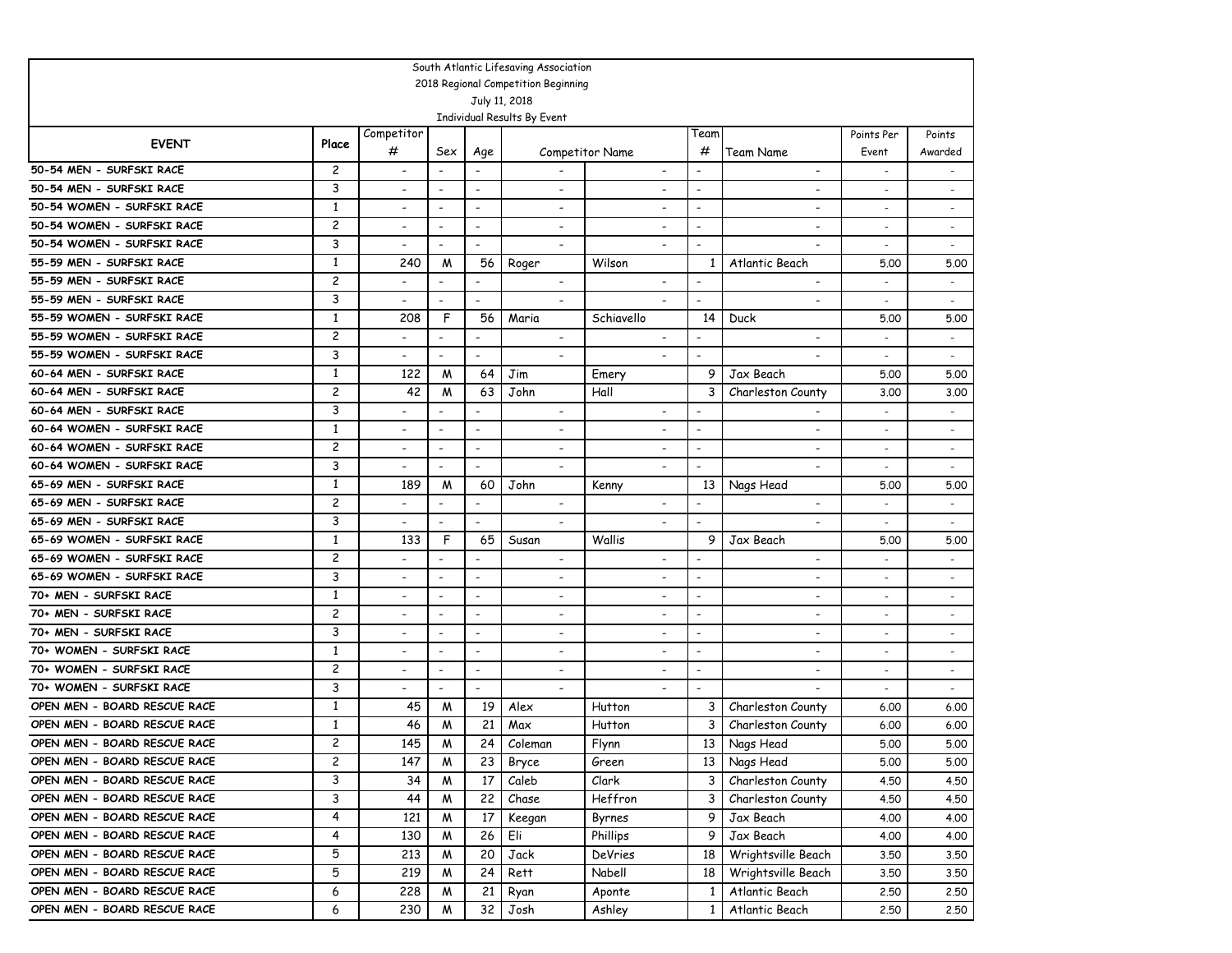|                                                                  |                    |                 |        |          | South Atlantic Lifesaving Association |                  |              |                    |            |         |
|------------------------------------------------------------------|--------------------|-----------------|--------|----------|---------------------------------------|------------------|--------------|--------------------|------------|---------|
|                                                                  |                    |                 |        |          | 2018 Regional Competition Beginning   |                  |              |                    |            |         |
|                                                                  |                    |                 |        |          | July 11, 2018                         |                  |              |                    |            |         |
|                                                                  |                    |                 |        |          | Individual Results By Event           |                  |              |                    |            |         |
| <b>EVENT</b>                                                     | Place              | Competitor<br># |        |          |                                       |                  | Team<br>#    |                    | Points Per | Points  |
|                                                                  |                    |                 | Sex    | Age      |                                       | Competitor Name  |              | Team Name          | Event      | Awarded |
| OPEN MEN - BOARD RESCUE RACE                                     | 7                  | 169             | M      | 34       | Patrick                               | Frisk            | 17           | Virginia Beach     | 2,00       | 2.00    |
| OPEN MEN - BOARD RESCUE RACE<br>OPEN MEN - BOARD RESCUE RACE     | $\overline{7}$     | 179             | W      | 34       | Sean                                  | Millard          | 17           | Virginia Beach     | 2,00       | 2,00    |
| OPEN MEN - BOARD RESCUE RACE                                     | 8<br>8             | 3               | W      | 17<br>17 | Cory                                  | Gann<br>Smithers | 1            | Atlantic Beach     | 1.50       | 1.50    |
| OPEN MEN - BOARD RESCUE RACE                                     | 9                  | 12<br>124       | W<br>W | 33       | Kyle                                  | Ghiotto          | 1<br>9       | Atlantic Beach     | 1,50       | 1.50    |
| OPEN MEN - BOARD RESCUE RACE                                     | 9                  |                 |        | 26       | Ross                                  |                  | 9            | Jax Beach          | 1,00       | 1,00    |
|                                                                  | 10                 | 132             | W      | 21       | Gordon                                | VanDusen         |              | Jax Beach          | 1,00       | 1.00    |
| OPEN MEN - BOARD RESCUE RACE                                     |                    | 182             | W      |          | Donovan                               | Pope             | 17           | Virginia Beach     | 0.50       | 0.50    |
| OPEN MEN - BOARD RESCUE RACE                                     | 10<br>$\mathbf{1}$ | 185             | W      | 22       | Jacob                                 | Rogerson         | 17           | Virginia Beach     | 0.50       | 0.50    |
| OPEN WOMEN - BOARD RESCUE RACE                                   |                    | 139             | F      | 20       | Kathleen                              | Belliveau        | 13           | Nags Head          | 6.00       | 6.00    |
| OPEN WOMEN - BOARD RESCUE RACE                                   | $\mathbf{1}$       | 152             | F<br>F | 22       | Zoe                                   | Parker           | 13           | Nags Head          | 6.00       | 6.00    |
| OPEN WOMEN - BOARD RESCUE RACE                                   | 2<br>2             | 164             |        | 24       | Georgia                               | DaCruz           | 17           | Virginia Beach     | 5.00       | 5.00    |
| OPEN WOMEN - BOARD RESCUE RACE<br>OPEN WOMEN - BOARD RESCUE RACE | 3                  | 181             | F<br>F | 23<br>21 | Allison<br>Erika                      | Parks            | 17           | Virginia Beach     | 5.00       | 5.00    |
| OPEN WOMEN - BOARD RESCUE RACE                                   |                    | 156             | F      | 22       |                                       | Ross<br>Wallace  | 13           | Nags Head          | 4.50       | 4.50    |
| OPEN WOMEN - BOARD RESCUE RACE                                   | 3                  | 160             | F      | 25       | Jessica                               |                  | 13           | Nags Head          | 4.50       | 4.50    |
| OPEN WOMEN - BOARD RESCUE RACE                                   | 4<br>4             | 134             | F      |          | Kaitlin                               | Whited           | 9            | Jax Beach          | 4.00       | 4.00    |
|                                                                  |                    | 135             |        | 21       | Cami                                  | Wight            | 9            | Jax Beach          | 4.00       | 4.00    |
| OPEN WOMEN - BOARD RESCUE RACE                                   | 5                  | 51              | F      | 20       | Elise                                 | LaVoi            | 3            | Charleston County  | 3.50       | 3.50    |
| OPEN WOMEN - BOARD RESCUE RACE                                   | 5                  | 56              | F      | 23       | Faye                                  | Patat            | 3            | Charleston County  | 3.50       | 3.50    |
| OPEN WOMEN - BOARD RESCUE RACE                                   | 6                  | 36              | F      | 21       | Emma                                  | Cvitanovich      | 3            | Charleston County  | 2.50       | 2.50    |
| OPEN WOMEN - BOARD RESCUE RACE                                   | 6                  | 49              | F      | 17       | Kelsey                                | Kraft            | 3            | Charleston County  | 2.50       | 2,50    |
| OPEN WOMEN - BOARD RESCUE RACE                                   | 7                  | 110             | F      | 25       | Kamila                                | Horejesi         | 8            | Horry County       | 2,00       | 2,00    |
| OPEN WOMEN - BOARD RESCUE RACE                                   | 7                  | 113             | F      | 20       | Erin                                  | O'Hagan          | 8            | Horry County       | 2,00       | 2,00    |
| OPEN WOMEN - BOARD RESCUE RACE                                   | 8                  | 89              | F      | 21       | Manuela                               | Sampaio          | 14           | Duck               | 1,50       | 1,50    |
| OPEN WOMEN - BOARD RESCUE RACE                                   | 8                  | 91              | F      | 39       | Sylvia                                | Wolff            | 14           | Duck               | 1,50       | 1,50    |
| OPEN WOMEN - BOARD RESCUE RACE                                   | 9                  | 1               | F      | 18       | Lauren                                | Bass             | 1            | Atlantic Beach     | 1,00       | 1,00    |
| OPEN WOMEN - BOARD RESCUE RACE                                   | 9                  | 6               | F      | 33       | Rebekah                               | Lindsey          | 1            | Atlantic Beach     | 1,00       | 1,00    |
| OPEN WOMEN - BOARD RESCUE RACE                                   | 10                 | 10              | F      | 30       | Ashley                                | Raymond          | 1            | Atlantic Beach     | 0.50       | 0.50    |
| OPEN WOMEN - BOARD RESCUE RACE<br>OPEN - INTERNATIONAL IRONMAN   | 10                 | 14              | F      | 20       | Francesca                             | Vandersluis      | 1            | Atlantic Beach     | 0.50       | 0.50    |
| OPEN - INTERNATIONAL IRONMAN                                     | $\mathbf{1}$       | 86              | М      | 41       | Phill                                 | Lloyd            | 14           | Duck               | 12,00      | 12,00   |
|                                                                  | $\overline{c}$     | 130             | W      | 26<br>32 | Eli                                   | Phillips         | 9            | Jax Beach          | 10,00      | 10.00   |
| OPEN - INTERNATIONAL IRONMAN<br>OPEN - INTERNATIONAL IRONMAN     | 3<br>4             | 230             | W      |          | Josh                                  | Ashley           | 1            | Atlantic Beach     | 9.00       | 9.00    |
|                                                                  |                    | 3               | W      | 17       | Cory                                  | Gann             | 1            | Atlantic Beach     | 8.00       | 8.00    |
| OPEN - INTERNATIONAL IRONMAN                                     | 5                  | 185             | M      | 22       | Jacob                                 | Rogerson         | 17           | Virginia Beach     | 7.00       | 7.00    |
| OPEN - INTERNATIONAL IRONMAN                                     | 6                  | 2               | M      | 18       | Miles                                 | Dupree           | $\mathbf{1}$ | Atlantic Beach     | 5.00       | 5.00    |
| OPEN - INTERNATIONAL IRONMAN                                     | 7                  | 46              | M      | 21       | Max                                   | Hutton           | 3            | Charleston County  | 4.00       | 4.00    |
| OPEN - INTERNATIONAL IRONMAN                                     | 8                  | 151             | M      | 40       | Chad                                  | Motz             | 13           | Nags Head          | 3.00       | 3.00    |
| OPEN - INTERNATIONAL IRONMAN                                     | 9                  | 232             | M      | 26       | Derek                                 | Droege           | $\mathbf{1}$ | Atlantic Beach     | 2.00       | 2.00    |
| OPEN - INTERNATIONAL IRONMAN                                     | 10                 | 117             | M      | 23       | Filip                                 | Sprusansky       | 8            | Horry County       | 1,00       | 1.00    |
| OPEN - INTERNATIONAL IRONWOMAN                                   | $\mathbf{1}$       | 134             | F      | 25       | Kaitlin                               | Whited           | 9            | Jax Beach          | 12.00      | 12.00   |
| OPEN - INTERNATIONAL IRONWOMAN                                   | $\overline{c}$     | 139             | F      | 20       | Kathleen                              | Belliveau        | 13           | Nags Head          | 10.00      | 10.00   |
| OPEN - INTERNATIONAL IRONWOMAN                                   | 3                  | 223             | F      | 27       | Kathryn                               | Yarbrough        | 18           | Wrightsville Beach | 9.00       | 9.00    |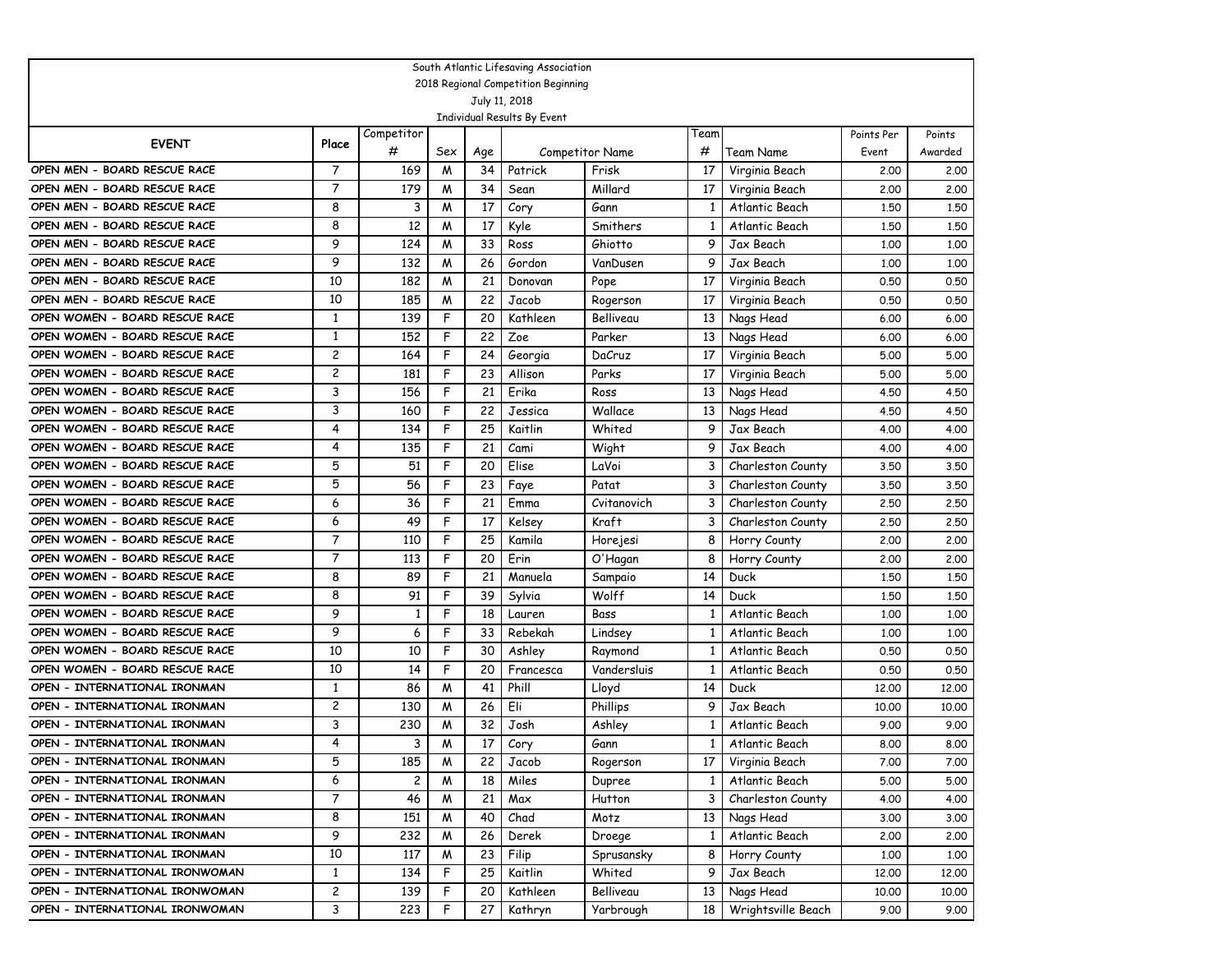|                                 |                |                          |                          |                              | South Atlantic Lifesaving Association        |                          |                          |                          |                          |                          |
|---------------------------------|----------------|--------------------------|--------------------------|------------------------------|----------------------------------------------|--------------------------|--------------------------|--------------------------|--------------------------|--------------------------|
|                                 |                |                          |                          |                              | 2018 Regional Competition Beginning          |                          |                          |                          |                          |                          |
|                                 |                |                          |                          |                              | July 11, 2018<br>Individual Results By Event |                          |                          |                          |                          |                          |
|                                 |                | Competitor               |                          |                              |                                              |                          | Team                     |                          | Points Per               | Points                   |
| <b>EVENT</b>                    | Place          | #                        | Sex                      | Age                          |                                              | <b>Competitor Name</b>   | #                        | Team Name                | Event                    | Awarded                  |
| OPEN - INTERNATIONAL IRONWOMAN  | 4              | 123                      | F                        | 22                           | Annie                                        | Garner                   | 9                        | Jax Beach                | 8.00                     | 8.00                     |
| OPEN - INTERNATIONAL IRONWOMAN  | 5              | 113                      | F                        | 20                           | Erin                                         | O'Hagan                  | 8                        | Horry County             | 7.00                     | 7.00                     |
| OPEN - INTERNATIONAL IRONWOMAN  | 6              | 120                      | F                        | 21                           | Elise                                        | Byrd                     | 9                        | Jax Beach                | 5.00                     | 5.00                     |
| OPEN - INTERNATIONAL IRONWOMAN  | 7              | 90                       | F                        | 22                           | Emily                                        | Sarratt                  | 14                       | Duck                     | 4.00                     | 4.00                     |
| OPEN - INTERNATIONAL IRONWOMAN  | 8              | 157                      | F                        | 25                           | Amelie                                       | Roy                      | 13                       | Nags Head                | 3.00                     | 3.00                     |
| OPEN - INTERNATIONAL IRONWOMAN  | 9              | 173                      | F                        | 26                           | Shea                                         | Humenik                  | 17                       | Virginia Beach           | 2,00                     | 2,00                     |
| OPEN - INTERNATIONAL IRONWOMAN  | 10             | 148                      | F                        | 24                           | Penelope                                     | Hawkins-Payette          | 13                       | Nags Head                | 1,00                     | 1.00                     |
| 30-34 - INTERANTIONAL IRONMAN   | $\mathbf{1}$   | 124                      | M                        | 33                           | Ross                                         | Ghiotto                  | 9                        | Jax Beach                | 5.00                     | 5.00                     |
| 30-34 - INTERANTIONAL IRONMAN   | 2              | 9                        | M                        | 34                           | Garrett                                      | Opper                    | 1                        | Atlantic Beach           | 3.00                     | 3.00                     |
| 30-34 - INTERANTIONAL IRONMAN   | 3              | 129                      | M                        | 34                           | Kyle                                         | O'Connor                 | 9                        | Jax Beach                | 1,00                     | 1,00                     |
| 30-34 - INTERNATIONAL IRONWOMAN | $\mathbf{1}$   | -                        | $\overline{\phantom{a}}$ | $\overline{\phantom{a}}$     | $\overline{\phantom{a}}$                     |                          | $\blacksquare$           | $\overline{\phantom{0}}$ |                          | $\overline{\phantom{a}}$ |
| 30-34 - INTERNATIONAL IRONWOMAN | $\overline{c}$ | ۰                        | $\overline{\phantom{a}}$ | $\overline{\phantom{a}}$     | $\overline{\phantom{a}}$                     |                          | $\blacksquare$           | $\overline{\phantom{0}}$ |                          | $\overline{\phantom{a}}$ |
| 30-34 - INTERNATIONAL IRONWOMAN | 3              | ٠                        | $\overline{\phantom{a}}$ | $\overline{\phantom{a}}$     | $\overline{\phantom{a}}$                     |                          | $\overline{a}$           |                          |                          |                          |
| 35-39 - INTERNATIONAL IRONMAN   | 1              | 235                      | M                        | 39                           | John                                         | vonRosenberg             | 3                        | Charleston County        | 5.00                     | 5.00                     |
| 35-39 - INTERNATIONAL IRONMAN   | $\overline{c}$ | 11                       | M                        | 36                           | Kenneth                                      | Reeves                   | 1                        | Atlantic Beach           | 3.00                     | 3.00                     |
| 35-39 - INTERNATIONAL IRONMAN   | 3              |                          |                          | $\overline{\phantom{a}}$     | $\overline{\phantom{a}}$                     |                          | $\overline{\phantom{0}}$ | $\overline{a}$           |                          |                          |
| 35-39 - INTERNATIONAL IRONWOMAN | 1              | 91                       | F                        | 39                           | Sylvia                                       | Wolff                    | 14                       | Duck                     | 5.00                     | 5.00                     |
| 35-39 - INTERNATIONAL IRONWOMAN | 2              | $\overline{\phantom{a}}$ | $\overline{\phantom{a}}$ | $\overline{\phantom{a}}$     | $\overline{\phantom{a}}$                     | $\overline{\phantom{0}}$ |                          | $\overline{a}$           |                          | $\overline{\phantom{a}}$ |
| 35-39 - INTERNATIONAL IRONWOMAN | 3              | $\overline{\phantom{0}}$ |                          | $\overline{\phantom{a}}$     | $\overline{\phantom{a}}$                     |                          |                          |                          |                          | $\overline{\phantom{a}}$ |
| 40-44 - INTERNATIONAL IRONMAN   | 1              | 86                       | M                        | 41                           | Phill                                        | Lloyd                    | 14                       | Duck                     | 5.00                     | 5.00                     |
| 40-44 - INTERNATIONAL IRONMAN   | 2              | 151                      | M                        | 40                           | Chad                                         | Motz                     | 13                       | Nags Head                | 3.00                     | 3.00                     |
| 40-44 - INTERNATIONAL IRONMAN   | 3              | 69                       | M                        | 42                           | Shaun                                        | Buen                     | 5                        | Corolla                  | 1,00                     | 1,00                     |
| 40-44 - INTERNATIONAL IRONWOMAN | 1              | ۰                        |                          | $\overline{\phantom{a}}$     | $\overline{\phantom{a}}$                     |                          |                          | $\overline{\phantom{0}}$ |                          | $\overline{\phantom{a}}$ |
| 40-44 - INTERNATIONAL IRONWOMAN | 2              | -                        |                          | $\qquad \qquad \blacksquare$ |                                              |                          | $\overline{\phantom{a}}$ |                          |                          | $\overline{a}$           |
| 40-44 - INTERNATIONAL IRONWOMAN | 3              | -                        |                          | $\overline{\phantom{a}}$     | $\overline{\phantom{a}}$                     |                          |                          |                          |                          |                          |
| 45-49 - INTERNATIONAL IRONMAN   | 1              | 125                      | M                        | 46                           | Bill                                         | Horn                     | 9                        | Jax Beach                | 5.00                     | 5.00                     |
| 45-49 - INTERNATIONAL IRONMAN   | 2              | 136                      | M                        | 49                           | Thomas                                       | Wright                   | 9                        | Jax Beach                | 3.00                     | 3.00                     |
| 45-49 - INTERNATIONAL IRONMAN   | 3              | 158                      | M                        | 49                           | Ken                                          | Savage                   | 13                       | Nags Head                | 1,00                     | 1,00                     |
| 45-49 - INTERNATIONAL IRONWOMAN | $\mathbf{1}$   |                          | $\overline{\phantom{a}}$ | $\overline{\phantom{a}}$     | $\overline{\phantom{a}}$                     |                          |                          |                          |                          |                          |
| 45-49 - INTERNATIONAL IRONWOMAN | 2              | -                        |                          | $\qquad \qquad \blacksquare$ |                                              |                          |                          |                          |                          |                          |
| 45-49 - INTERNATIONAL IRONWOMAN | 3              |                          |                          | $\overline{\phantom{a}}$     |                                              |                          |                          |                          |                          |                          |
| 50-54 - INTERNATIONAL IRONMAN   | $\mathbf{1}$   | 62                       | M                        | 50                           | Justin                                       | Schaay                   | 3                        | Charleston County        | 5.00                     | 5.00                     |
| 50-54 - INTERNATIONAL IRONMAN   | $\mathbf{2}$   | $\overline{\phantom{a}}$ | $\overline{\phantom{a}}$ | $\overline{\phantom{a}}$     | $\overline{\phantom{a}}$                     | $\overline{\phantom{a}}$ | $\overline{\phantom{0}}$ | $\overline{\phantom{a}}$ | $\overline{\phantom{a}}$ |                          |
| 50-54 - INTERNATIONAL IRONMAN   | 3              | $\overline{\phantom{0}}$ | $\overline{\phantom{a}}$ | $\overline{\phantom{a}}$     | $\overline{\phantom{a}}$                     | $\overline{\phantom{a}}$ | $\blacksquare$           | $\overline{\phantom{a}}$ | $\overline{\phantom{0}}$ | $\sim$                   |
| 50-54 - INTERNATIONAL IRONWOMAN | $\mathbf{1}$   | $\overline{\phantom{0}}$ | $\overline{\phantom{a}}$ | $\overline{\phantom{a}}$     | $\overline{\phantom{0}}$                     | $\overline{\phantom{a}}$ | $\overline{\phantom{a}}$ | $\overline{\phantom{a}}$ | $\overline{\phantom{a}}$ |                          |
| 50-54 - INTERNATIONAL IRONWOMAN | $\overline{c}$ | $\overline{\phantom{0}}$ | $\overline{\phantom{a}}$ | $\overline{\phantom{a}}$     | $\overline{\phantom{0}}$                     | $\overline{\phantom{a}}$ | $\overline{\phantom{a}}$ | $\blacksquare$           |                          | $\sim$                   |
| 50-54 - INTERNATIONAL IRONWOMAN | 3              | $\overline{\phantom{0}}$ | $\overline{\phantom{a}}$ | $\overline{\phantom{a}}$     | $\overline{\phantom{0}}$                     | $\overline{\phantom{a}}$ | $\blacksquare$           | $\overline{\phantom{0}}$ | $\overline{\phantom{a}}$ | $\sim$                   |
| 55-59 - INTERNATIONAL IRONMAN   | $\mathbf{1}$   | 240                      | M                        | 56                           | Roger                                        | Wilson                   | $\mathbf{1}$             | Atlantic Beach           | 5.00                     | 5.00                     |
| 55-59 - INTERNATIONAL IRONMAN   | 2              |                          | $\overline{\phantom{a}}$ | $\overline{\phantom{a}}$     | $\overline{\phantom{a}}$                     | $\overline{\phantom{a}}$ | $\blacksquare$           | $\overline{\phantom{a}}$ |                          |                          |
| 55-59 - INTERNATIONAL IRONMAN   | 3              | $\overline{\phantom{0}}$ | $\overline{\phantom{a}}$ | $\overline{\phantom{a}}$     | $\overline{\phantom{0}}$                     | $\overline{\phantom{a}}$ | $\overline{\phantom{0}}$ | Ξ.                       | $\overline{\phantom{a}}$ | $\sim$                   |
| 55-59 - INTERNATIONAL IRONWOMAN | $\mathbf{1}$   | 208                      | F                        | 56                           | Maria                                        | Schiavello               | 14 <sup>1</sup>          | Duck                     | 5.00                     | 5.00                     |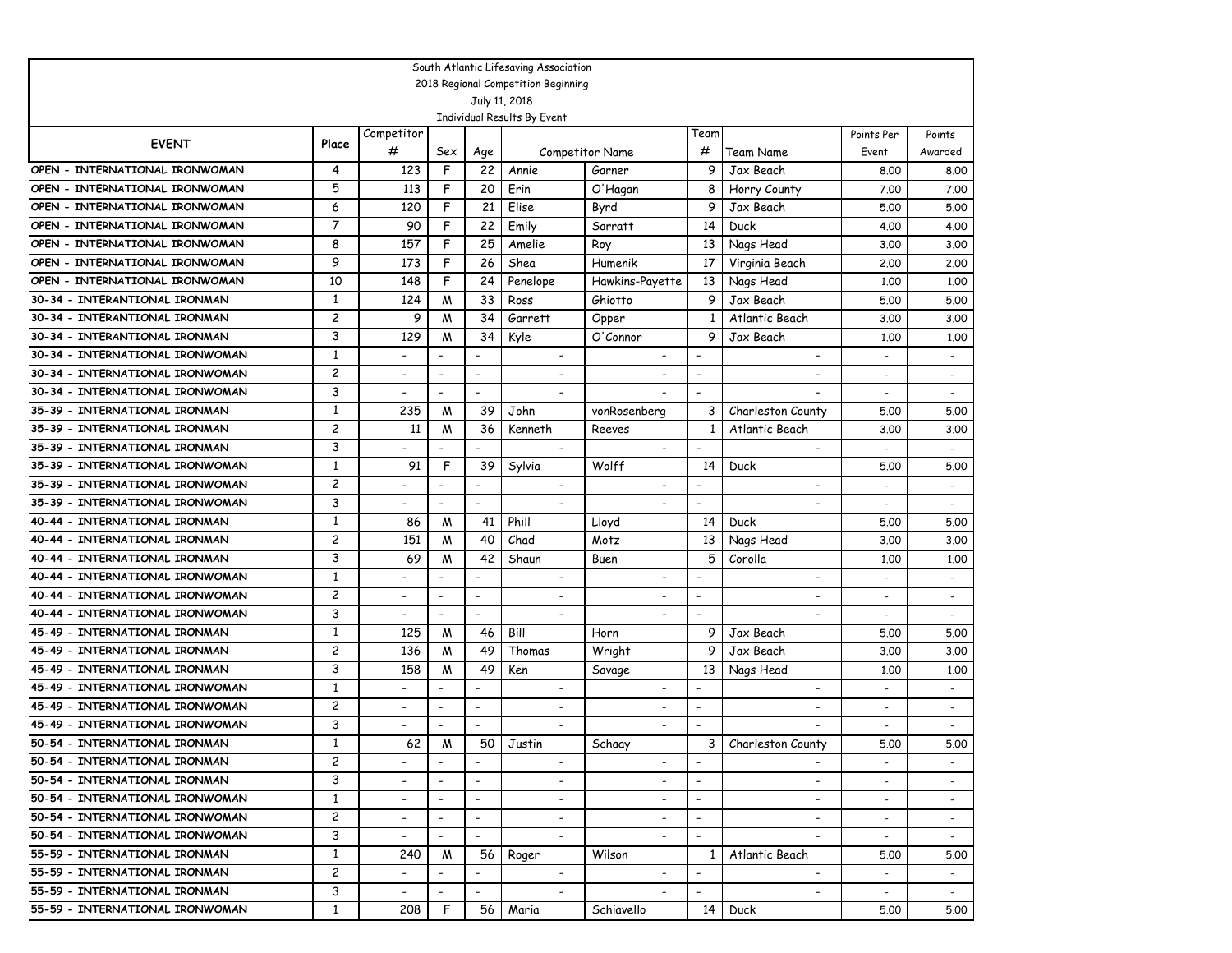|                                 |                |                          |                          |                              | South Atlantic Lifesaving Association        |                          |                          |                          |                          |                          |
|---------------------------------|----------------|--------------------------|--------------------------|------------------------------|----------------------------------------------|--------------------------|--------------------------|--------------------------|--------------------------|--------------------------|
|                                 |                |                          |                          |                              | 2018 Regional Competition Beginning          |                          |                          |                          |                          |                          |
|                                 |                |                          |                          |                              | July 11, 2018<br>Individual Results By Event |                          |                          |                          |                          |                          |
|                                 |                | Competitor               |                          |                              |                                              |                          | Team                     |                          | Points Per               | Points                   |
| <b>EVENT</b>                    | Place          | #                        | Sex                      | Age                          |                                              | <b>Competitor Name</b>   | #                        | Team Name                | Event                    | Awarded                  |
| 55-59 - INTERNATIONAL IRONWOMAN | 2              | $\overline{\phantom{a}}$ | $\overline{\phantom{a}}$ | $\overline{\phantom{a}}$     |                                              | $\overline{\phantom{a}}$ |                          | $\overline{\phantom{a}}$ | $\overline{\phantom{a}}$ | $\overline{\phantom{a}}$ |
| 55-59 - INTERNATIONAL IRONWOMAN | 3              | $\overline{\phantom{a}}$ | $\overline{\phantom{a}}$ | $\overline{\phantom{a}}$     | $\blacksquare$                               |                          | $\overline{\phantom{a}}$ |                          | $\overline{\phantom{a}}$ | $\overline{\phantom{a}}$ |
| 60-64 - INTERNATIONAL IRONMAN   | 1              | 189                      | M                        | 60                           | John                                         | Kenny                    | 13                       | Nags Head                | 5.00                     | 5.00                     |
| 60-64 - INTERNATIONAL IRONMAN   | 2              | 42                       | M                        | 63                           | John                                         | Hall                     | 3                        | Charleston County        | 3.00                     | 3.00                     |
| 60-64 - INTERNATIONAL IRONMAN   | 3              |                          |                          | $\blacksquare$               | $\blacksquare$                               |                          | $\overline{a}$           |                          |                          |                          |
| 60-64 - INTERNATIONAL IRONWOMAN | 1              | 172                      | F                        | 61                           | Nancy                                        | Hodges                   | 17                       | Virginia Beach           | 5.00                     | 5.00                     |
| 60-64 - INTERNATIONAL IRONWOMAN | 2              |                          |                          | $\overline{\phantom{a}}$     | $\blacksquare$                               | $\overline{\phantom{a}}$ | $\overline{a}$           | $\overline{\phantom{a}}$ |                          | $\overline{a}$           |
| 60-64 - INTERNATIONAL IRONWOMAN | 3              | $\overline{\phantom{a}}$ | $\overline{\phantom{a}}$ | $\overline{\phantom{a}}$     | $\overline{\phantom{a}}$                     |                          | $\blacksquare$           | $\overline{\phantom{a}}$ |                          |                          |
| 65-69 - INTERNATIONAL IRONMAN   | $\mathbf{1}$   | $\overline{\phantom{0}}$ | $\overline{\phantom{a}}$ | $\overline{\phantom{a}}$     | $\overline{\phantom{a}}$                     |                          | $\blacksquare$           | $\overline{\phantom{a}}$ |                          | $\overline{a}$           |
| 65-69 - INTERNATIONAL IRONMAN   | 2              |                          |                          | $\overline{a}$               |                                              |                          |                          | ٠                        |                          | $\overline{a}$           |
| 65-69 - INTERNATIONAL IRONMAN   | 3              | ٠                        | $\overline{\phantom{a}}$ | $\overline{\phantom{a}}$     | $\overline{\phantom{a}}$                     |                          | $\blacksquare$           |                          |                          | $\overline{a}$           |
| 65-69 - INTERNATIONAL IRONWOMAN | $\mathbf{1}$   | 133                      | F                        | 65                           | Susan                                        | Wallis                   | 9                        | Jax Beach                | 5.00                     | 5.00                     |
| 65-69 - INTERNATIONAL IRONWOMAN | $\overline{c}$ |                          | $\overline{\phantom{a}}$ | $\qquad \qquad \blacksquare$ | $\overline{\phantom{a}}$                     |                          | $\overline{\phantom{a}}$ |                          |                          | $\ddot{\phantom{1}}$     |
| 65-69 - INTERNATIONAL IRONWOMAN | 3              | $\overline{a}$           | $\overline{\phantom{a}}$ | $\qquad \qquad \blacksquare$ | $\overline{\phantom{a}}$                     |                          | $\overline{\phantom{0}}$ | ٠                        |                          | $\ddot{\phantom{1}}$     |
| 70+ - INTERNATIONAL IRONMAN     | $\mathbf{1}$   | $\overline{\phantom{a}}$ | $\overline{\phantom{a}}$ | $\overline{\phantom{a}}$     | $\overline{\phantom{0}}$                     | $\overline{\phantom{0}}$ | $\overline{\phantom{0}}$ | $\overline{\phantom{0}}$ | $\overline{\phantom{a}}$ | $\ddot{\phantom{1}}$     |
| 70+ - INTERNATIONAL IRONMAN     | 2              | $\overline{a}$           | $\overline{\phantom{a}}$ | $\qquad \qquad \blacksquare$ | $\overline{\phantom{0}}$                     | $\overline{\phantom{0}}$ | $\overline{\phantom{0}}$ | ٠                        | $\overline{\phantom{a}}$ | $\ddot{\phantom{1}}$     |
| 70+ - INTERNATIONAL IRONMAN     | 3              | $\overline{a}$           | $\overline{\phantom{a}}$ | $\overline{\phantom{a}}$     | $\overline{\phantom{a}}$                     | $\overline{\phantom{0}}$ | $\overline{\phantom{0}}$ | ٠                        |                          | $\ddot{\phantom{1}}$     |
| 70+ - INTERNATIONAL IRONWOMAN   | $\mathbf{1}$   | ٠                        | $\overline{\phantom{a}}$ | $\overline{\phantom{a}}$     | $\overline{\phantom{a}}$                     | $\overline{\phantom{0}}$ | $\overline{\phantom{0}}$ | $\overline{\phantom{a}}$ |                          | $\overline{\phantom{a}}$ |
| 70+ - INTERNATIONAL IRONWOMAN   | 2              | $\overline{\phantom{0}}$ | $\overline{\phantom{a}}$ | $\overline{\phantom{a}}$     | $\overline{\phantom{a}}$                     | $\overline{\phantom{0}}$ | $\overline{a}$           | $\overline{a}$           | $\overline{\phantom{a}}$ | $\sim$                   |
| 70+ - INTERNATIONAL IRONWOMAN   | 3              | $\overline{a}$           | $\overline{a}$           | $\overline{\phantom{a}}$     | $\overline{\phantom{a}}$                     |                          | $\overline{a}$           |                          |                          | $\sim$                   |
| OPEN MEN - BEACH FLAGS          | 1              | 221                      | M                        | 32                           | Maurice                                      | Peacock                  | 18                       | Wrightsville Beach       | 12,00                    | 12,00                    |
| OPEN MEN - BEACH FLAGS          | 2              | 143                      | M                        | 20                           | Will                                         | Chartrand                | 13                       | Nags Head                | 10,00                    | 10.00                    |
| OPEN MEN - BEACH FLAGS          | 3              | 144                      | M                        | 22                           | Forrest                                      | Dunstan                  | 13                       | Nags Head                | 9.00                     | 9.00                     |
| OPEN MEN - BEACH FLAGS          | 4              | 150                      | M                        | 24                           | Shawn                                        | Kenny                    | 13                       | Nags Head                | 8.00                     | 8.00                     |
| OPEN MEN - BEACH FLAGS          | 5              | 142                      | M                        | 21                           | Phillippe                                    | Carbonneau               | 13                       | Nags Head                | 7.00                     | 7.00                     |
| OPEN MEN - BEACH FLAGS          | 6              | 74                       | W                        | 30                           | Sean                                         | Sonnenberg               | 5                        | Corolla                  | 5.00                     | 5.00                     |
| OPEN MEN - BEACH FLAGS          | $\overline{7}$ | 82                       | M                        | 18                           | Brent                                        | Jenkins                  | 14                       | Duck                     | 4.00                     | 4.00                     |
| OPEN MEN - BEACH FLAGS          | 8              | 218                      | M                        | 22                           | Phillip                                      | Morie                    | 18                       | Wrightsville Beach       | 3.00                     | 3.00                     |
| OPEN MEN - BEACH FLAGS          | 9              | 32                       | M                        | 19                           | Ian                                          | Butler                   | 3                        | Charleston County        | 2,00                     | 2,00                     |
| OPEN MEN - BEACH FLAGS          | 10             | 141                      | M                        | 21                           | Chase                                        | Burch                    | 13                       | Nags Head                | 1,00                     | 1,00                     |
| OPEN WOMEN - BEACH FLAGS        | 1              | 160                      | F                        | 22                           | Jessica                                      | Wallace                  | 13                       | Nags Head                | 12,00                    | 12,00                    |
| OPEN WOMEN - BEACH FLAGS        | 2              | 204                      | F                        | 18                           | Alexandra                                    | Rodman                   | 10                       | Kill Devil Hills         | 10,00                    | 10,00                    |
| OPEN WOMEN - BEACH FLAGS        | 3              | 177                      | F                        | 26                           | Erin                                         | McClelland               | 17 I                     | Virginia Beach           | 9.00                     | 9.00                     |
| OPEN WOMEN - BEACH FLAGS        | 4              | 68                       | F                        | 23                           | Grace                                        | <b>Bennett</b>           | 5                        | Corolla                  | 8.00                     | 8.00                     |
| OPEN WOMEN - BEACH FLAGS        | 5              | 104                      | F                        | 27                           | Taylor                                       | Smith                    | 7                        | Hilton Head              | 7.00                     | 7.00                     |
| OPEN WOMEN - BEACH FLAGS        | 6              | 148                      | F                        | 24                           | Penelope                                     | Hawkins-Payette          | 13                       | Nags Head                | 5.00                     | 5.00                     |
| OPEN WOMEN - BEACH FLAGS        | $\overline{7}$ | 77                       | F                        | 21                           | Rachel                                       | Dumene                   | 14                       | <b>Duck</b>              | 4.00                     | 4.00                     |
| OPEN WOMEN - BEACH FLAGS        | 8              | 187                      | F                        | 20                           | Ellie                                        | Vest                     | 17                       | Virginia Beach           | 3.00                     | 3.00                     |
| OPEN WOMEN - BEACH FLAGS        | 9              | 164                      | F                        | 24                           | Georgia                                      | DaCruz                   | 17                       | Virginia Beach           | 2.00                     | 2.00                     |
| OPEN WOMEN - BEACH FLAGS        | 10             | 156                      | F                        | 21                           | Erika                                        | Ross                     | 13                       | Nags Head                | 1,00                     | 1.00                     |
| 30-34 MEN - BEACH FLAGS         | $\mathbf{1}$   | 221                      | W                        | 32                           | Maurice                                      | Peacock                  | 18                       | Wrightsville Beach       | 5.00                     | 5.00                     |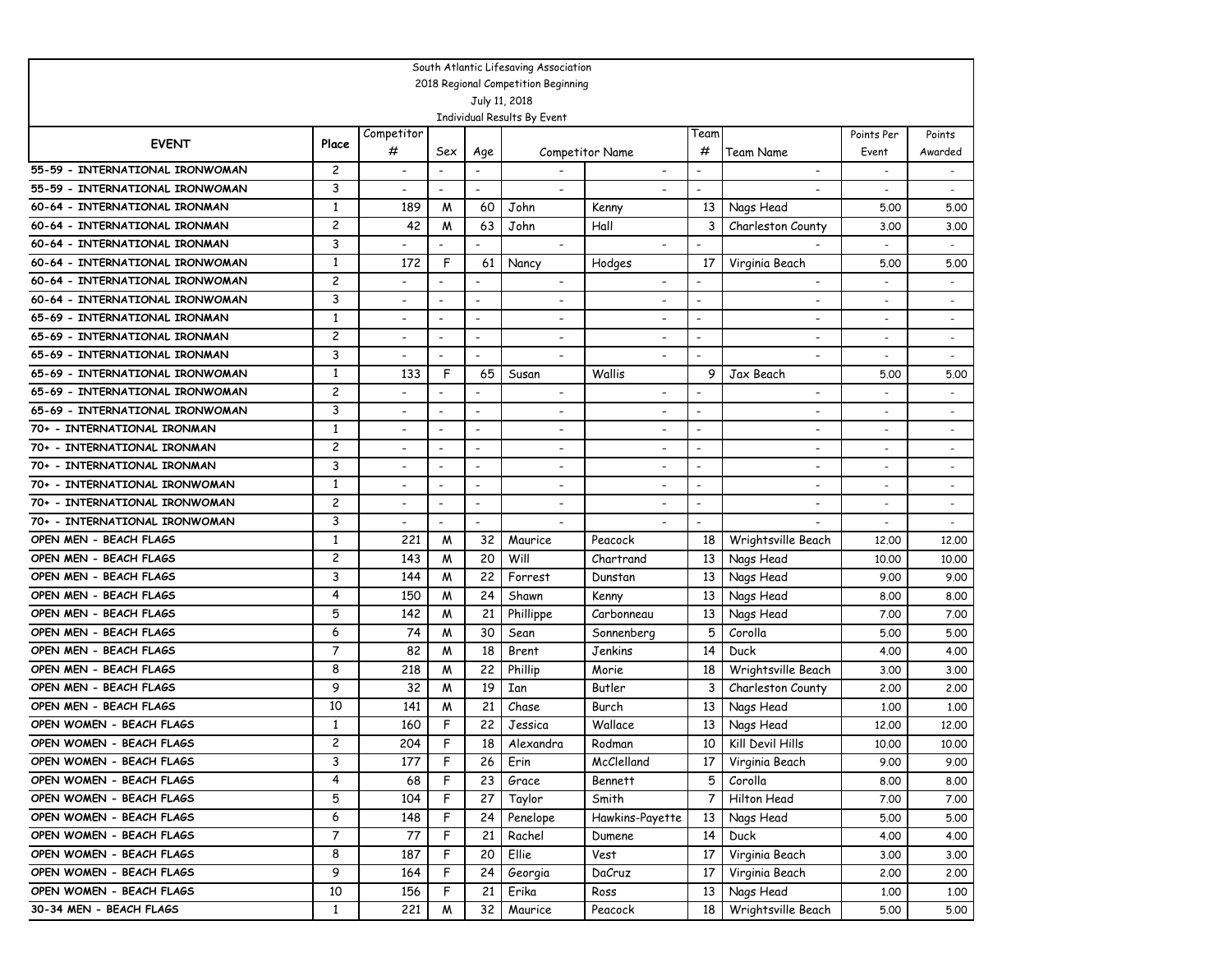|                           |                         |                          |                           |                              | South Atlantic Lifesaving Association                |                          |                          |                          |                          |                             |
|---------------------------|-------------------------|--------------------------|---------------------------|------------------------------|------------------------------------------------------|--------------------------|--------------------------|--------------------------|--------------------------|-----------------------------|
|                           |                         |                          |                           |                              | 2018 Regional Competition Beginning<br>July 11, 2018 |                          |                          |                          |                          |                             |
|                           |                         |                          |                           |                              | Individual Results By Event                          |                          |                          |                          |                          |                             |
|                           |                         | Competitor               |                           |                              |                                                      |                          | Team                     |                          | Points Per               | Points                      |
| <b>EVENT</b>              | Place                   | #                        | Sex                       | Age                          |                                                      | <b>Competitor Name</b>   | #                        | Team Name                | Event                    | Awarded                     |
| 30-34 MEN - BEACH FLAGS   | $\overline{c}$          | 74                       | M                         | 30                           | Sean                                                 | Sonnenberg               | 5                        | Corolla                  | 3.00                     | 3.00                        |
| 30-34 MEN - BEACH FLAGS   | 3                       | 129                      | M                         | 34                           | Kyle                                                 | O'Connor                 | 9                        | Jax Beach                | 1,00                     | 1.00                        |
| 30-34 WOMEN - BEACH FLAGS | 1                       | 190                      | F                         | 31                           | Blaine                                               | Regan                    | 17                       | Virginia Beach           | 5.00                     | 5.00                        |
| 30-34 WOMEN - BEACH FLAGS | $\overline{\mathbf{c}}$ | 10                       | F                         | 30                           | Ashley                                               | Raymond                  | 1                        | Atlantic Beach           | 3.00                     | 3.00                        |
| 30-34 WOMEN - BEACH FLAGS | 3                       | 6                        | F                         | 33                           | Rebekah                                              | Lindsey                  | 1                        | Atlantic Beach           | 1,00                     | 1,00                        |
| 35-39 MEN - BEACH FLAGS   | 1                       | 11                       | M                         | 36                           | Kenneth                                              | Reeves                   | 1                        | Atlantic Beach           | 5.00                     | 5.00                        |
| 35-39 MEN - BEACH FLAGS   | $\overline{c}$          | 235                      | M                         | 39                           | John                                                 | vonRosenberg             | 3                        | Charleston County        | 3.00                     | 3.00                        |
| 35-39 MEN - BEACH FLAGS   | 3                       |                          | $\overline{a}$            | $\overline{a}$               | $\overline{\phantom{a}}$                             |                          | $\overline{\phantom{a}}$ |                          |                          | $\mathcal{L}_{\mathcal{A}}$ |
| 35-39 WOMEN - BEACH FLAGS | $\mathbf{1}$            | 91                       | F                         | 39                           | Sylvia                                               | Wolff                    | 14                       | Duck                     | 5.00                     | 5.00                        |
| 35-39 WOMEN - BEACH FLAGS | $\overline{c}$          | 238                      | F                         | 36                           | Stephanie                                            | Motz                     | 13                       | Nags Head                | 3.00                     | 3.00                        |
| 35-39 WOMEN - BEACH FLAGS | 3                       |                          | $\blacksquare$            | $\qquad \qquad \blacksquare$ | $\overline{\phantom{a}}$                             |                          | $\overline{\phantom{a}}$ | $\overline{\phantom{a}}$ |                          | $\sim$                      |
| 40-44 MEN - BEACH FLAGS   | $\mathbf{1}$            | 69                       | M                         | 42                           | Shaun                                                | Buen                     | 5                        | Corolla                  | 5.00                     | 5.00                        |
| 40-44 MEN - BEACH FLAGS   | 2                       | 23                       | M                         | 42                           | Chris                                                | Holler                   | $\overline{c}$           | Carolina Beach           | 3.00                     | 3.00                        |
| 40-44 MEN - BEACH FLAGS   | 3                       | 151                      | M                         | 40                           | Chad                                                 | Motz                     | 13                       | Nags Head                | 1,00                     | 1,00                        |
| 40-44 WOMEN - BEACH FLAGS | $\mathbf{1}$            |                          | $\overline{a}$            | $\overline{\phantom{a}}$     | $\overline{\phantom{a}}$                             |                          | $\overline{\phantom{a}}$ | $\overline{\phantom{a}}$ | $\blacksquare$           | $\overline{\phantom{a}}$    |
| 40-44 WOMEN - BEACH FLAGS | 2                       |                          | $\overline{a}$            | $\overline{\phantom{a}}$     |                                                      |                          | $\overline{\phantom{a}}$ |                          |                          | $\overline{\phantom{a}}$    |
| 40-44 WOMEN - BEACH FLAGS | 3                       |                          | $\overline{\phantom{a}}$  | $\overline{\phantom{a}}$     |                                                      |                          | $\overline{\phantom{a}}$ | $\overline{\phantom{0}}$ |                          |                             |
| 45-49 MEN - BEACH FLAGS   | $\mathbf{1}$            | 136                      | M                         | 49                           | Thomas                                               | Wright                   | 9                        | Jax Beach                | 5.00                     | 5.00                        |
| 45-49 MEN - BEACH FLAGS   | 2                       | 192                      | M                         | 47                           | Adam                                                 | Clark                    | 3                        | Charleston County        | 3.00                     | 3.00                        |
| 45-49 MEN - BEACH FLAGS   | 3                       | 18                       | M                         | 48                           | Matt                                                 | Brzescinski              | $\overline{c}$           | Carolina Beach           | 1,00                     | 1,00                        |
| 45-49 WOMEN - BEACH FLAGS | $\mathbf{1}$            | $\overline{a}$           | $\overline{\phantom{a}}$  | $\overline{\phantom{a}}$     | $\overline{\phantom{a}}$                             | $\blacksquare$           | $\overline{\phantom{a}}$ | $\blacksquare$           | $\overline{\phantom{0}}$ | $\overline{\phantom{a}}$    |
| 45-49 WOMEN - BEACH FLAGS | $\overline{c}$          | $\overline{\phantom{a}}$ | $\overline{\phantom{a}}$  | $\overline{\phantom{a}}$     | $\overline{\phantom{a}}$                             | $\overline{\phantom{a}}$ | $\overline{\phantom{a}}$ | $\overline{\phantom{0}}$ | $\overline{\phantom{a}}$ | $\overline{\phantom{a}}$    |
| 45-49 WOMEN - BEACH FLAGS | 3                       |                          | $\overline{a}$            | $\overline{\phantom{a}}$     | $\overline{\phantom{a}}$                             |                          | $\overline{\phantom{a}}$ |                          |                          | $\overline{\phantom{a}}$    |
| 50-54 MEN - BEACH FLAGS   | $\mathbf{1}$            | 62                       | M                         | 50                           | Justin                                               | Schaay                   | 3                        | Charleston County        | 5.00                     | 5.00                        |
| 50-54 MEN - BEACH FLAGS   | 2                       |                          | $\overline{a}$            | $\overline{\phantom{a}}$     | $\overline{\phantom{a}}$                             | $\tilde{\phantom{a}}$    | $\blacksquare$           | $\overline{\phantom{a}}$ |                          | $\overline{\phantom{a}}$    |
| 50-54 MEN - BEACH FLAGS   | 3                       |                          | $\overline{a}$            | $\overline{\phantom{a}}$     | $\overline{\phantom{a}}$                             | $\tilde{\phantom{a}}$    | $\overline{\phantom{a}}$ | $\overline{\phantom{a}}$ |                          | $\overline{\phantom{a}}$    |
| 50-54 WOMEN - BEACH FLAGS | 1                       | 227                      | F                         | 53                           | Shannon                                              | Shay                     | 14                       | Duck                     | 5.00                     | 5.00                        |
| 50-54 WOMEN - BEACH FLAGS | 2                       |                          | $\overline{\phantom{a}}$  | $\overline{\phantom{a}}$     | $\overline{\phantom{a}}$                             |                          |                          |                          | $\overline{\phantom{a}}$ | $\overline{\phantom{a}}$    |
| 50-54 WOMEN - BEACH FLAGS | 3                       |                          | $\overline{\phantom{a}}$  | $\overline{\phantom{a}}$     | $\overline{\phantom{a}}$                             |                          | $\overline{\phantom{a}}$ | $\overline{\phantom{a}}$ |                          |                             |
| 55-59 MEN - BEACH FLAGS   | 1                       | 76                       | M                         | 57                           | Mirek                                                | Dabrowski                | 14                       | Duck                     | 5.00                     | 5.00                        |
| 55-59 MEN - BEACH FLAGS   | 2                       |                          | $\overline{\phantom{a}}$  | $\overline{\phantom{a}}$     | $\overline{\phantom{a}}$                             | $\overline{\phantom{a}}$ | $\overline{\phantom{a}}$ | $\overline{\phantom{0}}$ |                          | $\overline{\phantom{a}}$    |
| 55-59 MEN - BEACH FLAGS   | 3                       |                          | $\overline{a}$            | $\overline{\phantom{a}}$     | $\overline{\phantom{a}}$                             | $\overline{\phantom{a}}$ | $\overline{\phantom{a}}$ | $\overline{\phantom{a}}$ |                          |                             |
| 55-59 WOMEN - BEACH FLAGS | 1                       | 208                      | F                         | 56                           | Maria                                                | Schiavello               | 14                       | Duck                     | 5.00                     | 5.00                        |
| 55-59 WOMEN - BEACH FLAGS | $\overline{c}$          |                          |                           |                              |                                                      |                          |                          |                          |                          |                             |
| 55-59 WOMEN - BEACH FLAGS | 3                       | $\overline{\phantom{0}}$ | $\mathbb{Z}^{\mathbb{Z}}$ | $\blacksquare$               |                                                      |                          | $\blacksquare$           |                          |                          |                             |
| 60-64 MEN - BEACH FLAGS   | $\mathbf{1}$            | 122                      | M                         | 64                           | Jim                                                  | Emery                    | 9                        | Jax Beach                | 5.00                     | 5.00                        |
| 60-64 MEN - BEACH FLAGS   | $\mathbf{2}$            | 189                      | M                         | 60                           | John                                                 | Kenny                    | 13                       | Nags Head                | 3.00                     | 3.00                        |
| 60-64 MEN - BEACH FLAGS   | 3                       | 42                       | M                         | 63                           | John                                                 | Hall                     | 3                        | Charleston County        | 1.00                     | 1.00                        |
| 60-64 WOMEN - BEACH FLAGS | $\mathbf{1}$            | 172                      | F                         | 61                           | Nancy                                                | Hodges                   | 17                       | Virginia Beach           | 5.00                     | 5.00                        |
| 60-64 WOMEN - BEACH FLAGS | $\overline{c}$          |                          | $\overline{\phantom{a}}$  | $\overline{\phantom{a}}$     | $\overline{\phantom{a}}$                             | $\overline{\phantom{a}}$ | $\overline{\phantom{a}}$ | $\overline{\phantom{a}}$ |                          | $\sim$                      |
| 60-64 WOMEN - BEACH FLAGS | 3                       |                          | $\blacksquare$            | $\overline{\phantom{a}}$     | $\overline{\phantom{a}}$                             | $\blacksquare$           | $\blacksquare$           | $\blacksquare$           |                          | $\sim$                      |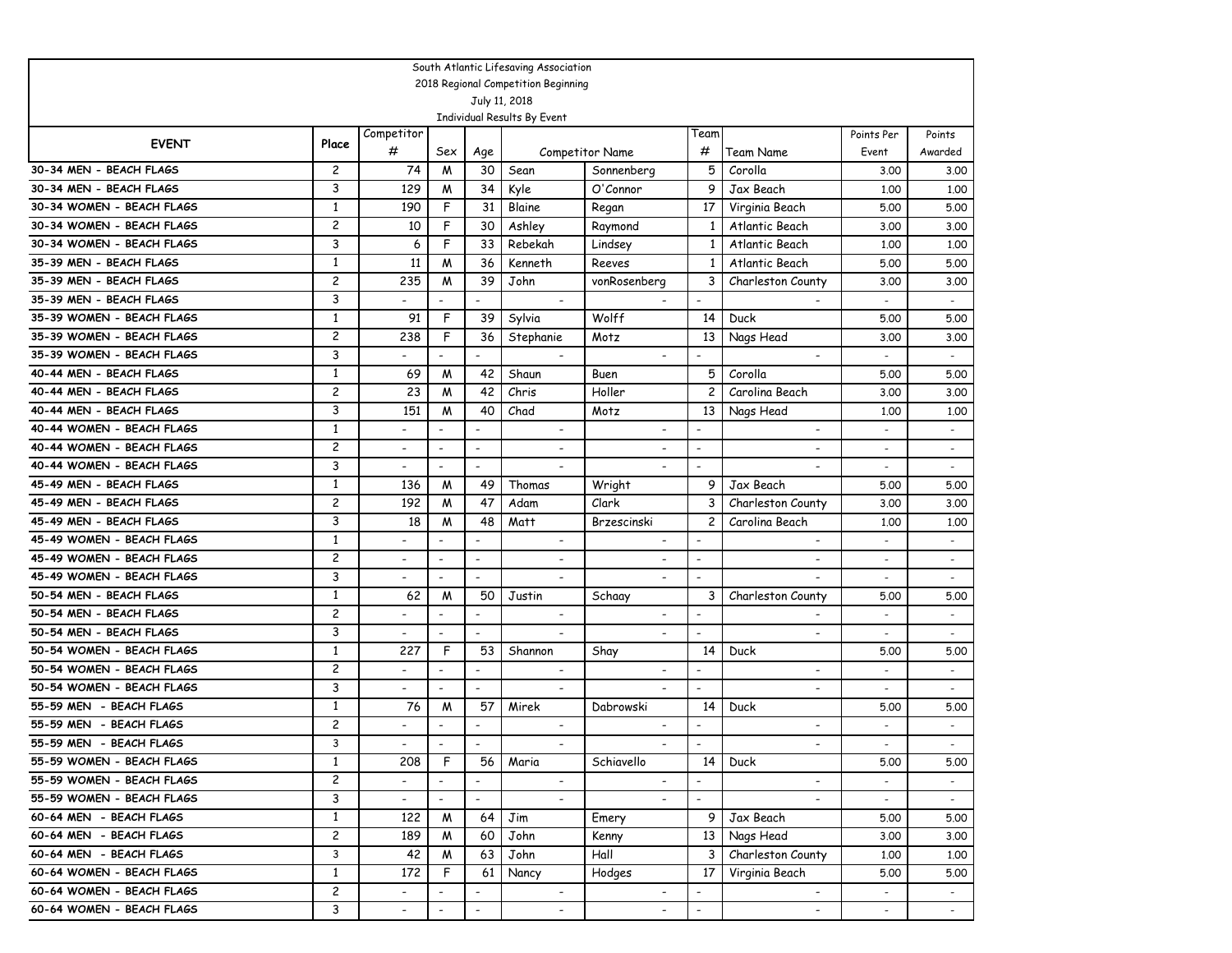|                                                    |              |                          |                          |                          | South Atlantic Lifesaving Association |                          |                          |                          |              |                          |
|----------------------------------------------------|--------------|--------------------------|--------------------------|--------------------------|---------------------------------------|--------------------------|--------------------------|--------------------------|--------------|--------------------------|
|                                                    |              |                          |                          |                          | 2018 Regional Competition Beginning   |                          |                          |                          |              |                          |
|                                                    |              |                          |                          |                          | July 11, 2018                         |                          |                          |                          |              |                          |
|                                                    |              | Competitor               |                          |                          | Individual Results By Event           |                          | Team                     |                          | Points Per   | Points                   |
| <b>EVENT</b>                                       | Place        | #                        | Sex                      | Age                      |                                       | <b>Competitor Name</b>   | #                        | Team Name                | Event        | Awarded                  |
| 65-69 MEN - BEACH FLAGS                            | 1            | $\overline{\phantom{a}}$ |                          |                          |                                       | $\overline{\phantom{a}}$ | $\overline{a}$           | $\overline{\phantom{a}}$ |              |                          |
| 65-69 MEN - BEACH FLAGS                            | 2            | $\overline{a}$           | $\overline{\phantom{a}}$ | $\overline{\phantom{a}}$ |                                       |                          | $\overline{\phantom{0}}$ |                          |              |                          |
| 65-69 MEN - BEACH FLAGS                            | 3            |                          |                          | $\overline{\phantom{a}}$ |                                       |                          | $\overline{\phantom{a}}$ |                          |              |                          |
| 65-69 WOMEN - BEACH FLAGS                          | $\mathbf{1}$ | 133                      | F                        | 65                       | Susan                                 | Wallis                   | 9                        | Jax Beach                | 5.00         | 5.00                     |
| 65-69 WOMEN - BEACH FLAGS                          | 2            |                          | $\overline{\phantom{a}}$ | $\overline{\phantom{a}}$ | $\overline{\phantom{a}}$              | $\overline{\phantom{a}}$ | $\overline{\phantom{a}}$ | $\overline{\phantom{a}}$ |              |                          |
| 65-69 WOMEN - BEACH FLAGS                          | 3            | $\overline{a}$           | $\overline{a}$           | $\overline{a}$           |                                       | $\overline{\phantom{a}}$ | $\overline{\phantom{a}}$ | $\overline{\phantom{a}}$ |              | $\blacksquare$           |
| 70+ MEN - BEACH FLAGS                              | $\mathbf{1}$ | $\overline{a}$           | $\overline{\phantom{a}}$ | $\overline{\phantom{a}}$ |                                       |                          | $\overline{\phantom{a}}$ |                          |              |                          |
| 70+ MEN - BEACH FLAGS                              | 2            | $\overline{a}$           | $\overline{\phantom{a}}$ | $\overline{\phantom{a}}$ | $\blacksquare$                        | $\overline{\phantom{a}}$ | $\overline{\phantom{a}}$ | $\overline{\phantom{a}}$ |              |                          |
| 70+ MEN - BEACH FLAGS                              | 3            | ٠                        | $\overline{\phantom{a}}$ | $\overline{\phantom{a}}$ | $\overline{\phantom{a}}$              |                          | $\overline{\phantom{a}}$ |                          |              | $\overline{\phantom{a}}$ |
| 70+ WOMEN - BEACH FLAGS                            | $\mathbf{1}$ |                          | $\overline{\phantom{a}}$ | $\overline{\phantom{0}}$ | $\overline{\phantom{a}}$              |                          | $\overline{\phantom{a}}$ |                          |              |                          |
| 70+ WOMEN - BEACH FLAGS                            | 2            | $\overline{a}$           | $\overline{\phantom{a}}$ | $\overline{\phantom{a}}$ | $\overline{\phantom{a}}$              | $\overline{\phantom{a}}$ | $\overline{\phantom{0}}$ | $\overline{a}$           |              | $\overline{\phantom{a}}$ |
| 70+ WOMEN - BEACH FLAGS                            | 3            | -                        | $\overline{\phantom{a}}$ | $\overline{\phantom{a}}$ | $\overline{\phantom{a}}$              |                          | $\blacksquare$           |                          |              | $\overline{\phantom{a}}$ |
| OPEN MEN - TAPLIN RELAY                            | $\mathbf{1}$ | $\overline{7}$           | M                        | 20                       | Ryan                                  | Petitt                   | 1                        | Atlantic Beach           | 3.00         | 3.00                     |
| OPEN MEN - TAPLIN RELAY                            | $\mathbf{1}$ | 9                        | M                        | 34                       | Garrett                               | Opper                    | 1                        | Atlantic Beach           | 3.00         | 3.00                     |
| OPEN MEN - TAPLIN RELAY                            | $\mathbf{1}$ | 11                       | M                        | 36                       | Kenneth                               | Reeves                   | 1                        | Atlantic Beach           | 3.00         | 3.00                     |
| OPEN MEN - TAPLIN RELAY                            | 1            | 12                       | M                        | 17                       | Kyle                                  | Smithers                 | 1                        | Atlantic Beach           | 3.00         | 3.00                     |
| OPEN MEN - TAPLIN RELAY                            | 2            | 108                      | M                        | 23                       | Craig                                 | Fleury                   | 8                        | Horry County             | 2.50         | 2.50                     |
| OPEN MEN - TAPLIN RELAY                            | 2            | 109                      | M                        | 24                       | Juraj                                 | Hlavek                   | 8                        | Horry County             | 2.50         | 2.50                     |
| OPEN MEN - TAPLIN RELAY                            | 2            | 112                      | M                        | 25                       | Karel                                 | Mikota                   | 8                        | Horry County             | 2.50         | 2.50                     |
| OPEN MEN - TAPLIN RELAY                            | 2            | 117                      | M                        | 23                       | Filip                                 | Sprusansky               | 8                        | Horry County             | 2.50         | 2.50                     |
| OPEN MEN - TAPLIN RELAY                            | 3            | 121                      | M                        | 17                       | Keegan                                | Byrnes                   | 9                        | Jax Beach                | 2.25         | 2.25                     |
| OPEN MEN - TAPLIN RELAY                            | 3            | 124                      | M                        | 33                       | Ross                                  | Ghiotto                  | 9                        | Jax Beach                | 2,25         | 2.25                     |
| OPEN MEN - TAPLIN RELAY                            | 3            | 129                      | M                        | 34                       | Kyle                                  | O'Connor                 | 9                        | Jax Beach                | 2,25         | 2.25                     |
| OPEN MEN - TAPLIN RELAY                            | 3            | 130                      | M                        | 26                       | Eli                                   | Phillips                 | 9                        | Jax Beach                | 2,25         | 2.25                     |
| OPEN MEN - TAPLIN RELAY                            | 4            | 83                       | M                        | 21                       | Andrew                                | Knight                   | 14                       | Duck                     | 2,00         | 2,00                     |
| OPEN MEN - TAPLIN RELAY                            | 4            | 86                       | M                        | 41                       | Phill                                 | Lloyd                    | 14                       | Duck                     | 2,00         | 2,00                     |
| OPEN MEN - TAPLIN RELAY                            | 4<br>4       | 92<br>226                | M<br>M                   | 24<br>21                 | Jackson<br>Walker                     | Young                    | 14<br>14                 | Duck                     | 2,00         | 2,00                     |
| OPEN MEN - TAPLIN RELAY<br>OPEN MEN - TAPLIN RELAY | 5            | 143                      | M                        | 20                       | Will                                  | Ross<br>Chartrand        | 13                       | Duck                     | 2,00<br>1.75 | 2.00<br>1.75             |
| OPEN MEN - TAPLIN RELAY                            | 5            | 145                      | M                        | 24                       | Coleman                               | Flynn                    | 13                       | Nags Head                | 1.75         | 1.75                     |
| OPEN MEN - TAPLIN RELAY                            | 5            | 150                      | M                        | 24                       | Shawn                                 | Kenny                    | 13                       | Nags Head<br>Nags Head   | 1.75         | 1.75                     |
| OPEN MEN - TAPLIN RELAY                            | 5            | 151                      | W                        | 40                       | Chad                                  | Motz                     | 13                       | Nags Head                | 1,75         | 1.75                     |
| OPEN MEN - TAPLIN RELAY                            | 6            | $\mathbf{2}$             | M                        | 18                       | Miles                                 | Dupree                   |                          | 1 Atlantic Beach         | 1.25         | 1.25                     |
| OPEN MEN - TAPLIN RELAY                            | 6            | 230                      | M                        | 32                       | Josh                                  | Ashley                   | $\mathbf{1}$             | Atlantic Beach           | 1.25         | 1.25                     |
| OPEN MEN - TAPLIN RELAY                            | 6            | 231                      | M                        | 23                       | Brian                                 | Meehan                   | $\mathbf{1}$             | Atlantic Beach           | 1.25         | 1.25                     |
| OPEN MEN - TAPLIN RELAY                            | 6            | 232                      | M                        | 26                       | Derek                                 | Droege                   | $\mathbf{1}$             | Atlantic Beach           | 1.25         | 1.25                     |
| OPEN MEN - TAPLIN RELAY                            | 7            | 3                        | M                        | 17                       | Cory                                  | Gann                     | $\mathbf{1}$             | Atlantic Beach           | 1.00         | 1.00                     |
| OPEN MEN - TAPLIN RELAY                            | 7            | 5                        | M                        | 17                       | Igor                                  | Kazhuro                  | $\mathbf{1}$             | Atlantic Beach           | 1.00         | 1.00                     |
| OPEN MEN - TAPLIN RELAY                            | 7            | 13                       | M                        | 19                       | Jake                                  | Van Der Zee              | $\mathbf{1}$             | Atlantic Beach           | 1.00         | 1.00                     |
| OPEN MEN - TAPLIN RELAY                            | 7            | 228                      | M                        | 21                       | Ryan                                  | Aponte                   | 1                        | Atlantic Beach           | 1.00         | 1.00                     |
| OPEN MEN - TAPLIN RELAY                            | 8            | 167                      | M                        | 24                       | Rodney                                | Fentress                 | 17                       | Virginia Beach           | 0.75         | 0.75                     |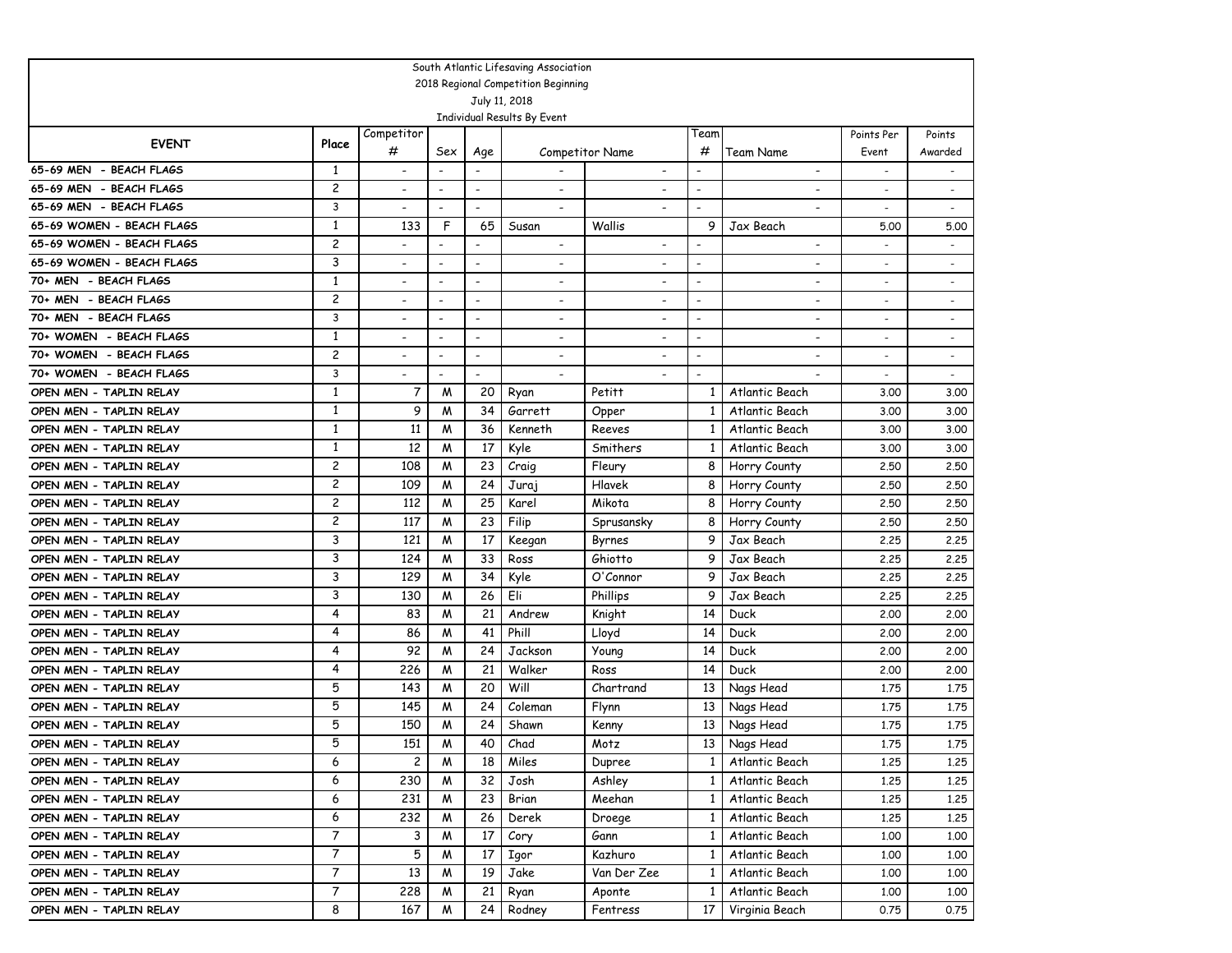|                           |              |            |     |     | South Atlantic Lifesaving Association        |                        |                |                    |            |         |
|---------------------------|--------------|------------|-----|-----|----------------------------------------------|------------------------|----------------|--------------------|------------|---------|
|                           |              |            |     |     | 2018 Regional Competition Beginning          |                        |                |                    |            |         |
|                           |              |            |     |     | July 11, 2018<br>Individual Results By Event |                        |                |                    |            |         |
|                           |              | Competitor |     |     |                                              |                        | Team           |                    | Points Per | Points  |
| <b>EVENT</b>              | Place        | #          | Sex | Age |                                              | <b>Competitor Name</b> | #              | Team Name          | Event      | Awarded |
| OPEN MEN - TAPLIN RELAY   | 8            | 168        | M   | 27  | Zachary                                      | Fitzpatrick            | 17             | Virginia Beach     | 0.75       | 0.75    |
| OPEN MEN - TAPLIN RELAY   | 8            | 183        | M   | 28  | Jack                                         | Reddecliff             | 17             | Virginia Beach     | 0.75       | 0.75    |
| OPEN MEN - TAPLIN RELAY   | 8            | 185        | M   | 22  | Jacob                                        | Rogerson               | 17             | Virginia Beach     | 0.75       | 0.75    |
| OPEN MEN - TAPLIN RELAY   | 9            | 34         | M   | 17  | Caleb                                        | Clark                  | 3              | Charleston County  | 0.50       | 0.50    |
| OPEN MEN - TAPLIN RELAY   | 9            | 43         | M   | 21  | Chris                                        | Hamberger              | 3              | Charleston County  | 0.50       | 0.50    |
| OPEN MEN - TAPLIN RELAY   | 9            | 44         | M   | 22  | Chase                                        | Heffron                | 3              | Charleston County  | 0.50       | 0.50    |
| OPEN MEN - TAPLIN RELAY   | 9            | 62         | M   | 50  | Justin                                       | Schaay                 | 3              | Charleston County  | 0.50       | 0.50    |
| OPEN MEN - TAPLIN RELAY   | 10           | 217        | M   | 30  | Luke                                         | Hammond                | 18             | Wrightsville Beach | 0.25       | 0.25    |
| OPEN MEN - TAPLIN RELAY   | 10           | 218        | M   | 22  | Phillip                                      | Morie                  | 18             | Wrightsville Beach | 0.25       | 0.25    |
| OPEN MEN - TAPLIN RELAY   | 10           | 219        | M   | 24  | Rett                                         | Nabell                 | 18             | Wrightsville Beach | 0.25       | 0.25    |
| OPEN MEN - TAPLIN RELAY   | 10           | 221        | M   | 32  | Maurice                                      | Peacock                | 18             | Wrightsville Beach | 0.25       | 0.25    |
| OPEN WOMEN - TAPLIN RELAY | 1            | 139        | F   | 20  | Kathleen                                     | Belliveau              | 13             | Nags Head          | 3.00       | 3.00    |
| OPEN WOMEN - TAPLIN RELAY | $\mathbf{1}$ | 148        | F   | 24  | Penelope                                     | Hawkins-Payette        | 13             | Nags Head          | 3.00       | 3.00    |
| OPEN WOMEN - TAPLIN RELAY | $\mathbf{1}$ | 157        | F   | 25  | Amelie                                       | Roy                    | 13             | Nags Head          | 3.00       | 3.00    |
| OPEN WOMEN - TAPLIN RELAY | $\mathbf{1}$ | 160        | F   | 22  | Jessica                                      | Wallace                | 13             | Nags Head          | 3.00       | 3.00    |
| OPEN WOMEN - TAPLIN RELAY | 2            | 120        | F   | 21  | Elise                                        | Byrd                   | 9              | Jax Beach          | 2.50       | 2,50    |
| OPEN WOMEN - TAPLIN RELAY | 2            | 123        | F   | 22  | Annie                                        | Garner                 | 9              | Jax Beach          | 2.50       | 2,50    |
| OPEN WOMEN - TAPLIN RELAY | 2            | 134        | F   | 25  | Kaitlin                                      | Whited                 | 9              | Jax Beach          | 2.50       | 2.50    |
| OPEN WOMEN - TAPLIN RELAY | 2            | 135        | F   | 21  | Cami                                         | Wight                  | 9              | Jax Beach          | 2.50       | 2.50    |
| OPEN WOMEN - TAPLIN RELAY | 3            | 212        | F   | 23  | Kyra                                         | Demarte                | 18             | Wrightsville Beach | 2.25       | 2.25    |
| OPEN WOMEN - TAPLIN RELAY | 3            | 215        | F   | 30  | Kritsi                                       | Falco                  | 18             | Wrightsville Beach | 2.25       | 2.25    |
| OPEN WOMEN - TAPLIN RELAY | 3            | 216        | F   | 24  | Catherine                                    | Gargula                | 18             | Wrightsville Beach | 2.25       | 2.25    |
| OPEN WOMEN - TAPLIN RELAY | 3            | 223        | F   | 27  | Kathryn                                      | Yarbrough              | 18             | Wrightsville Beach | 2.25       | 2.25    |
| OPEN WOMEN - TAPLIN RELAY | 4            | 224        | F   | 18  | Alaina                                       | Hellofs                | 8              | Horry County       | 2,00       | 2,00    |
| OPEN WOMEN - TAPLIN RELAY | 4            | 110        | F   | 25  | Kamila                                       | Horejesi               | 8              | Horry County       | 2,00       | 2,00    |
| OPEN WOMEN - TAPLIN RELAY | 4            | 114        | F   | 20  | Alexis                                       | Porfilio               | 8              | Horry County       | 2,00       | 2,00    |
| OPEN WOMEN - TAPLIN RELAY | 4            | 113        | F   | 20  | Erin                                         | O'Hagan                | 8              | Horry County       | 2,00       | 2,00    |
| OPEN WOMEN - TAPLIN RELAY | 5            | 156        | F   | 21  | Erika                                        | Ross                   | 13             | Nags Head          | 1.75       | 1.75    |
| OPEN WOMEN - TAPLIN RELAY | 5            | 161        | F   | 21  | Sera                                         | Yildiz                 | 13             | Nags Head          | 1.75       | 1.75    |
| OPEN WOMEN - TAPLIN RELAY | 5            | 149        | F   | 21  | Caroline                                     | Jarvis                 | 13             | Nags Head          | 1.75       | 1.75    |
| OPEN WOMEN - TAPLIN RELAY | 5            | 152        | F   | 22  | Zoe                                          | Parker                 | 13             | Nags Head          | 1.75       | 1.75    |
| OPEN WOMEN - TAPLIN RELAY | 6            | 1          | F   | 18  | Lauren                                       | Bass                   | 1              | Atlantic Beach     | 1,25       | 1.25    |
| OPEN WOMEN - TAPLIN RELAY | 6            | 6          | F   | 33  | Rebekah                                      | Lindsey                | $1\phantom{0}$ | Atlantic Beach     | 1.25       | 1.25    |
| OPEN WOMEN - TAPLIN RELAY | 6            | 10         | F   | 30  | Ashley                                       | Raymond                | $\mathbf{1}$   | Atlantic Beach     | 1.25       | 1.25    |
| OPEN WOMEN - TAPLIN RELAY | 6            | 14         | F   | 20  | Francesca                                    | Vandersluis            | 1              | Atlantic Beach     | 1.25       | 1.25    |
| OPEN WOMEN - TAPLIN RELAY | 7            | 174        | F   | 23  | Heather                                      | Lundstrom              | 17             | Virginia Beach     | 1.00       | 1.00    |
| OPEN WOMEN - TAPLIN RELAY | 7            | 173        | F   | 26  | Shea                                         | Humenik                | 17             | Virginia Beach     | 1,00       | 1.00    |
| OPEN WOMEN - TAPLIN RELAY | 7            | 181        | F   | 23  | Allison                                      | Parks                  | 17             | Virginia Beach     | 1.00       | 1.00    |
| OPEN WOMEN - TAPLIN RELAY | 7            | 164        | F   | 24  | Georgia                                      | DaCruz                 | 17             | Virginia Beach     | 1,00       | 1.00    |
| OPEN WOMEN - TAPLIN RELAY | 8            | 36         | F   | 21  | Emma                                         | Cvitanovich            | 3              | Charleston County  | 0.75       | 0.75    |
| OPEN WOMEN - TAPLIN RELAY | 8            | 37         | F   | 22  | Kaitlyn                                      | Deitsch                | 3              | Charleston County  | 0.75       | 0.75    |